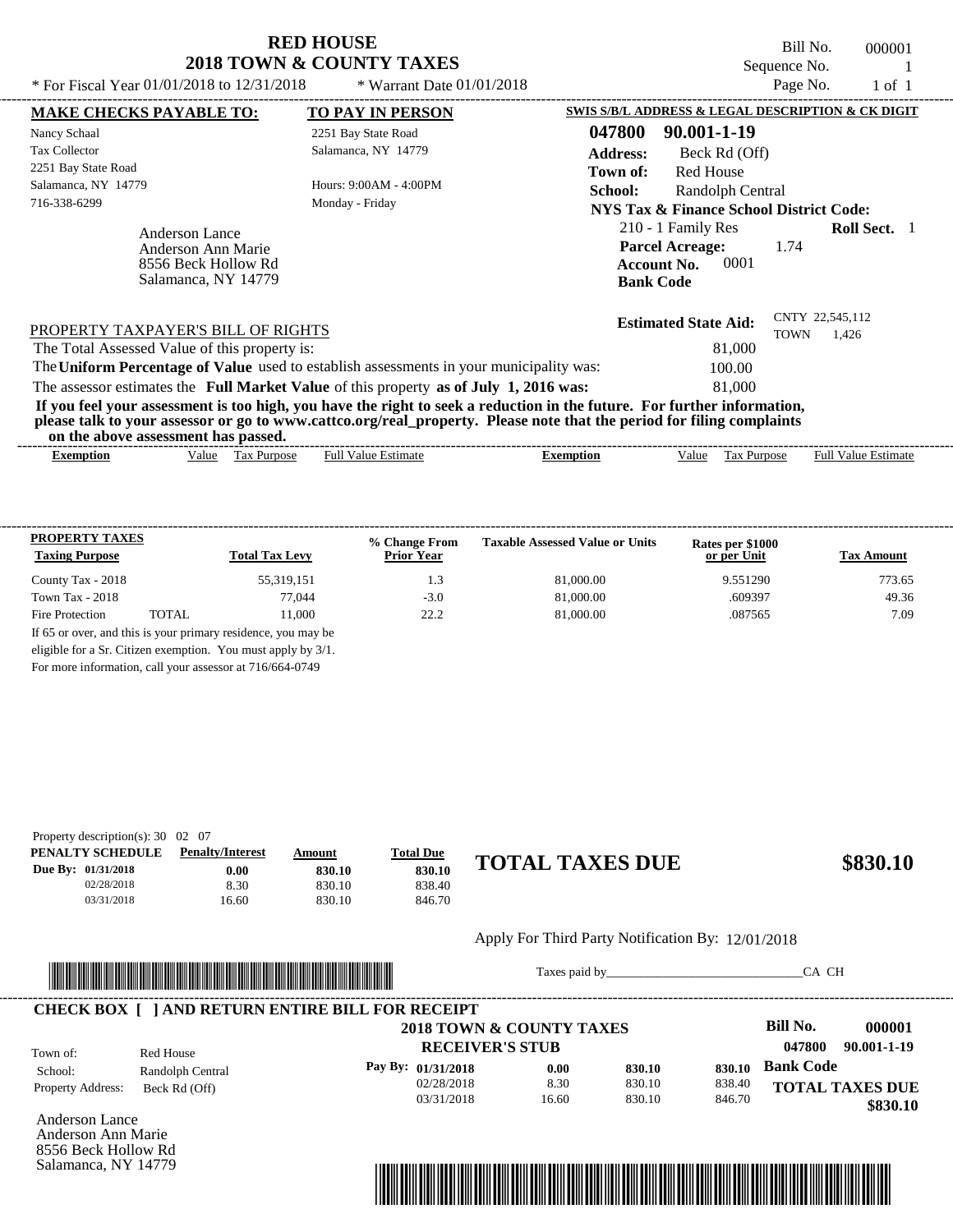Bill No. 000002 Sequence No. 2<br>Page No. 2 1 of 1

| * For Fiscal Year 01/01/2018 to 12/31/2018                                         | * Warrant Date $01/01/2018$                                                                                                                                                                                                                      |                                                                                                 | Page No.    | 1 of 1                   |  |
|------------------------------------------------------------------------------------|--------------------------------------------------------------------------------------------------------------------------------------------------------------------------------------------------------------------------------------------------|-------------------------------------------------------------------------------------------------|-------------|--------------------------|--|
| <b>MAKE CHECKS PAYABLE TO:</b>                                                     | <b>TO PAY IN PERSON</b>                                                                                                                                                                                                                          | SWIS S/B/L ADDRESS & LEGAL DESCRIPTION & CK DIGIT                                               |             |                          |  |
| Nancy Schaal                                                                       | 2251 Bay State Road                                                                                                                                                                                                                              | 047800<br>$90.001 - 1 - 8$                                                                      |             |                          |  |
| <b>Tax Collector</b>                                                               | Salamanca, NY 14779                                                                                                                                                                                                                              | <b>Address:</b><br>2052 Bay State Rd                                                            |             |                          |  |
| 2251 Bay State Road                                                                |                                                                                                                                                                                                                                                  | Red House<br>Town of:                                                                           |             |                          |  |
| Salamanca, NY 14779                                                                | Hours: 9:00AM - 4:00PM                                                                                                                                                                                                                           | School:<br>Randolph Central                                                                     |             |                          |  |
| 716-338-6299                                                                       | Monday - Friday                                                                                                                                                                                                                                  | NYS Tax & Finance School District Code:                                                         |             |                          |  |
| Booth Tamara A<br><b>Booth Brian R</b><br>2052 Bay State Rd<br>Salamanca, NY 14779 |                                                                                                                                                                                                                                                  | 210 - 1 Family Res<br><b>Parcel Acreage:</b><br>7.47<br>0034<br>Account No.<br><b>Bank Code</b> |             | <b>Roll Sect.</b> 1      |  |
| PROPERTY TAXPAYER'S BILL OF RIGHTS                                                 |                                                                                                                                                                                                                                                  | <b>Estimated State Aid:</b>                                                                     | <b>TOWN</b> | CNTY 22,545,112<br>1,426 |  |
| The Total Assessed Value of this property is:                                      |                                                                                                                                                                                                                                                  | 95,500                                                                                          |             |                          |  |
|                                                                                    | The Uniform Percentage of Value used to establish assessments in your municipality was:                                                                                                                                                          | 100.00                                                                                          |             |                          |  |
|                                                                                    | The assessor estimates the Full Market Value of this property as of July 1, 2016 was:                                                                                                                                                            | 95,500                                                                                          |             |                          |  |
| on the above assessment has passed.                                                | If you feel your assessment is too high, you have the right to seek a reduction in the future. For further information,<br>please talk to your assessor or go to www.cattco.org/real_property. Please note that the period for filing complaints |                                                                                                 |             |                          |  |
|                                                                                    |                                                                                                                                                                                                                                                  |                                                                                                 |             |                          |  |

| ------------------------------<br>Exemption | 'alue | -<br>Purpose<br>Гaх | <br>Full<br>Estimate<br>value | ixemption<br>$-100$ | Value | ľax<br>Purpose | ___________<br>- Full <sup>v</sup><br>±stımate<br>Value |
|---------------------------------------------|-------|---------------------|-------------------------------|---------------------|-------|----------------|---------------------------------------------------------|
|                                             |       |                     |                               |                     |       |                |                                                         |

| <b>PROPERTY TAXES</b><br><b>Taxing Purpose</b> |       | <b>Total Tax Levy</b>                                         | % Change From<br><b>Prior Year</b> | <b>Taxable Assessed Value or Units</b> | Rates per \$1000<br>or per Unit | <b>Tax Amount</b> |
|------------------------------------------------|-------|---------------------------------------------------------------|------------------------------------|----------------------------------------|---------------------------------|-------------------|
| County Tax - 2018                              |       | 55,319,151                                                    | 1.3                                | 95,500.00                              | 9.551290                        | 912.15            |
| Town Tax - $2018$                              |       | 77.044                                                        | $-3.0$                             | 95,500.00                              | .609397                         | 58.20             |
| Fire Protection                                | TOTAL | 11.000                                                        | 22.2                               | 95,500.00                              | .087565                         | 8.36              |
|                                                |       | If 65 or over, and this is your primary residence, you may be |                                    |                                        |                                 |                   |
|                                                |       | eligible for a Sr. Citizen exemption. You must apply by 3/1.  |                                    |                                        |                                 |                   |

For more information, call your assessor at 716/664-0749

| Property description(s): $30/32$ 01 07 |                         |        |                  |                        |          |
|----------------------------------------|-------------------------|--------|------------------|------------------------|----------|
| PENALTY SCHEDULE                       | <b>Penalty/Interest</b> | Amount | <b>Total Due</b> |                        |          |
| Due By: 01/31/2018                     | $0.00\,$                | 978.71 | 978.71           | <b>TOTAL TAXES DUE</b> | \$978.71 |
| 02/28/2018                             | 9.79                    | 978.71 | 988.50           |                        |          |
| 03/31/2018                             | 19.57                   | 978.71 | 998.28           |                        |          |

#### Apply For Third Party Notification By: 12/01/2018



Taxes paid by\_\_\_\_\_\_\_\_\_\_\_\_\_\_\_\_\_\_\_\_\_\_\_\_\_\_\_\_\_\_\_CA CH

|                          |                   | 2018 TOWN & COUNTY TAXES |       |        |        | Bill No.               | 000002           |
|--------------------------|-------------------|--------------------------|-------|--------|--------|------------------------|------------------|
| Town of:                 | Red House         | <b>RECEIVER'S STUB</b>   |       |        |        | 047800                 | $90.001 - 1 - 8$ |
| School:                  | Randolph Central  | Pay By: 01/31/2018       | 0.00  | 978.71 | 978.71 | <b>Bank Code</b>       |                  |
| <b>Property Address:</b> | 2052 Bay State Rd | 02/28/2018               | 9.79  | 978.71 | 988.50 | <b>TOTAL TAXES DUE</b> |                  |
|                          |                   | 03/31/2018               | 19.57 | 978.71 | 998.28 |                        | \$978.71         |

Booth Tamara A Booth Brian R 2052 Bay State Rd Salamanca, NY 14779

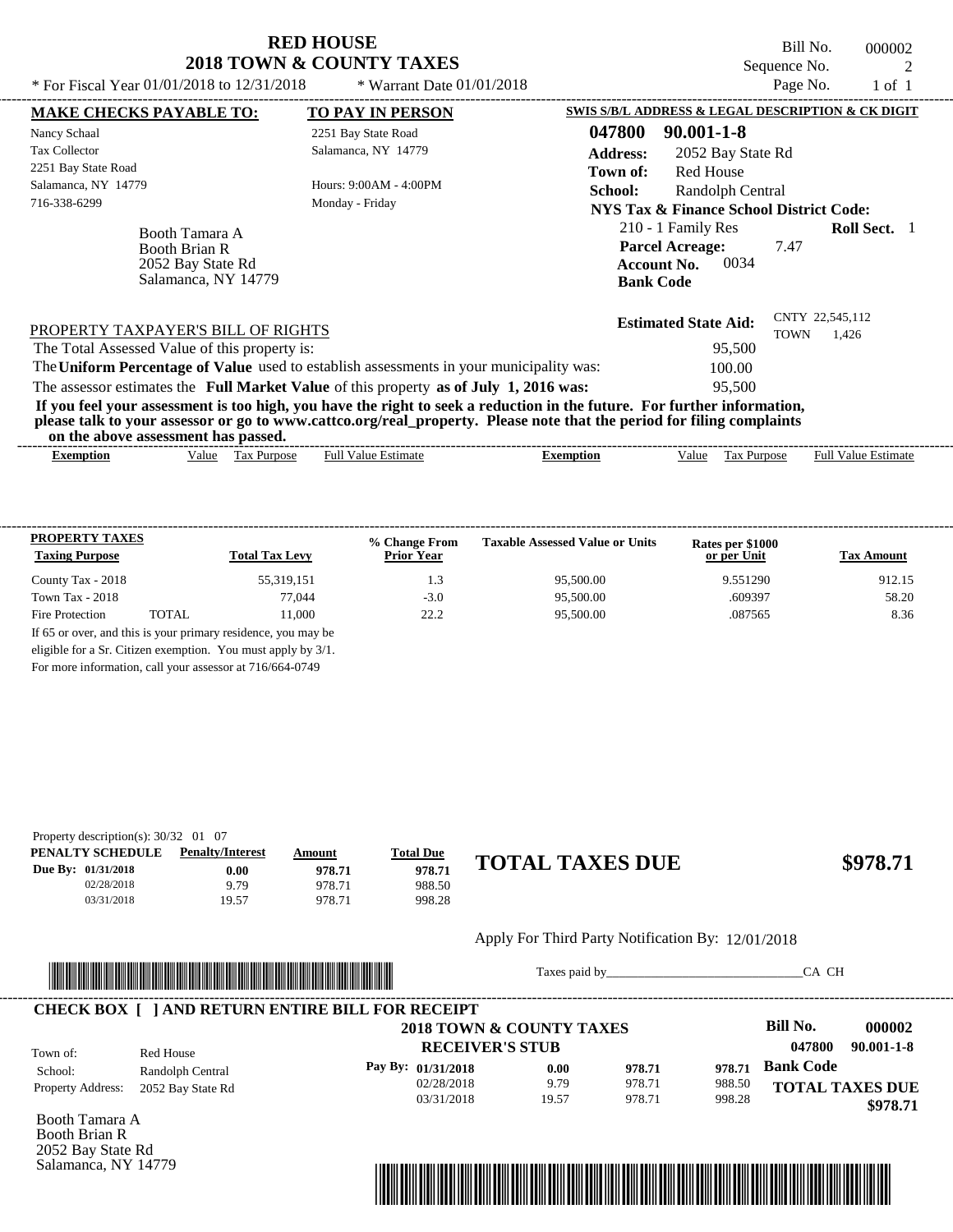| * For Fiscal Year 01/01/2018 to 12/31/2018                                                                                                                                                         | <b>RED HOUSE</b><br>2018 TOWN & COUNTY TAXES<br>* Warrant Date $01/01/2018$                                        | Bill No.<br>000003<br>Sequence No.<br>3<br>Page No.<br>$1$ of $1$                                                                                                                                                                                                                                                                                                  |
|----------------------------------------------------------------------------------------------------------------------------------------------------------------------------------------------------|--------------------------------------------------------------------------------------------------------------------|--------------------------------------------------------------------------------------------------------------------------------------------------------------------------------------------------------------------------------------------------------------------------------------------------------------------------------------------------------------------|
| <b>MAKE CHECKS PAYABLE TO:</b><br>Nancy Schaal<br><b>Tax Collector</b><br>2251 Bay State Road<br>Salamanca, NY 14779<br>716-338-6299<br>Camp Li Lo Li Inc<br>8811 Sunfish Rd<br>Randolph, NY 14772 | <b>TO PAY IN PERSON</b><br>2251 Bay State Road<br>Salamanca, NY 14779<br>Hours: 9:00AM - 4:00PM<br>Monday - Friday | SWIS S/B/L ADDRESS & LEGAL DESCRIPTION & CK DIGIT<br>81.000-1-4.2<br>047800<br><b>Address:</b><br>Sunfish Rd<br>Red House<br>Town of:<br><b>School:</b><br>Randolph Central<br><b>NYS Tax &amp; Finance School District Code:</b><br>910 - Priv forest<br><b>Roll Sect.</b> 1<br><b>Parcel Acreage:</b><br>77.40<br>0342<br><b>Account No.</b><br><b>Bank Code</b> |
| PROPERTY TAXPAYER'S BILL OF RIGHTS<br>The Total Assessed Value of this property is:                                                                                                                |                                                                                                                    | CNTY 22,545,112<br><b>Estimated State Aid:</b><br>TOWN<br>1,426<br>55,200                                                                                                                                                                                                                                                                                          |

The assessor estimates the **Full Market Value** of this property **as of July 1, 2016 was:** 55,200 The **Uniform Percentage of Value** used to establish assessments in your municipality was: 100.00 **If you feel your assessment is too high, you have the right to seek a reduction in the future. For further information,**

**please talk to your assessor or go to www.cattco.org/real\_property. Please note that the period for filing complaints on the above assessment has passed.** ----------------------------------------------------------------------------------------------------------------------------------------------------------------------------------------------------

| --------<br>Exemption | $\overline{\phantom{a}}$<br>.<br>$\sim$<br>alue/<br>Purpose<br>tax | $\overline{\phantom{0}}$<br><b>Full Value</b><br>: Estimate | Exemption | √alue | –<br>Гaх<br>Purpose | ---------<br><b>Full Value</b><br>Estimate |
|-----------------------|--------------------------------------------------------------------|-------------------------------------------------------------|-----------|-------|---------------------|--------------------------------------------|
| Religious<br>ີ        | CO/TOWN/SCH<br>.360<br>30.3                                        | 30.360                                                      |           |       |                     |                                            |

| <b>PROPERTY TAXES</b><br><b>Taxing Purpose</b> |       | <b>Total Tax Levy</b>                                            | % Change From<br><b>Prior Year</b> | <b>Taxable Assessed Value or Units</b> | Rates per \$1000<br>or per Unit | <b>Tax Amount</b> |
|------------------------------------------------|-------|------------------------------------------------------------------|------------------------------------|----------------------------------------|---------------------------------|-------------------|
| County Tax - 2018                              |       | 55,319,151                                                       | 1.3                                | 24,840.00                              | 9.551290                        | 237.25            |
| Town Tax - 2018                                |       | 77,044                                                           | $-3.0$                             | 24,840.00                              | .609397                         | 15.14             |
| <b>School Relevy</b>                           |       |                                                                  |                                    |                                        |                                 | 273.16            |
| <b>Fire Protection</b>                         | TOTAL | 11.000                                                           | 22.2                               | 24,840.00                              | .087565                         | 2.18              |
|                                                |       | If 65 or over, and this is your primary residence, you may be    |                                    |                                        |                                 |                   |
|                                                |       | eligible for a Sr. Citizen exemption. You must apply by 3/1.     |                                    |                                        |                                 |                   |
|                                                |       | $E_{01}$ mans information, sall value assessed at $716/664.0740$ |                                    |                                        |                                 |                   |

For more information, call your assessor at 716/664-0749

| Property description(s): 42 $\,$ 3 $\,$ 7 |                         |        |                  |                        |          |
|-------------------------------------------|-------------------------|--------|------------------|------------------------|----------|
| PENALTY SCHEDULE                          | <b>Penalty/Interest</b> | Amount | <u>Total Due</u> |                        |          |
| Due By: 01/31/2018                        | $0.00\,$                | 527.73 | 527.73           |                        | \$527.73 |
| 02/28/2018                                | 5.28                    | 527.73 | 533.01           |                        |          |
| 03/31/2018                                | 10.55                   | 527.73 | 538.28           |                        |          |
|                                           |                         |        |                  | <b>TOTAL TAXES DUE</b> |          |

## Apply For Third Party Notification By: 12/01/2018



Taxes paid by\_\_\_\_\_\_\_\_\_\_\_\_\_\_\_\_\_\_\_\_\_\_\_\_\_\_\_\_\_\_\_CA CH

| 2018 TOWN & COUNTY TAXES |                  |                    |                        |        |        | <b>Bill No.</b><br>000003 |
|--------------------------|------------------|--------------------|------------------------|--------|--------|---------------------------|
| Town of:                 | Red House        |                    | <b>RECEIVER'S STUB</b> |        |        | 81.000-1-4.2<br>047800    |
| School:                  | Randolph Central | Pay By: 01/31/2018 | 0.00                   | 527.73 | 527.73 | <b>Bank Code</b>          |
| <b>Property Address:</b> | Sunfish Rd       | 02/28/2018         | 5.28                   | 527.73 | 533.01 | <b>TOTAL TAXES DUE</b>    |
|                          |                  | 03/31/2018         | 10.55                  | 527.73 | 538.28 | \$527.73                  |

Camp Li Lo Li Inc 8811 Sunfish Rd Randolph, NY 14772

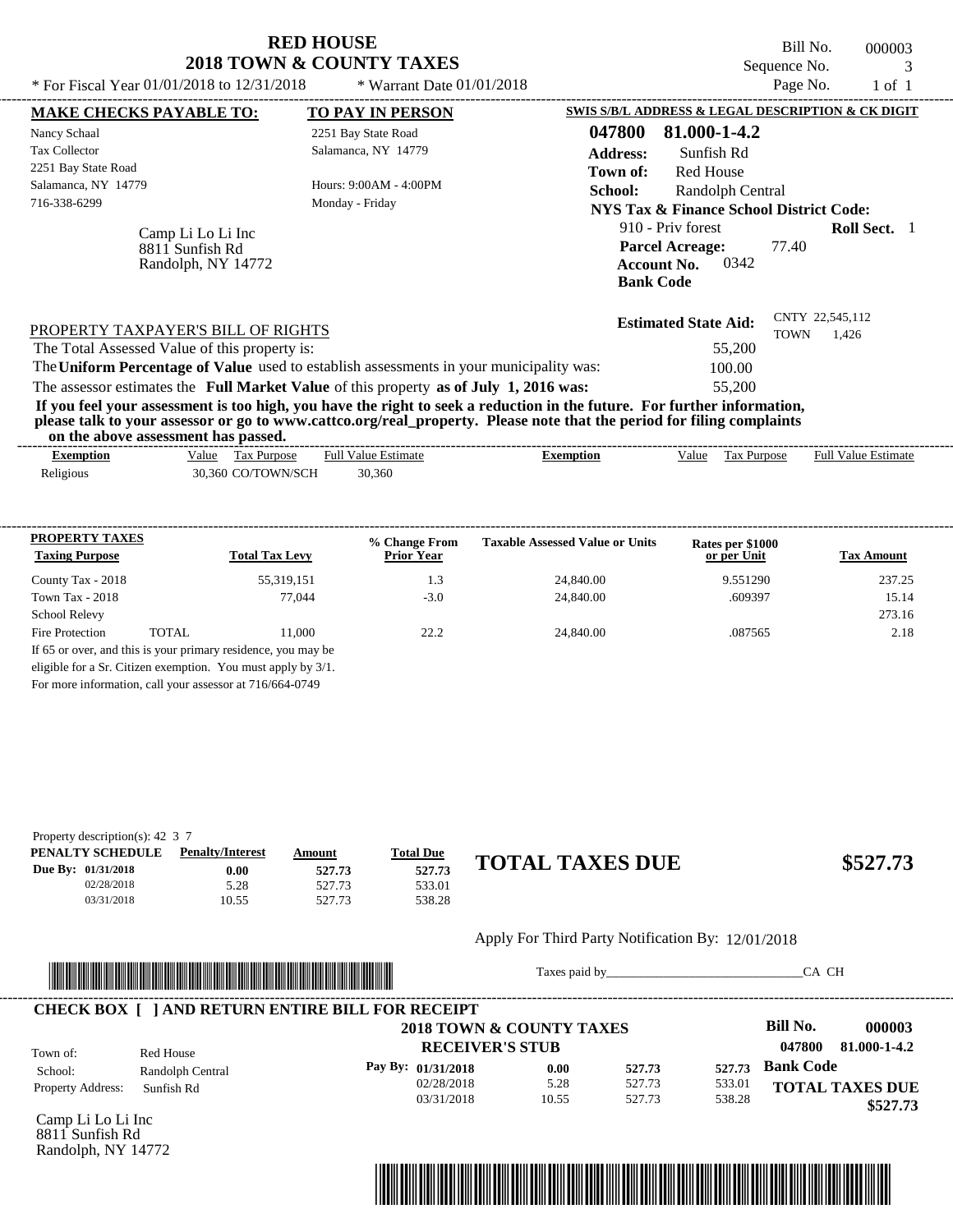Bill No. 000004 Sequence No. 4<br>Page No. 1 of 1

| * For Fiscal Year 01/01/2018 to 12/31/2018                                         | * Warrant Date $01/01/2018$                                                             | Page No.<br>$1$ of $1$                                                                                                                                                                                                                           |  |
|------------------------------------------------------------------------------------|-----------------------------------------------------------------------------------------|--------------------------------------------------------------------------------------------------------------------------------------------------------------------------------------------------------------------------------------------------|--|
| <b>MAKE CHECKS PAYABLE TO:</b>                                                     | <b>TO PAY IN PERSON</b>                                                                 | SWIS S/B/L ADDRESS & LEGAL DESCRIPTION & CK DIGIT                                                                                                                                                                                                |  |
| Nancy Schaal                                                                       | 2251 Bay State Road                                                                     | 047800<br>90.001-1-34                                                                                                                                                                                                                            |  |
| <b>Tax Collector</b>                                                               | Salamanca, NY 14779                                                                     | <b>Address:</b><br>Lonkto Hollow Rd                                                                                                                                                                                                              |  |
| 2251 Bay State Road                                                                |                                                                                         | <b>Red House</b><br>Town of:                                                                                                                                                                                                                     |  |
| Salamanca, NY 14779                                                                | Hours: 9:00AM - 4:00PM                                                                  | School:<br>Randolph Central                                                                                                                                                                                                                      |  |
| 716-338-6299                                                                       | Monday - Friday                                                                         | NYS Tax & Finance School District Code:                                                                                                                                                                                                          |  |
| Economou Harris<br>Economou Joseph G<br>4010 Rockledge Rd<br>Bloomington, IL 61704 |                                                                                         | 260 - Seasonal res<br><b>Roll Sect.</b> 1<br><b>Parcel Dimensions:</b><br>132.00 X 148.50<br>0057<br><b>Account No.</b><br><b>Bank Code</b>                                                                                                      |  |
| PROPERTY TAXPAYER'S BILL OF RIGHTS                                                 |                                                                                         | CNTY 22,545,112<br><b>Estimated State Aid:</b><br><b>TOWN</b><br>1.426                                                                                                                                                                           |  |
| The Total Assessed Value of this property is:                                      |                                                                                         | 12,500                                                                                                                                                                                                                                           |  |
|                                                                                    | The Uniform Percentage of Value used to establish assessments in your municipality was: | 100.00                                                                                                                                                                                                                                           |  |
|                                                                                    | The assessor estimates the Full Market Value of this property as of July 1, 2016 was:   | 12,500                                                                                                                                                                                                                                           |  |
| on the above assessment has passed.                                                |                                                                                         | If you feel your assessment is too high, you have the right to seek a reduction in the future. For further information,<br>please talk to your assessor or go to www.cattco.org/real_property. Please note that the period for filing complaints |  |
| <b>Exemption</b>                                                                   | <b>Full Value Estimate</b><br>Value Tax Purpose                                         | <b>Full Value Estimate</b><br><b>Exemption</b><br>Tax Purpose<br>Value                                                                                                                                                                           |  |

| <b>PROPERTY TAXES</b><br><b>Taxing Purpose</b> |       | <b>Total Tax Levy</b> | % Change From<br><b>Prior Year</b> | <b>Taxable Assessed Value or Units</b> | Rates per \$1000<br>or per Unit | <b>Tax Amount</b> |
|------------------------------------------------|-------|-----------------------|------------------------------------|----------------------------------------|---------------------------------|-------------------|
| County Tax - 2018                              |       | 55,319,151            | 1.3                                | 12,500.00                              | 9.551290                        | 119.39            |
| Town Tax - $2018$                              |       | 77.044                | $-3.0$                             | 12.500.00                              | .609397                         | 7.62              |
| Fire Protection                                | TOTAL | 11.000                | 22.2                               | 12,500.00                              | .087565                         | 1.09              |

For more information, call your assessor at 716/664-0749

| Property description(s): $50 \quad 01 \quad 07$ |                         |               |                  |                        |          |
|-------------------------------------------------|-------------------------|---------------|------------------|------------------------|----------|
| PENALTY SCHEDULE                                | <b>Penalty/Interest</b> | <u>Amount</u> | <b>Total Due</b> |                        |          |
| Due By: 01/31/2018                              | $0.00\,$                | 128.10        | 128.10           | <b>TOTAL TAXES DUE</b> | \$128.10 |
| 02/28/2018                                      | .28                     | 128.10        | 129.38           |                        |          |
| 03/31/2018                                      | 2.56                    | 128.10        | 30.66            |                        |          |

#### Apply For Third Party Notification By: 12/01/2018



Taxes paid by\_\_\_\_\_\_\_\_\_\_\_\_\_\_\_\_\_\_\_\_\_\_\_\_\_\_\_\_\_\_\_CA CH

|                          |                  | 2018 TOWN & COUNTY TAXES |      |        |        | Bill No.<br>000004     |
|--------------------------|------------------|--------------------------|------|--------|--------|------------------------|
| Town of:                 | Red House        | <b>RECEIVER'S STUB</b>   |      |        |        | 047800<br>90.001-1-34  |
| School:                  | Randolph Central | Pay By: 01/31/2018       | 0.00 | 128.10 | 128.10 | <b>Bank Code</b>       |
| <b>Property Address:</b> | Lonkto Hollow Rd | 02/28/2018               | 1.28 | 128.10 | 129.38 | <b>TOTAL TAXES DUE</b> |
|                          |                  | 03/31/2018               | 2.56 | 128.10 | 130.66 | \$128.10               |

Economou Harris Economou Joseph G 4010 Rockledge Rd Bloomington, IL 61704

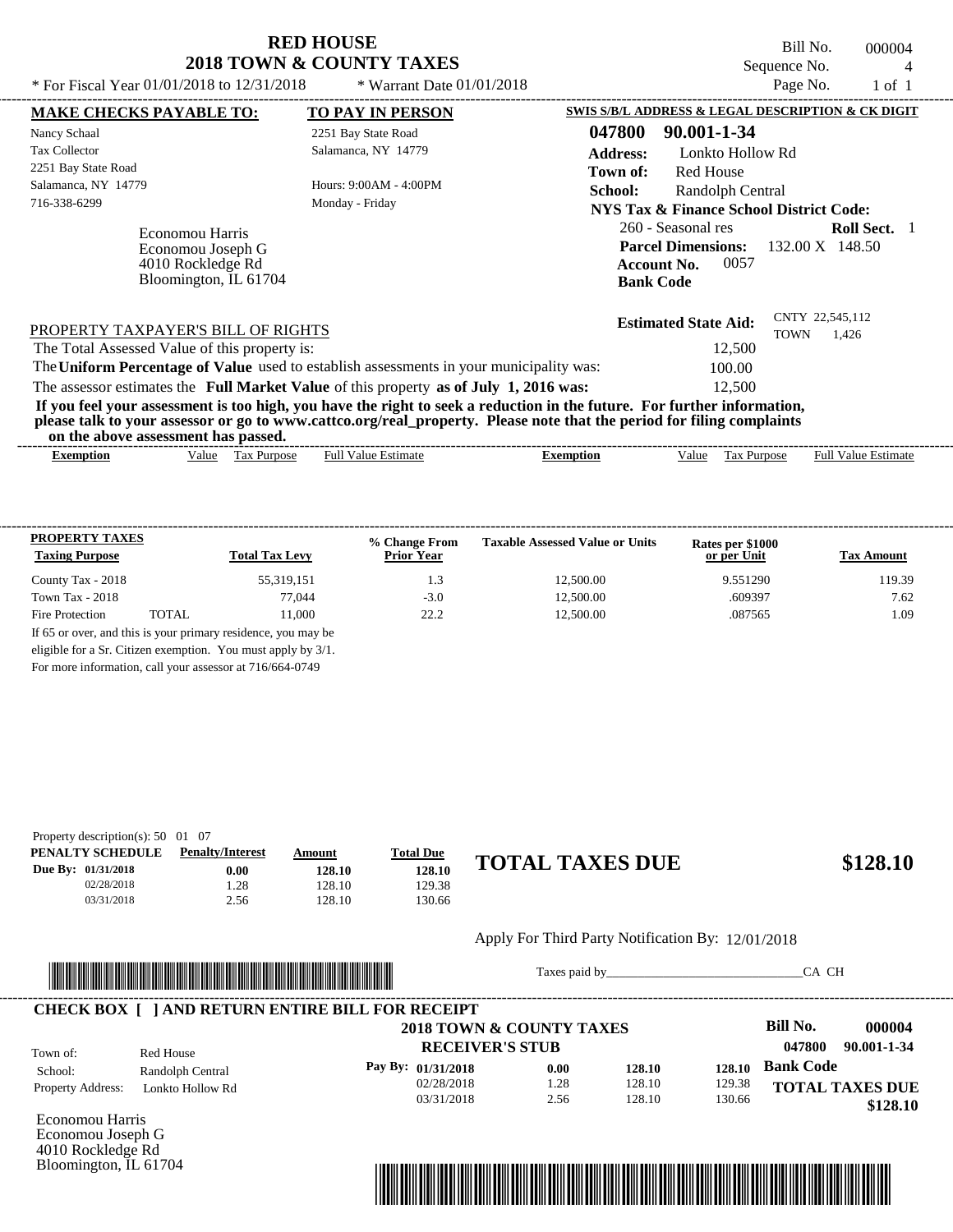| * For Fiscal Year $01/01/2018$ to $12/31/2018$ | <b>RED HOUSE</b><br><b>2018 TOWN &amp; COUNTY TAXES</b><br>* Warrant Date $01/01/2018$ | Bill No.<br>000005<br>Sequence No.<br>Page No.<br>$1$ of $1$        |
|------------------------------------------------|----------------------------------------------------------------------------------------|---------------------------------------------------------------------|
| <b>MAKE CHECKS PAYABLE TO:</b>                 | <b>TO PAY IN PERSON</b>                                                                | SWIS S/B/L ADDRESS & LEGAL DESCRIPTION & CK DIGIT                   |
| Nancy Schaal                                   | 2251 Bay State Road                                                                    | 90.001-1-38.1<br>047800                                             |
| <b>Tax Collector</b>                           | Salamanca, NY 14779                                                                    | <b>Address:</b><br>2030 Bay State Rd                                |
| 2251 Bay State Road                            |                                                                                        | Town of:<br><b>Red House</b>                                        |
| Salamanca, NY 14779                            | Hours: 9:00AM - 4:00PM                                                                 | School:<br>Randolph Central                                         |
| 716-338-6299                                   | Monday - Friday                                                                        | <b>NYS Tax &amp; Finance School District Code:</b>                  |
| Foreman Sheila<br>30 Pine Hill Dr              |                                                                                        | Roll Sect. 1<br>300 - Vacant Land<br><b>Parcel Acreage:</b><br>2.80 |

|                                                                                                                         | <b>Bank Code</b>            |                                         |
|-------------------------------------------------------------------------------------------------------------------------|-----------------------------|-----------------------------------------|
| PROPERTY TAXPAYER'S BILL OF RIGHTS                                                                                      | <b>Estimated State Aid:</b> | CNTY 22,545,112<br>1.426<br><b>TOWN</b> |
| The Total Assessed Value of this property is:                                                                           | 9.000                       |                                         |
| The Uniform Percentage of Value used to establish assessments in your municipality was:                                 | 100.00                      |                                         |
| The assessor estimates the Full Market Value of this property as of July 1, 2016 was:                                   | 9.000                       |                                         |
| If you feel your assessment is too high, you have the right to seek a reduction in the future. For further information, |                             |                                         |

**please talk to your assessor or go to www.cattco.org/real\_property. Please note that the period for filing complaints**

Alfred, NY 14802

| or<br>the<br>asses<br>$\sim$ abov $^{\circ}$ | . has<br>passed.<br>essment         |                |         |                                      |                                                             |
|----------------------------------------------|-------------------------------------|----------------|---------|--------------------------------------|-------------------------------------------------------------|
| Exemption                                    | √alue<br><b>ax</b><br><b>ITDOS6</b> | Estimat<br>Ful | emption | $\sim$<br>alue<br>'urno<br>יצר<br>__ | $\sim$<br>$\lceil \text{full } V \rceil$<br>Estimate<br>alu |

| <b>PROPERTY TAXES</b><br><b>Taxing Purpose</b> |       | <b>Total Tax Levy</b> | % Change From<br><b>Prior Year</b> | <b>Taxable Assessed Value or Units</b> | Rates per \$1000<br>or per Unit | <b>Tax Amount</b> |
|------------------------------------------------|-------|-----------------------|------------------------------------|----------------------------------------|---------------------------------|-------------------|
| County Tax - 2018                              |       | 55,319,151            | 1.3                                | 9,000.00                               | 9.551290                        | 85.96             |
| Town Tax - $2018$                              |       | 77,044                | $-3.0$                             | 9,000.00                               | .609397                         | 5.48              |
| Fire Protection                                | TOTAL | 11.000                | 22.2                               | 9,000.00                               | .087565                         | 0.79              |

For more information, call your assessor at 716/664-0749

| Property description(s): $38 \quad 01 \quad 07$ |                         |        |                  |                        |         |
|-------------------------------------------------|-------------------------|--------|------------------|------------------------|---------|
| PENALTY SCHEDULE                                | <b>Penalty/Interest</b> | Amount | <b>Total Due</b> |                        |         |
| Due By: 01/31/2018                              | 0.00                    | 92.23  | 92.23            | <b>TOTAL TAXES DUE</b> | \$92.23 |
| 02/28/2018                                      | 0.92                    | 92.23  | 93.15            |                        |         |
| 03/31/2018                                      | .84                     | 92.23  | 94.07            |                        |         |

#### Apply For Third Party Notification By: 12/01/2018



Taxes paid by\_\_\_\_\_\_\_\_\_\_\_\_\_\_\_\_\_\_\_\_\_\_\_\_\_\_\_\_\_\_\_CA CH

**Account No.** 0035

|                          |                                       | <b>CHECK BOX [ ] AND RETURN ENTIRE BILL FOR RECEIPT</b> |      |                |       |                         |  |
|--------------------------|---------------------------------------|---------------------------------------------------------|------|----------------|-------|-------------------------|--|
|                          |                                       | 2018 TOWN & COUNTY TAXES                                |      |                |       | Bill No.<br>000005      |  |
| Town of:                 | Red House                             | <b>RECEIVER'S STUB</b>                                  |      |                |       | 90.001-1-38.1<br>047800 |  |
| School:                  | Randolph Central<br>2030 Bay State Rd | Pay By: 01/31/2018                                      | 0.00 | 92.23<br>92.23 | 92.23 | <b>Bank Code</b>        |  |
| <b>Property Address:</b> |                                       | 02/28/2018                                              | 0.92 |                | 93.15 | <b>TOTAL TAXES DUE</b>  |  |
|                          |                                       | 03/31/2018                                              | .84  | 92.23          | 94.07 | \$92.23                 |  |

Foreman Sheila 30 Pine Hill Dr Alfred, NY 14802

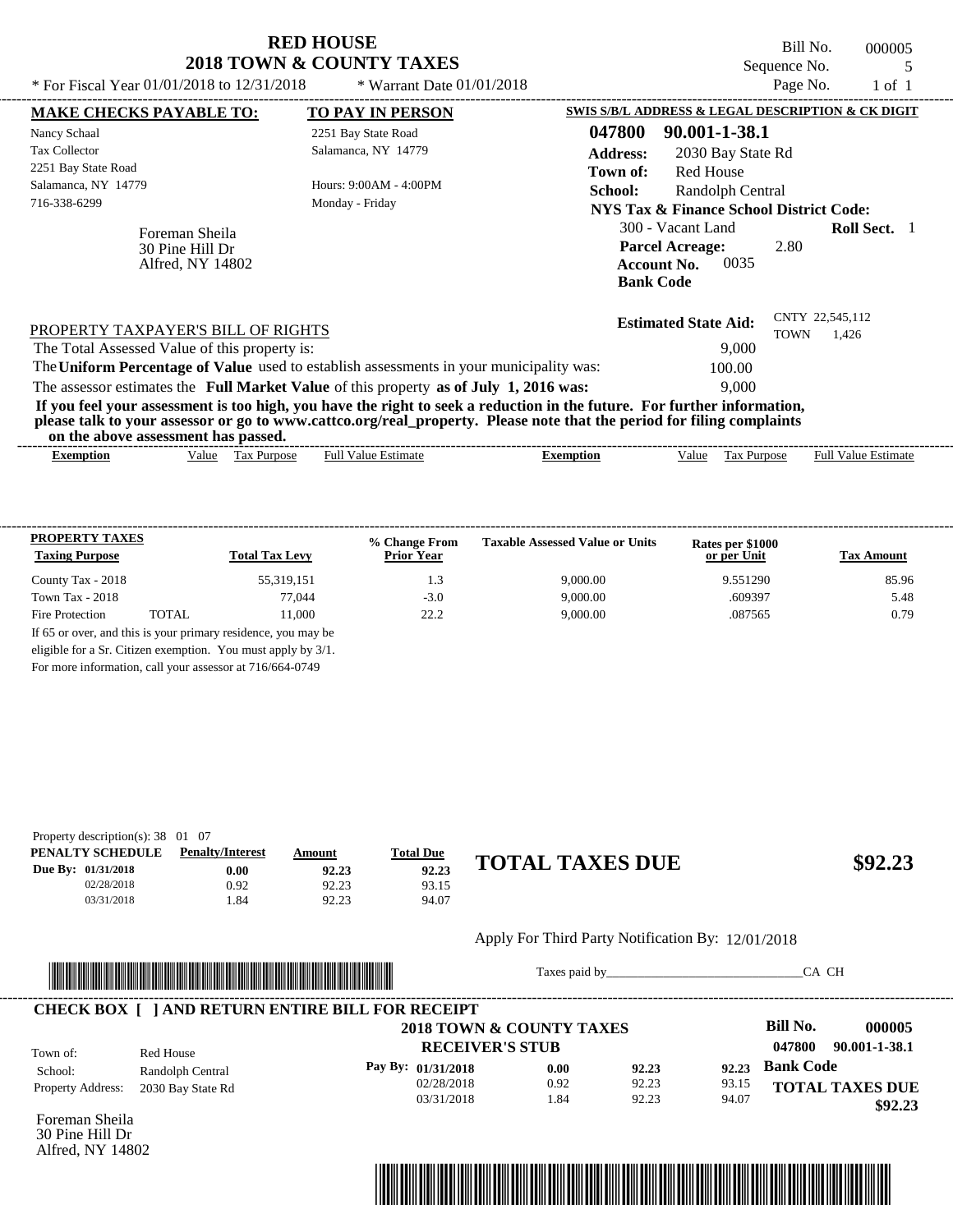Bill No. 000006 Sequence No. 6<br>Base No. 6 1

| * For Fiscal Year 01/01/2018 to 12/31/2018                                            | * Warrant Date $01/01/2018$                                                                                                                                                                                                                      |                                                                                                | Page No.                       | 1 of 1              |  |
|---------------------------------------------------------------------------------------|--------------------------------------------------------------------------------------------------------------------------------------------------------------------------------------------------------------------------------------------------|------------------------------------------------------------------------------------------------|--------------------------------|---------------------|--|
| <b>MAKE CHECKS PAYABLE TO:</b>                                                        | <b>TO PAY IN PERSON</b>                                                                                                                                                                                                                          | SWIS S/B/L ADDRESS & LEGAL DESCRIPTION & CK DIGIT                                              |                                |                     |  |
| Nancy Schaal                                                                          | 2251 Bay State Road                                                                                                                                                                                                                              | 047800<br>$90.001 - 1 - 3$                                                                     |                                |                     |  |
| <b>Tax Collector</b>                                                                  | Salamanca, NY 14779                                                                                                                                                                                                                              | <b>Address:</b><br>2219 Bay State Rd                                                           |                                |                     |  |
| 2251 Bay State Road                                                                   |                                                                                                                                                                                                                                                  | <b>Red House</b><br>Town of:                                                                   |                                |                     |  |
| Salamanca, NY 14779                                                                   | Hours: 9:00AM - 4:00PM                                                                                                                                                                                                                           | School:<br>Randolph Central                                                                    |                                |                     |  |
| 716-338-6299                                                                          | Monday - Friday                                                                                                                                                                                                                                  | NYS Tax & Finance School District Code:                                                        |                                |                     |  |
| France Family Trust 1<br>France Llewellyn<br>2219 Bay State Rd<br>Salamanca, NY 14779 |                                                                                                                                                                                                                                                  | 210 - 1 Family Res<br><b>Parcel Acreage:</b><br>0021<br><b>Account No.</b><br><b>Bank Code</b> | 5.34                           | <b>Roll Sect.</b> 1 |  |
| PROPERTY TAXPAYER'S BILL OF RIGHTS                                                    |                                                                                                                                                                                                                                                  | <b>Estimated State Aid:</b>                                                                    | CNTY 22,545,112<br><b>TOWN</b> | 1,426               |  |
| The Total Assessed Value of this property is:                                         |                                                                                                                                                                                                                                                  | 76,000                                                                                         |                                |                     |  |
|                                                                                       | The Uniform Percentage of Value used to establish assessments in your municipality was:                                                                                                                                                          | 100.00                                                                                         |                                |                     |  |
|                                                                                       | The assessor estimates the Full Market Value of this property as of July 1, 2016 was:                                                                                                                                                            | 76,000                                                                                         |                                |                     |  |
| on the above assessment has passed.                                                   | If you feel your assessment is too high, you have the right to seek a reduction in the future. For further information,<br>please talk to your assessor or go to www.cattco.org/real_property. Please note that the period for filing complaints |                                                                                                |                                |                     |  |
|                                                                                       |                                                                                                                                                                                                                                                  |                                                                                                |                                |                     |  |

| -------<br>----<br>Exemption | -------<br>-------<br>'alue | -------<br>-------<br>-------<br>ľax<br>Purpose | . .<br>⊎uh<br>*stimate<br>Value | ____________<br>xemption | ⁄ alue | $\sim$<br>urpose<br>1 as | -----------<br>Full<br>Value<br>±stımate |
|------------------------------|-----------------------------|-------------------------------------------------|---------------------------------|--------------------------|--------|--------------------------|------------------------------------------|
|                              |                             |                                                 |                                 |                          |        |                          |                                          |

| <b>PROPERTY TAXES</b><br><b>Taxing Purpose</b> |       | <b>Total Tax Levy</b> | % Change From<br><b>Prior Year</b> | <b>Taxable Assessed Value or Units</b> | Rates per \$1000<br>or per Unit | <b>Tax Amount</b> |
|------------------------------------------------|-------|-----------------------|------------------------------------|----------------------------------------|---------------------------------|-------------------|
| County Tax - 2018                              |       | 55,319,151            | 1.3                                | 76,000.00                              | 9.551290                        | 725.90            |
| Town Tax - $2018$                              |       | 77,044                | $-3.0$                             | 76,000.00                              | .609397                         | 46.31             |
| Fire Protection                                | TOTAL | 11.000                | 22.2                               | 76,000.00                              | .087565                         | 6.65              |

For more information, call your assessor at 716/664-0749

| Property description(s): $32 \quad 02 \quad 07$ |                         |        |                  |                        |          |
|-------------------------------------------------|-------------------------|--------|------------------|------------------------|----------|
| PENALTY SCHEDULE                                | <b>Penalty/Interest</b> | Amount | <b>Total Due</b> |                        |          |
| Due By: 01/31/2018                              | 0.00                    | 778.86 | 778.86           | <b>TOTAL TAXES DUE</b> | \$778.86 |
| 02/28/2018                                      | 7.79                    | 778.86 | 786.65           |                        |          |
| 03/31/2018                                      | 15.58                   | 778.86 | 794.44           |                        |          |
|                                                 |                         |        |                  |                        |          |

#### Apply For Third Party Notification By: 12/01/2018



Taxes paid by\_\_\_\_\_\_\_\_\_\_\_\_\_\_\_\_\_\_\_\_\_\_\_\_\_\_\_\_\_\_\_CA CH

|                          |                   | 2018 TOWN & COUNTY TAXES |       |        |        | Bill No.               | 000006           |
|--------------------------|-------------------|--------------------------|-------|--------|--------|------------------------|------------------|
| Town of:                 | Red House         | <b>RECEIVER'S STUB</b>   |       |        |        | 047800                 | $90.001 - 1 - 3$ |
| School:                  | Randolph Central  | Pay By: 01/31/2018       | 0.00  | 778.86 | 778.86 | <b>Bank Code</b>       |                  |
| <b>Property Address:</b> | 2219 Bay State Rd | 02/28/2018               | 7.79  | 778.86 | 786.65 | <b>TOTAL TAXES DUE</b> |                  |
|                          |                   | 03/31/2018               | 15.58 | 778.86 | 794.44 |                        | \$778.86         |

France Family Trust 1 France Llewellyn 2219 Bay State Rd Salamanca, NY 14779

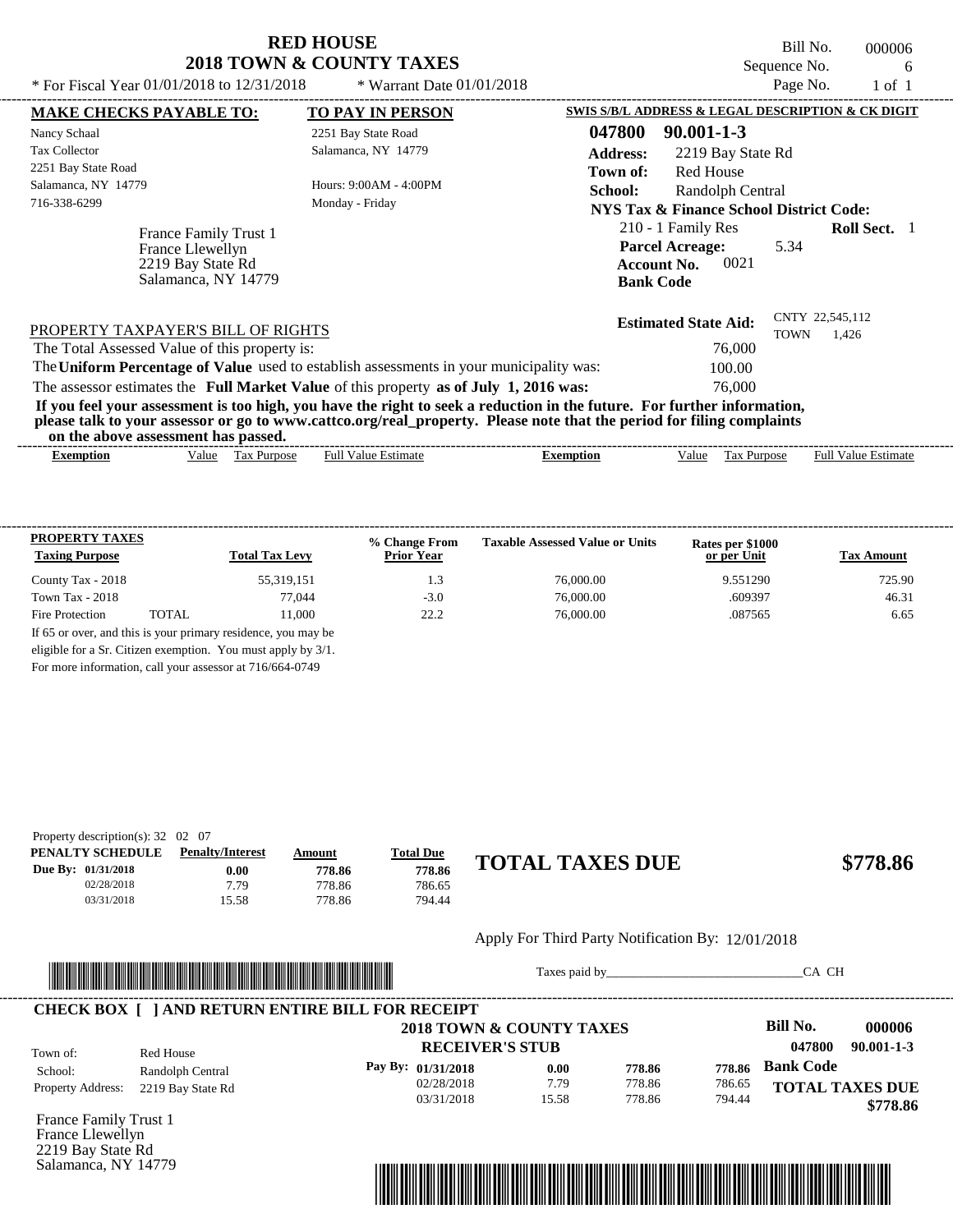Bill No. 000007 Sequence No. 7<br>Pege No. 7

| * For Fiscal Year 01/01/2018 to 12/31/2018                                                     | * Warrant Date $01/01/2018$                                                                                                                                                                                                                      | Page No.<br>1 of 1                                                                                                            |
|------------------------------------------------------------------------------------------------|--------------------------------------------------------------------------------------------------------------------------------------------------------------------------------------------------------------------------------------------------|-------------------------------------------------------------------------------------------------------------------------------|
| <b>MAKE CHECKS PAYABLE TO:</b>                                                                 | <b>TO PAY IN PERSON</b>                                                                                                                                                                                                                          | SWIS S/B/L ADDRESS & LEGAL DESCRIPTION & CK DIGIT                                                                             |
| Nancy Schaal                                                                                   | 2251 Bay State Road                                                                                                                                                                                                                              | 047800<br>$90.001 - 1 - 6$                                                                                                    |
| Tax Collector                                                                                  | Salamanca, NY 14779                                                                                                                                                                                                                              | <b>Address:</b><br>2103 Bay State Rd                                                                                          |
| 2251 Bay State Road                                                                            |                                                                                                                                                                                                                                                  | Red House<br>Town of:                                                                                                         |
| Salamanca, NY 14779                                                                            | Hours: 9:00AM - 4:00PM                                                                                                                                                                                                                           | <b>School:</b><br>Randolph Central                                                                                            |
| 716-338-6299                                                                                   | Monday - Friday                                                                                                                                                                                                                                  | NYS Tax & Finance School District Code:                                                                                       |
| France Harry G<br>France Jane S<br>France Daniel S<br>2103 Bay State Rd<br>Salamanca, NY 14779 |                                                                                                                                                                                                                                                  | 210 - 1 Family Res<br><b>Roll Sect.</b> 1<br><b>Parcel Acreage:</b><br>8.72<br>0019<br><b>Account No.</b><br><b>Bank Code</b> |
| PROPERTY TAXPAYER'S BILL OF RIGHTS                                                             |                                                                                                                                                                                                                                                  | CNTY 22,545,112<br><b>Estimated State Aid:</b><br>TOWN<br>1,426                                                               |
| The Total Assessed Value of this property is:                                                  |                                                                                                                                                                                                                                                  | 69,000                                                                                                                        |
|                                                                                                | The Uniform Percentage of Value used to establish assessments in your municipality was:                                                                                                                                                          | 100.00                                                                                                                        |
|                                                                                                | The assessor estimates the Full Market Value of this property as of July 1, 2016 was:                                                                                                                                                            | 69,000                                                                                                                        |
|                                                                                                | If you feel your assessment is too high, you have the right to seek a reduction in the future. For further information,<br>please talk to your assessor or go to www.cattco.org/real_property. Please note that the period for filing complaints |                                                                                                                               |

| or<br>the<br>asses<br>$\sim$ abov $^{\circ}$ | . has<br>passed.<br>essment         |                |         |                                      |                                                             |
|----------------------------------------------|-------------------------------------|----------------|---------|--------------------------------------|-------------------------------------------------------------|
| Exemption                                    | √alue<br><b>ax</b><br><b>ITDOS6</b> | Estimat<br>Ful | emption | $\sim$<br>alue<br>'urno<br>יצר<br>__ | $\sim$<br>$\lceil \text{full } V \rceil$<br>Estimate<br>alu |

| <b>PROPERTY TAXES</b><br><b>Taxing Purpose</b> |       | <b>Total Tax Levy</b>                                         | % Change From<br><b>Prior Year</b> | <b>Taxable Assessed Value or Units</b> | Rates per \$1000<br>or per Unit | <b>Tax Amount</b> |
|------------------------------------------------|-------|---------------------------------------------------------------|------------------------------------|----------------------------------------|---------------------------------|-------------------|
| County Tax - 2018                              |       | 55,319,151                                                    | 1.3                                | 69,000.00                              | 9.551290                        | 659.04            |
| Town Tax - $2018$                              |       | 77,044                                                        | $-3.0$                             | 69,000.00                              | .609397                         | 42.05             |
| Fire Protection                                | TOTAL | 11.000                                                        | 22.2                               | 69,000.00                              | .087565                         | 6.04              |
|                                                |       | If 65 or over, and this is your primary residence, you may be |                                    |                                        |                                 |                   |
|                                                |       | eligible for a Sr. Citizen exemption. You must apply by 3/1.  |                                    |                                        |                                 |                   |

For more information, call your assessor at 716/664-0749

| Property description(s): $32 \quad 02 \quad 07$ |                         |        |                  |                        |          |
|-------------------------------------------------|-------------------------|--------|------------------|------------------------|----------|
| PENALTY SCHEDULE                                | <b>Penalty/Interest</b> | Amount | <b>Total Due</b> |                        |          |
| Due By: 01/31/2018                              | $0.00\,$                | 707.13 | 707.13           | <b>TOTAL TAXES DUE</b> | \$707.13 |
| 02/28/2018                                      | 7.07                    | 707.13 | 714.20           |                        |          |
| 03/31/2018                                      | 14.14                   | 707.13 | 721.27           |                        |          |
|                                                 |                         |        |                  |                        |          |

#### Apply For Third Party Notification By: 12/01/2018



Taxes paid by\_\_\_\_\_\_\_\_\_\_\_\_\_\_\_\_\_\_\_\_\_\_\_\_\_\_\_\_\_\_\_CA CH

|                          |                   | 2018 TOWN & COUNTY TAXES |       |        |        | Bill No.<br>000007         |
|--------------------------|-------------------|--------------------------|-------|--------|--------|----------------------------|
| Town of:                 | Red House         | <b>RECEIVER'S STUB</b>   |       |        |        | $90.001 - 1 - 6$<br>047800 |
| School:                  | Randolph Central  | Pay By: 01/31/2018       | 0.00  | 707.13 | 707.13 | <b>Bank Code</b>           |
| <b>Property Address:</b> | 2103 Bay State Rd | 02/28/2018               | 7.07  | 707.13 | 714.20 | <b>TOTAL TAXES DUE</b>     |
|                          |                   | 03/31/2018               | 14.14 | 707.13 | 721.27 | \$707.13                   |

France Harry G France Jane S France Daniel S 2103 Bay State Rd Salamanca, NY 14779

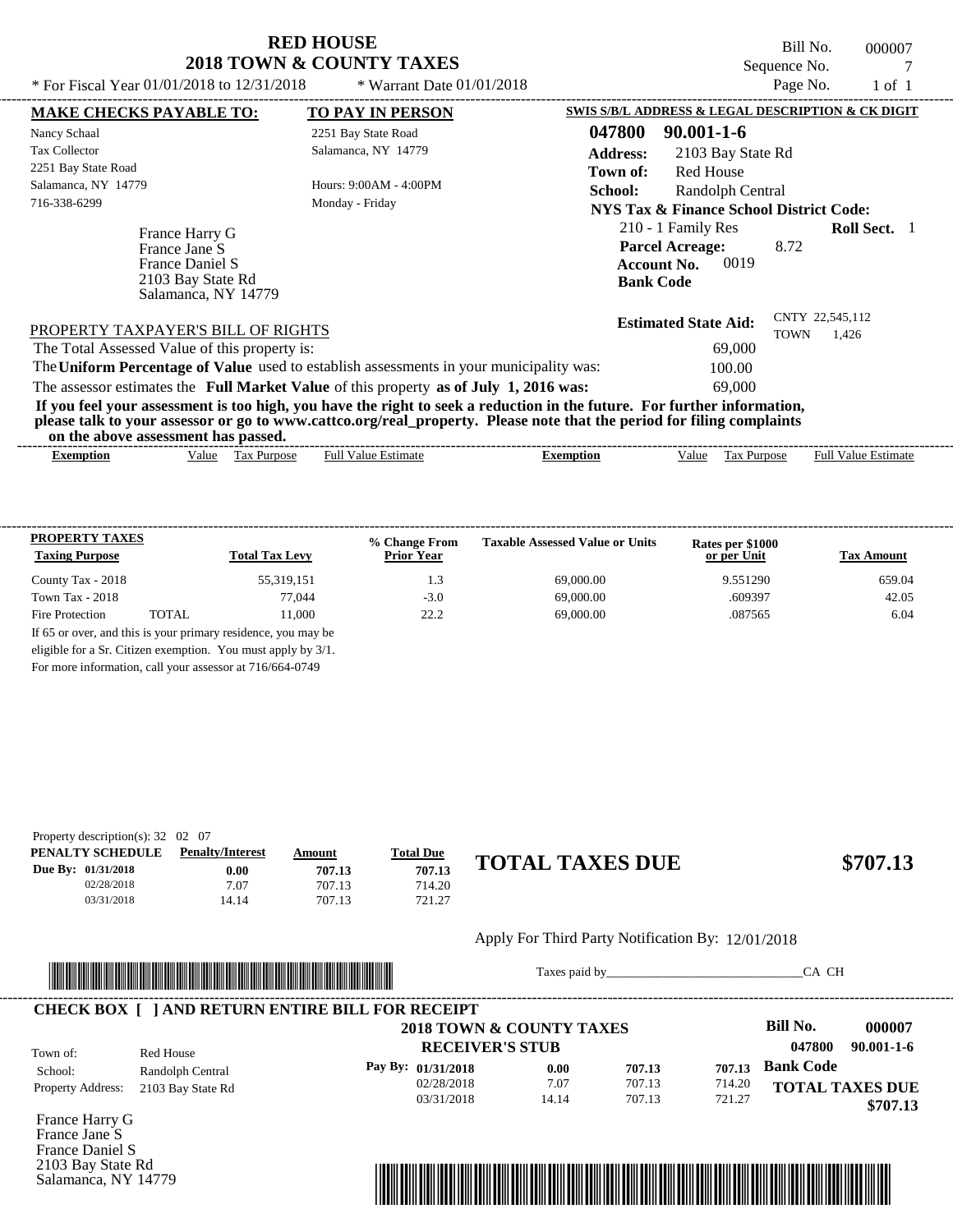| * For Fiscal Year 01/01/2018 to 12/31/2018                                                                                                          | <b>RED HOUSE</b><br><b>2018 TOWN &amp; COUNTY TAXES</b><br>* Warrant Date $01/01/2018$                                                                                                                                                                                                                                                    |                                                                                                                                                                                                                                                      | Bill No.<br>Sequence No.<br>Page No. | 000008<br>8<br>$1$ of $1$ |
|-----------------------------------------------------------------------------------------------------------------------------------------------------|-------------------------------------------------------------------------------------------------------------------------------------------------------------------------------------------------------------------------------------------------------------------------------------------------------------------------------------------|------------------------------------------------------------------------------------------------------------------------------------------------------------------------------------------------------------------------------------------------------|--------------------------------------|---------------------------|
| <b>MAKE CHECKS PAYABLE TO:</b><br>Nancy Schaal<br><b>Tax Collector</b><br>2251 Bay State Road<br>Salamanca, NY 14779<br>716-338-6299<br>France Todd | <b>TO PAY IN PERSON</b><br>2251 Bay State Road<br>Salamanca, NY 14779<br>Hours: 9:00AM - 4:00PM<br>Monday - Friday                                                                                                                                                                                                                        | SWIS S/B/L ADDRESS & LEGAL DESCRIPTION & CK DIGIT<br>047800<br>81.000-1-5<br><b>Address:</b><br>Sunfish Rd<br>Red House<br>Town of:<br><b>School:</b><br>Randolph Central<br><b>NYS Tax &amp; Finance School District Code:</b><br>910 - Priv forest |                                      | <b>Roll Sect.</b> 1       |
| 10540 Lebanon Rd<br>Randolph, NY 14772                                                                                                              |                                                                                                                                                                                                                                                                                                                                           | <b>Parcel Acreage:</b><br>0018<br><b>Account No.</b><br><b>Bank Code</b>                                                                                                                                                                             | 9.79                                 |                           |
| PROPERTY TAXPAYER'S BILL OF RIGHTS<br>The Total Assessed Value of this property is:                                                                 | The Uniform Percentage of Value used to establish assessments in your municipality was:                                                                                                                                                                                                                                                   | <b>Estimated State Aid:</b><br>8,800<br>100.00                                                                                                                                                                                                       | CNTY 22,545,112<br><b>TOWN</b>       | 1,426                     |
|                                                                                                                                                     | The assessor estimates the Full Market Value of this property as of July 1, 2016 was:<br>If you feel your assessment is too high, you have the right to seek a reduction in the future. For further information,<br>please talk to your assessor or go to www.cattco.org/real_property. Please note that the period for filing complaints | 8.800                                                                                                                                                                                                                                                |                                      |                           |

| or<br>the<br>asses<br>$\sim$ abov $^{\circ}$ | . has<br>passed.<br>essment         |                |         |                                      |                                                             |
|----------------------------------------------|-------------------------------------|----------------|---------|--------------------------------------|-------------------------------------------------------------|
| Exemption                                    | √alue<br><b>ax</b><br><b>ITDOS6</b> | Estimat<br>Ful | emption | $\sim$<br>alue<br>'urno<br>יצר<br>__ | $\sim$<br>$\lceil \text{full } V \rceil$<br>Estimate<br>alu |

| <b>PROPERTY TAXES</b><br><b>Taxing Purpose</b> |       | <b>Total Tax Levy</b>                                         | % Change From<br><b>Prior Year</b> | <b>Taxable Assessed Value or Units</b> | Rates per \$1000<br>or per Unit | <b>Tax Amount</b> |
|------------------------------------------------|-------|---------------------------------------------------------------|------------------------------------|----------------------------------------|---------------------------------|-------------------|
| County Tax - 2018                              |       | 55,319,151                                                    | 1.3                                | 8,800.00                               | 9.551290                        | 84.05             |
| Town Tax - $2018$                              |       | 77,044                                                        | $-3.0$                             | 8,800.00                               | .609397                         | 5.36              |
| Fire Protection                                | TOTAL | 11.000                                                        | 22.2                               | 8,800.00                               | .087565                         | 0.77              |
|                                                |       | If 65 or over, and this is your primary residence, you may be |                                    |                                        |                                 |                   |
|                                                |       | eligible for a Sr. Citizen exemption. You must apply by 3/1.  |                                    |                                        |                                 |                   |

For more information, call your assessor at 716/664-0749

| Property description(s): $42 \quad 03 \quad 07$ |                         |               |                  |                        |         |
|-------------------------------------------------|-------------------------|---------------|------------------|------------------------|---------|
| PENALTY SCHEDULE                                | <b>Penalty/Interest</b> | <u>Amount</u> | <b>Total Due</b> |                        |         |
| Due By: 01/31/2018                              | $0.00\,$                | 90.18         | 90.18            | <b>TOTAL TAXES DUE</b> | \$90.18 |
| 02/28/2018                                      | 0.90                    | 90.18         | 91.08            |                        |         |
| 03/31/2018                                      | .80                     | 90.18         | 91.98            |                        |         |
|                                                 |                         |               |                  |                        |         |

## Apply For Third Party Notification By: 12/01/2018



Taxes paid by\_\_\_\_\_\_\_\_\_\_\_\_\_\_\_\_\_\_\_\_\_\_\_\_\_\_\_\_\_\_\_CA CH

|                          |                  | <b>CHECK BOX   JAND RETURN ENTIRE BILL FOR RECEIPT</b> |      |       |       | Bill No.         | 000008                 |
|--------------------------|------------------|--------------------------------------------------------|------|-------|-------|------------------|------------------------|
|                          |                  | 2018 TOWN & COUNTY TAXES                               |      |       |       |                  |                        |
| Town of:                 | Red House        | <b>RECEIVER'S STUB</b>                                 |      |       |       | 047800           | 81.000-1-5             |
| School:                  | Randolph Central | Pay By: 01/31/2018                                     | 0.00 | 90.18 | 90.18 | <b>Bank Code</b> |                        |
| <b>Property Address:</b> | Sunfish Rd       | 02/28/2018                                             | 0.90 | 90.18 | 91.08 |                  | <b>TOTAL TAXES DUE</b> |
|                          |                  | 03/31/2018                                             | .80  | 90.18 | 91.98 |                  | \$90.18                |

France Todd 10540 Lebanon Rd Randolph, NY 14772

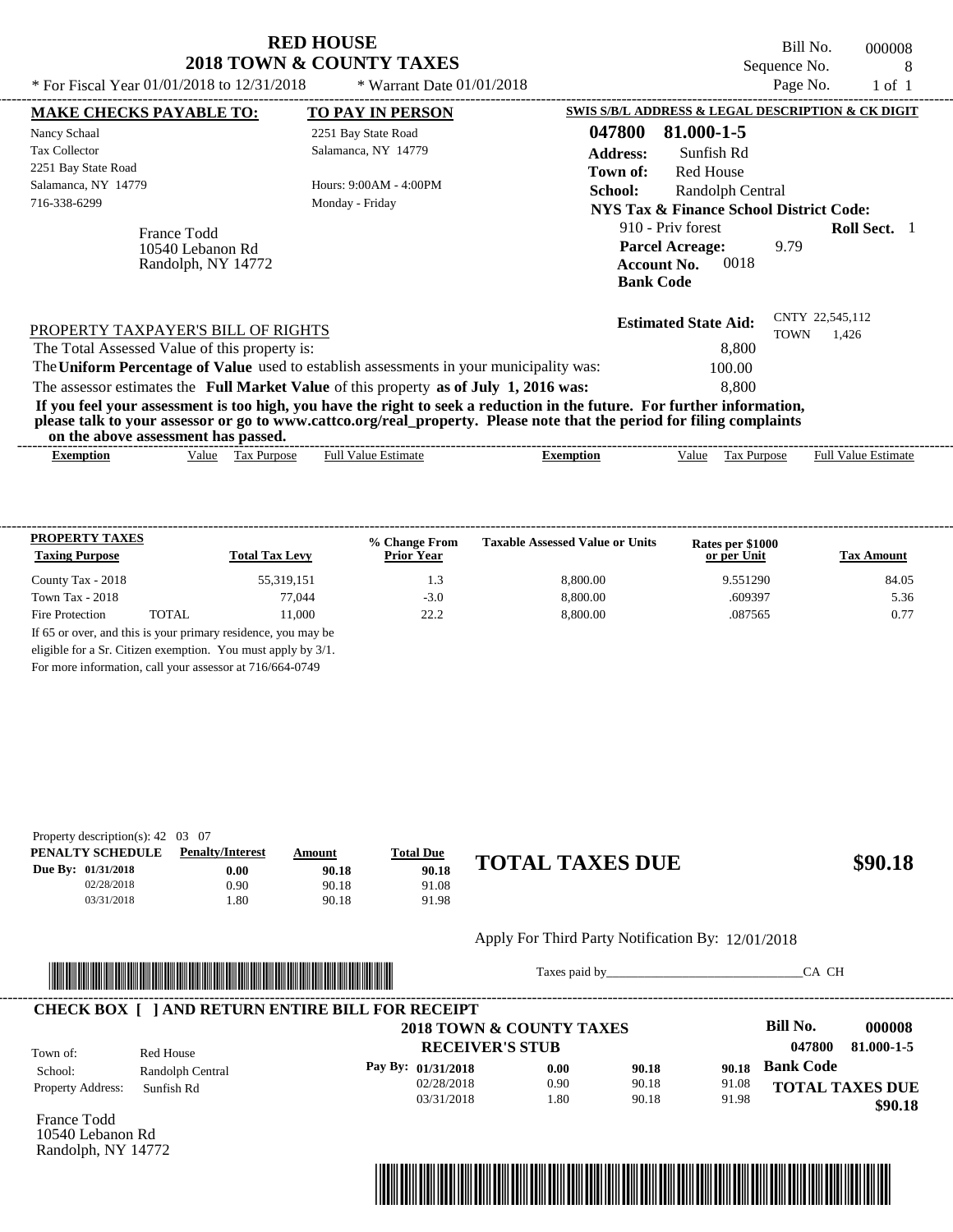Bill No. 000009 Sequence No. 9<br>Page No. 1 of 1

| * For Fiscal Year $01/01/2018$ to $12/31/2018$                                      | * Warrant Date $01/01/2018$                                                                                                                                                                                                                      | Page No.<br>$1 \text{ of } 1$                                                                                                |
|-------------------------------------------------------------------------------------|--------------------------------------------------------------------------------------------------------------------------------------------------------------------------------------------------------------------------------------------------|------------------------------------------------------------------------------------------------------------------------------|
| <b>MAKE CHECKS PAYABLE TO:</b>                                                      | <b>TO PAY IN PERSON</b>                                                                                                                                                                                                                          | SWIS S/B/L ADDRESS & LEGAL DESCRIPTION & CK DIGIT                                                                            |
| Nancy Schaal<br><b>Tax Collector</b><br>2251 Bay State Road                         | 2251 Bay State Road<br>Salamanca, NY 14779                                                                                                                                                                                                       | 047800<br>90.001-1-38.4<br><b>Address:</b><br>Bay State Rd<br>Red House<br>Town of:                                          |
| Salamanca, NY 14779<br>716-338-6299                                                 | Hours: 9:00AM - 4:00PM<br>Monday - Friday                                                                                                                                                                                                        | <b>School:</b><br>Randolph Central<br>NYS Tax & Finance School District Code:                                                |
| Hubbard Marvin R<br>Virginia Hubbard<br>9182 Tangerine St<br>San Ramo, CA 94583     |                                                                                                                                                                                                                                                  | 300 - Vacant Land<br><b>Roll Sect.</b> 1<br><b>Parcel Acreage:</b><br>3.00<br>0035<br><b>Account No.</b><br><b>Bank Code</b> |
| PROPERTY TAXPAYER'S BILL OF RIGHTS<br>The Total Assessed Value of this property is: |                                                                                                                                                                                                                                                  | CNTY 22,545,112<br><b>Estimated State Aid:</b><br>TOWN<br>1,426<br>9,200                                                     |
|                                                                                     | The Uniform Percentage of Value used to establish assessments in your municipality was:<br>The assessor estimates the Full Market Value of this property as of July 1, 2016 was:                                                                 | 100.00<br>9,200                                                                                                              |
| on the above assessment has passed.                                                 | If you feel your assessment is too high, you have the right to seek a reduction in the future. For further information,<br>please talk to your assessor or go to www.cattco.org/real_property. Please note that the period for filing complaints |                                                                                                                              |

<u>Exemption Cases Hull Value Tax Purpose Full Value Estimate</u><br>Exemption Value Tax Purpose Full Value Estimate Exemption Value Tax Purpose Full Value Estimate **Exemption** Value Tax Purpose Full Value Estimate

| <b>PROPERTY TAXES</b><br><b>Taxing Purpose</b> |       | <b>Total Tax Levy</b>                                         | % Change From<br><b>Prior Year</b> | <b>Taxable Assessed Value or Units</b> | Rates per \$1000<br>or per Unit | <b>Tax Amount</b> |
|------------------------------------------------|-------|---------------------------------------------------------------|------------------------------------|----------------------------------------|---------------------------------|-------------------|
| County Tax - 2018                              |       | 55,319,151                                                    | 1.3                                | 9.200.00                               | 9.551290                        | 87.87             |
| Town Tax - $2018$                              |       | 77,044                                                        | $-3.0$                             | 9,200.00                               | .609397                         | 5.61              |
| Fire Protection                                | TOTAL | 11.000                                                        | 222                                | 9.200.00                               | .087565                         | 0.81              |
|                                                |       | If 65 or over, and this is your primary residence, you may be |                                    |                                        |                                 |                   |
|                                                |       | eligible for a Sr. Citizen exemption. You must apply by 3/1.  |                                    |                                        |                                 |                   |

For more information, call your assessor at 716/664-0749

| Property description(s): $38 \quad 01 \quad 07$ |                         |        |                  |                        |         |
|-------------------------------------------------|-------------------------|--------|------------------|------------------------|---------|
| PENALTY SCHEDULE                                | <b>Penalty/Interest</b> | Amount | <b>Total Due</b> |                        |         |
| Due By: 01/31/2018                              | 0.00                    | 94.29  | 94.29            | <b>TOTAL TAXES DUE</b> | \$94.29 |
| 02/28/2018                                      | 0.94                    | 94.29  | 95.23            |                        |         |
| 03/31/2018                                      | .89                     | 94.29  | 96.18            |                        |         |

#### Apply For Third Party Notification By: 12/01/2018



Taxes paid by\_\_\_\_\_\_\_\_\_\_\_\_\_\_\_\_\_\_\_\_\_\_\_\_\_\_\_\_\_\_\_CA CH

|                          |                     | <b>CHECK BOX   JAND RETURN ENTIRE BILL FOR RECEIPT</b> |      |       |       |                         |
|--------------------------|---------------------|--------------------------------------------------------|------|-------|-------|-------------------------|
|                          |                     | 2018 TOWN & COUNTY TAXES                               |      |       |       | Bill No.<br>000009      |
| Town of:                 | Red House           | <b>RECEIVER'S STUB</b>                                 |      |       |       | 90.001-1-38.4<br>047800 |
| School:                  | Randolph Central    | Pay By: 01/31/2018                                     | 0.00 | 94.29 | 94.29 | <b>Bank Code</b>        |
| <b>Property Address:</b> | <b>Bay State Rd</b> | 02/28/2018                                             | 0.94 | 94.29 | 95.23 | <b>TOTAL TAXES DUE</b>  |
|                          |                     | 03/31/2018                                             | .89  | 94.29 | 96.18 | \$94.29                 |

Hubbard Marvin R Virginia Hubbard 9182 Tangerine St San Ramo, CA 94583

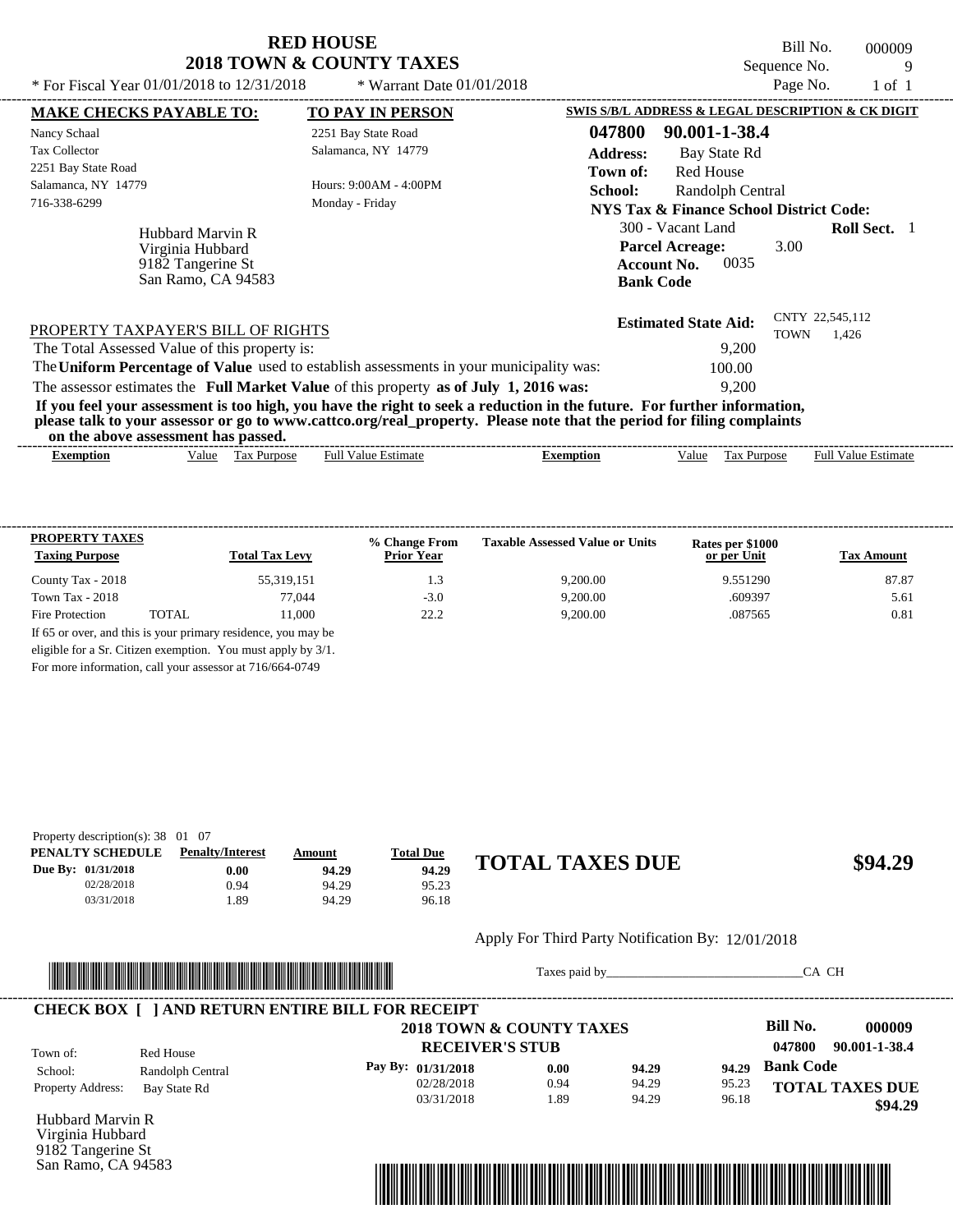| <b>RED HOUSE</b>                    |  |
|-------------------------------------|--|
| <b>2018 TOWN &amp; COUNTY TAXES</b> |  |

Bill No. 000010 Sequence No. 10<br>Page No. 1 of 1

| * For Fiscal Year 01/01/2018 to 12/31/2018                 | * Warrant Date $01/01/2018$                                                             |                                                                                                                                                                                                                                                  | Page No.<br>$1$ of $1$     |
|------------------------------------------------------------|-----------------------------------------------------------------------------------------|--------------------------------------------------------------------------------------------------------------------------------------------------------------------------------------------------------------------------------------------------|----------------------------|
| <b>MAKE CHECKS PAYABLE TO:</b>                             | <b>TO PAY IN PERSON</b>                                                                 | SWIS S/B/L ADDRESS & LEGAL DESCRIPTION & CK DIGIT                                                                                                                                                                                                |                            |
| Nancy Schaal                                               | 2251 Bay State Road                                                                     | 047800<br>90.001-1-38.2                                                                                                                                                                                                                          |                            |
| <b>Tax Collector</b>                                       | Salamanca, NY 14779                                                                     | <b>Address:</b><br>Bay State Rd                                                                                                                                                                                                                  |                            |
| 2251 Bay State Road                                        |                                                                                         | Red House<br>Town of:                                                                                                                                                                                                                            |                            |
| Salamanca, NY 14779                                        | Hours: 9:00AM - 4:00PM                                                                  | School:<br>Randolph Central                                                                                                                                                                                                                      |                            |
| 716-338-6299                                               | Monday - Friday                                                                         | <b>NYS Tax &amp; Finance School District Code:</b>                                                                                                                                                                                               |                            |
| Hubbard Michael G<br>1550 Westborough Dr<br>Katy, TX 77449 |                                                                                         | 300 - Vacant Land<br><b>Parcel Acreage:</b><br>2.10<br>0035<br><b>Account No.</b><br><b>Bank Code</b>                                                                                                                                            | <b>Roll Sect.</b> 1        |
| PROPERTY TAXPAYER'S BILL OF RIGHTS                         |                                                                                         | <b>Estimated State Aid:</b><br><b>TOWN</b>                                                                                                                                                                                                       | CNTY 22,545,112<br>1.426   |
| The Total Assessed Value of this property is:              |                                                                                         | 6.800                                                                                                                                                                                                                                            |                            |
|                                                            | The Uniform Percentage of Value used to establish assessments in your municipality was: | 100.00                                                                                                                                                                                                                                           |                            |
|                                                            | The assessor estimates the Full Market Value of this property as of July 1, 2016 was:   | 6.800                                                                                                                                                                                                                                            |                            |
| on the above assessment has passed.                        |                                                                                         | If you feel your assessment is too high, you have the right to seek a reduction in the future. For further information,<br>please talk to your assessor or go to www.cattco.org/real_property. Please note that the period for filing complaints |                            |
| <b>Exemption</b>                                           | <b>Full Value Estimate</b><br>Value Tax Purpose                                         | Tax Purpose<br><b>Exemption</b><br>Value                                                                                                                                                                                                         | <b>Full Value Estimate</b> |

|                                                          | <b>PROPERTY TAXES</b> |                                                               | % Change From     | <b>Taxable Assessed Value or Units</b> | Rates per \$1000 |                   |
|----------------------------------------------------------|-----------------------|---------------------------------------------------------------|-------------------|----------------------------------------|------------------|-------------------|
| <b>Taxing Purpose</b>                                    |                       | <b>Total Tax Levy</b>                                         | <b>Prior Year</b> |                                        | or per Unit      | <b>Tax Amount</b> |
| County Tax - 2018                                        |                       | 55,319,151                                                    | 1.3               | 6.800.00                               | 9.551290         | 64.95             |
| Town Tax - 2018                                          |                       | 77,044                                                        | $-3.0$            | 6.800.00                               | .609397          | 4.14              |
| <b>School Relevy</b>                                     |                       |                                                               |                   |                                        |                  | 74.77             |
| Fire Protection                                          | TOTAL                 | 11.000                                                        | 22.2              | 6,800.00                               | .087565          | 0.60              |
|                                                          |                       | If 65 or over, and this is your primary residence, you may be |                   |                                        |                  |                   |
|                                                          |                       | eligible for a Sr. Citizen exemption. You must apply by 3/1.  |                   |                                        |                  |                   |
| For more information, call your assessor at 716/664-0749 |                       |                                                               |                   |                                        |                  |                   |

| Property description(s): $38 \quad 01 \quad 07$ |                         |        |                  |                        |          |
|-------------------------------------------------|-------------------------|--------|------------------|------------------------|----------|
| PENALTY SCHEDULE                                | <b>Penalty/Interest</b> | Amount | <b>Total Due</b> |                        |          |
| Due By: 01/31/2018                              | $0.00\,$                | 144.46 | 144.46           | <b>TOTAL TAXES DUE</b> | \$144.46 |
| 02/28/2018                                      | .44                     | 144.46 | 145.90           |                        |          |
| 03/31/2018                                      | 2.89                    | 144.46 | 147.35           |                        |          |

#### Apply For Third Party Notification By: 12/01/2018



Taxes paid by\_\_\_\_\_\_\_\_\_\_\_\_\_\_\_\_\_\_\_\_\_\_\_\_\_\_\_\_\_\_\_CA CH

|                          |                  | <b>CHECK BOX [ ] AND RETURN ENTIRE BILL FOR RECEIPT</b> |       |        |        |                         |
|--------------------------|------------------|---------------------------------------------------------|-------|--------|--------|-------------------------|
|                          |                  | 2018 TOWN & COUNTY TAXES                                |       |        |        | Bill No.<br>000010      |
| Town of:                 | Red House        | <b>RECEIVER'S STUB</b>                                  |       |        |        | 047800<br>90.001-1-38.2 |
| School:                  | Randolph Central | Pay By: 01/31/2018                                      | 0.00  | 144.46 | 144.46 | <b>Bank Code</b>        |
| <b>Property Address:</b> | Bay State Rd     | 02/28/2018                                              | 44. ، | 144.46 | 145.90 | <b>TOTAL TAXES DUE</b>  |
|                          |                  | 03/31/2018                                              | 2.89  | 144.46 | 147.35 | \$144.46                |

Hubbard Michael G 1550 Westborough Dr Katy, TX 77449

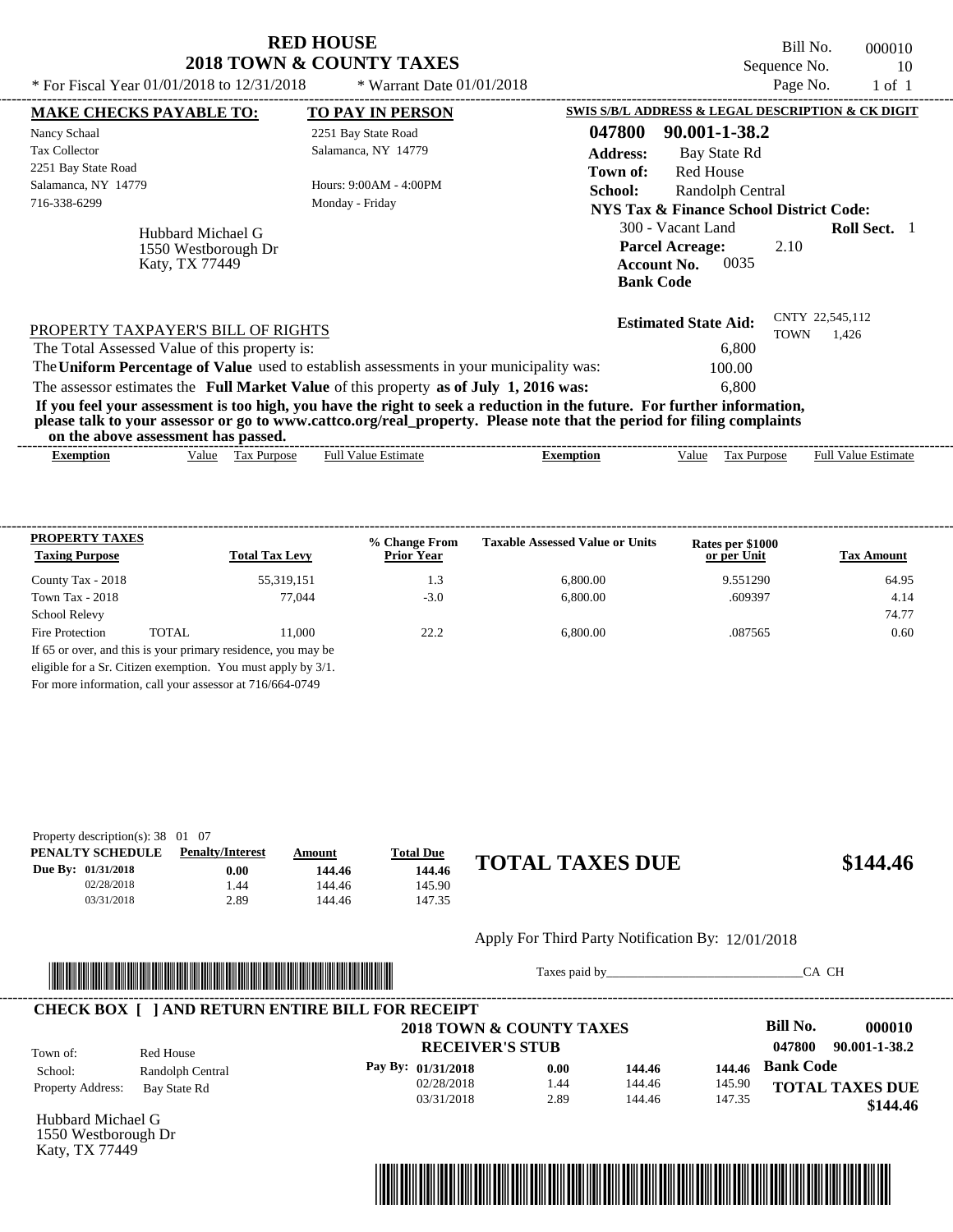Bill No. 000011 Sequence No. 11<br>Page No. 1 of 1

| * For Fiscal Year 01/01/2018 to 12/31/2018                                                                                                                                                                                                       | * Warrant Date 01/01/2018                                       | Page No.<br>1 of 1                                                                                                            |
|--------------------------------------------------------------------------------------------------------------------------------------------------------------------------------------------------------------------------------------------------|-----------------------------------------------------------------|-------------------------------------------------------------------------------------------------------------------------------|
| <b>MAKE CHECKS PAYABLE TO:</b>                                                                                                                                                                                                                   | TO PAY IN PERSON                                                | SWIS S/B/L ADDRESS & LEGAL DESCRIPTION & CK DIGIT                                                                             |
| Nancy Schaal                                                                                                                                                                                                                                     | 2251 Bay State Road                                             | 047800<br>90.001-1-15                                                                                                         |
| Tax Collector                                                                                                                                                                                                                                    | Salamanca, NY 14779                                             | <b>Address:</b><br>Beck Rd                                                                                                    |
| 2251 Bay State Road                                                                                                                                                                                                                              |                                                                 | Red House<br>Town of:                                                                                                         |
| Salamanca, NY 14779                                                                                                                                                                                                                              | Hours: 9:00AM - 4:00PM                                          | <b>School:</b><br>Randolph Central                                                                                            |
| 716-338-6299                                                                                                                                                                                                                                     | Monday - Friday<br>NYS Tax & Finance School District Code:      |                                                                                                                               |
| Hubbard, Marvin Tyler Hubbard,<br>Hubbard Jacob Tyler<br>Virginia Hubbard<br>9182 Tangerine St<br>San Ramo, CA 94583                                                                                                                             |                                                                 | <b>Roll Sect.</b> 1<br>260 - Seasonal res<br><b>Parcel Acreage:</b><br>1.46<br>0037<br><b>Account No.</b><br><b>Bank Code</b> |
| PROPERTY TAXPAYER'S BILL OF RIGHTS                                                                                                                                                                                                               | CNTY 22,545,112<br><b>Estimated State Aid:</b><br>TOWN<br>1,426 |                                                                                                                               |
| The Total Assessed Value of this property is:                                                                                                                                                                                                    |                                                                 | 24,200                                                                                                                        |
| The Uniform Percentage of Value used to establish assessments in your municipality was:                                                                                                                                                          |                                                                 | 100.00                                                                                                                        |
| The assessor estimates the Full Market Value of this property as of July 1, 2016 was:                                                                                                                                                            |                                                                 | 24,200                                                                                                                        |
| If you feel your assessment is too high, you have the right to seek a reduction in the future. For further information,<br>please talk to your assessor or go to www.cattco.org/real_property. Please note that the period for filing complaints |                                                                 |                                                                                                                               |

| or<br>- Ene<br>ass<br>…anov⁄∵ | -has<br>passed.<br>.ssmen* |                 |         |                  |                                       |
|-------------------------------|----------------------------|-----------------|---------|------------------|---------------------------------------|
| txemption                     | √alue<br>аx<br>.rdose      | Estimat.<br>Ful | `mption | /alue<br>'urdose | -rull <sup>v</sup><br>Estimate<br>alu |

| <b>PROPERTY TAXES</b><br><b>Taxing Purpose</b> |       | <b>Total Tax Levy</b>                                         | % Change From<br><b>Prior Year</b> | <b>Taxable Assessed Value or Units</b> | Rates per \$1000<br>or per Unit | <b>Tax Amount</b> |
|------------------------------------------------|-------|---------------------------------------------------------------|------------------------------------|----------------------------------------|---------------------------------|-------------------|
| County Tax - 2018                              |       | 55,319,151                                                    | 1.3                                | 24,200.00                              | 9.551290                        | 231.14            |
| Town Tax - $2018$                              |       | 77,044                                                        | $-3.0$                             | 24,200,00                              | .609397                         | 14.75             |
| Fire Protection                                | TOTAL | 11.000                                                        | 22.2                               | 24,200.00                              | .087565                         | 2.12              |
|                                                |       | If 65 or over, and this is your primary residence, you may be |                                    |                                        |                                 |                   |
|                                                |       | eligible for a Sr. Citizen exemption. You must apply by 3/1.  |                                    |                                        |                                 |                   |

For more information, call your assessor at 716/664-0749

| Property description(s): $30 \quad 02 \quad 07$ |        |        |                  |                        |
|-------------------------------------------------|--------|--------|------------------|------------------------|
| <b>Penalty/Interest</b>                         | Amount |        |                  |                        |
| $0.00\,$                                        | 248.01 | 248.01 |                  | \$248.01               |
| 2.48                                            | 248.01 | 250.49 |                  |                        |
| 4.96                                            | 248.01 | 252.97 |                  |                        |
|                                                 |        |        | <b>Total Due</b> | <b>TOTAL TAXES DUE</b> |

#### Apply For Third Party Notification By: 12/01/2018



Taxes paid by\_\_\_\_\_\_\_\_\_\_\_\_\_\_\_\_\_\_\_\_\_\_\_\_\_\_\_\_\_\_\_CA CH

|                          |                  | <b>CHECK BOX   JAND RETURN ENTIRE BILL FOR RECEIPT</b><br>2018 TOWN & COUNTY TAXES |      |        |        | Bill No.               | 000011      |
|--------------------------|------------------|------------------------------------------------------------------------------------|------|--------|--------|------------------------|-------------|
|                          |                  |                                                                                    |      |        |        |                        |             |
| Town of:                 | Red House        | <b>RECEIVER'S STUB</b>                                                             |      |        |        | 047800                 | 90.001-1-15 |
| School:                  | Randolph Central | Pay By: 01/31/2018                                                                 | 0.00 | 248.01 | 248.01 | <b>Bank Code</b>       |             |
| <b>Property Address:</b> | Beck Rd          | 02/28/2018                                                                         | 2.48 | 248.01 | 250.49 | <b>TOTAL TAXES DUE</b> |             |
|                          |                  | 03/31/2018                                                                         | 4.96 | 248.01 | 252.97 |                        | \$248.01    |

Hubbard, Marvin Tyler Hubbard, Hubbard Jacob Tyler Virginia Hubbard 9182 Tangerine St San Ramo, CA 94583

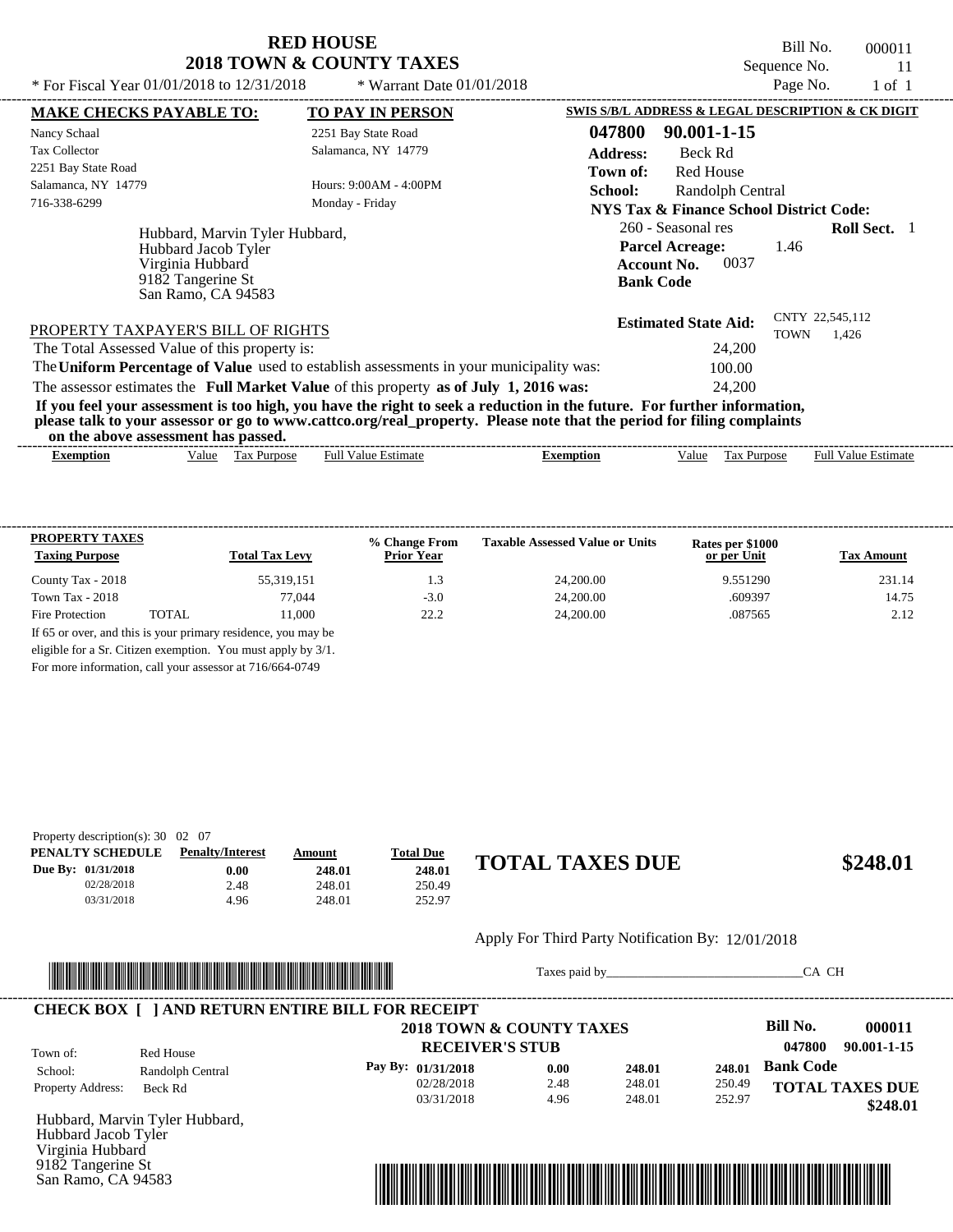Bill No. 000012 Sequence No. 12<br>Page No. 1 of 1

| * For Fiscal Year 01/01/2018 to 12/31/2018                                | * Warrant Date $01/01/2018$                                                                                                                                                                                                                      |                                                                                                | Page No.                       | $1$ of $1$                 |
|---------------------------------------------------------------------------|--------------------------------------------------------------------------------------------------------------------------------------------------------------------------------------------------------------------------------------------------|------------------------------------------------------------------------------------------------|--------------------------------|----------------------------|
| <b>MAKE CHECKS PAYABLE TO:</b>                                            | <b>TO PAY IN PERSON</b>                                                                                                                                                                                                                          | SWIS S/B/L ADDRESS & LEGAL DESCRIPTION & CK DIGIT                                              |                                |                            |
| Nancy Schaal                                                              | 2251 Bay State Road                                                                                                                                                                                                                              | 047800<br>90.001-1-38.3                                                                        |                                |                            |
| <b>Tax Collector</b>                                                      | Salamanca, NY 14779                                                                                                                                                                                                                              | <b>Address:</b><br>2030 Bay State Rd                                                           |                                |                            |
| 2251 Bay State Road                                                       |                                                                                                                                                                                                                                                  | <b>Red House</b><br>Town of:                                                                   |                                |                            |
| Salamanca, NY 14779                                                       | Hours: 9:00AM - 4:00PM                                                                                                                                                                                                                           | School:<br>Randolph Central                                                                    |                                |                            |
| 716-338-6299                                                              | Monday - Friday                                                                                                                                                                                                                                  | <b>NYS Tax &amp; Finance School District Code:</b>                                             |                                |                            |
| Hubbard, Susan<br>Foreman Sheila A<br>30 Pine Hill Dr<br>Alfred, NY 14802 |                                                                                                                                                                                                                                                  | 210 - 1 Family Res<br><b>Parcel Acreage:</b><br>0035<br><b>Account No.</b><br><b>Bank Code</b> | 1.20                           | <b>Roll Sect.</b> 1        |
| PROPERTY TAXPAYER'S BILL OF RIGHTS                                        |                                                                                                                                                                                                                                                  | <b>Estimated State Aid:</b>                                                                    | CNTY 22,545,112<br><b>TOWN</b> | 1.426                      |
| The Total Assessed Value of this property is:                             |                                                                                                                                                                                                                                                  | 63,500                                                                                         |                                |                            |
|                                                                           | The Uniform Percentage of Value used to establish assessments in your municipality was:                                                                                                                                                          | 100.00                                                                                         |                                |                            |
|                                                                           | The assessor estimates the Full Market Value of this property as of July 1, 2016 was:                                                                                                                                                            | 63.500                                                                                         |                                |                            |
| on the above assessment has passed.                                       | If you feel your assessment is too high, you have the right to seek a reduction in the future. For further information,<br>please talk to your assessor or go to www.cattco.org/real_property. Please note that the period for filing complaints |                                                                                                |                                |                            |
| Exemption                                                                 | <b>Full Value Estimate</b><br>Value Tax Purpose                                                                                                                                                                                                  | <b>Exemption</b><br>Value                                                                      | Tax Purpose                    | <b>Full Value Estimate</b> |

| <b>PROPERTY TAXES</b><br><b>Taxing Purpose</b> |       | <b>Total Tax Levy</b> | % Change From<br><b>Prior Year</b> | <b>Taxable Assessed Value or Units</b> | Rates per \$1000<br>or per Unit | <b>Tax Amount</b> |
|------------------------------------------------|-------|-----------------------|------------------------------------|----------------------------------------|---------------------------------|-------------------|
| County Tax - 2018                              |       | 55,319,151            | 1.3                                | 63,500.00                              | 9.551290                        | 606.51            |
| Town Tax - $2018$                              |       | 77,044                | $-3.0$                             | 63,500.00                              | .609397                         | 38.70             |
| Fire Protection                                | TOTAL | 11.000                | 22.2                               | 63,500.00                              | .087565                         | 5.56              |

For more information, call your assessor at 716/664-0749

| Property description(s): $38 \quad 01 \quad 07$ |                         |        |                  |                        |          |
|-------------------------------------------------|-------------------------|--------|------------------|------------------------|----------|
| PENALTY SCHEDULE                                | <b>Penalty/Interest</b> | Amount | <b>Total Due</b> |                        |          |
| Due By: 01/31/2018                              | 0.00                    | 650.77 | 650.77           | <b>TOTAL TAXES DUE</b> | \$650.77 |
| 02/28/2018                                      | 6.51                    | 650.77 | 657.28           |                        |          |
| 03/31/2018                                      | 13.02                   | 650.77 | 663.79           |                        |          |

#### Apply For Third Party Notification By: 12/01/2018



Taxes paid by\_\_\_\_\_\_\_\_\_\_\_\_\_\_\_\_\_\_\_\_\_\_\_\_\_\_\_\_\_\_\_CA CH

|                          |                   |                          |                        |        |        | <b>Bill No.</b>         |
|--------------------------|-------------------|--------------------------|------------------------|--------|--------|-------------------------|
|                          |                   | 2018 TOWN & COUNTY TAXES |                        |        |        | 000012                  |
| Town of:                 | Red House         |                          | <b>RECEIVER'S STUB</b> |        |        | 90.001-1-38.3<br>047800 |
| School:                  | Randolph Central  | Pay By: $01/31/2018$     | 0.00                   | 650.77 | 650.77 | <b>Bank Code</b>        |
| <b>Property Address:</b> | 2030 Bay State Rd | 02/28/2018               | 6.51                   | 650.77 | 657.28 | <b>TOTAL TAXES DUE</b>  |
|                          |                   | 03/31/2018               | 13.02                  | 650.77 | 663.79 | \$650.77                |

Hubbard, Susan Foreman Sheila A 30 Pine Hill Dr Alfred, NY 14802

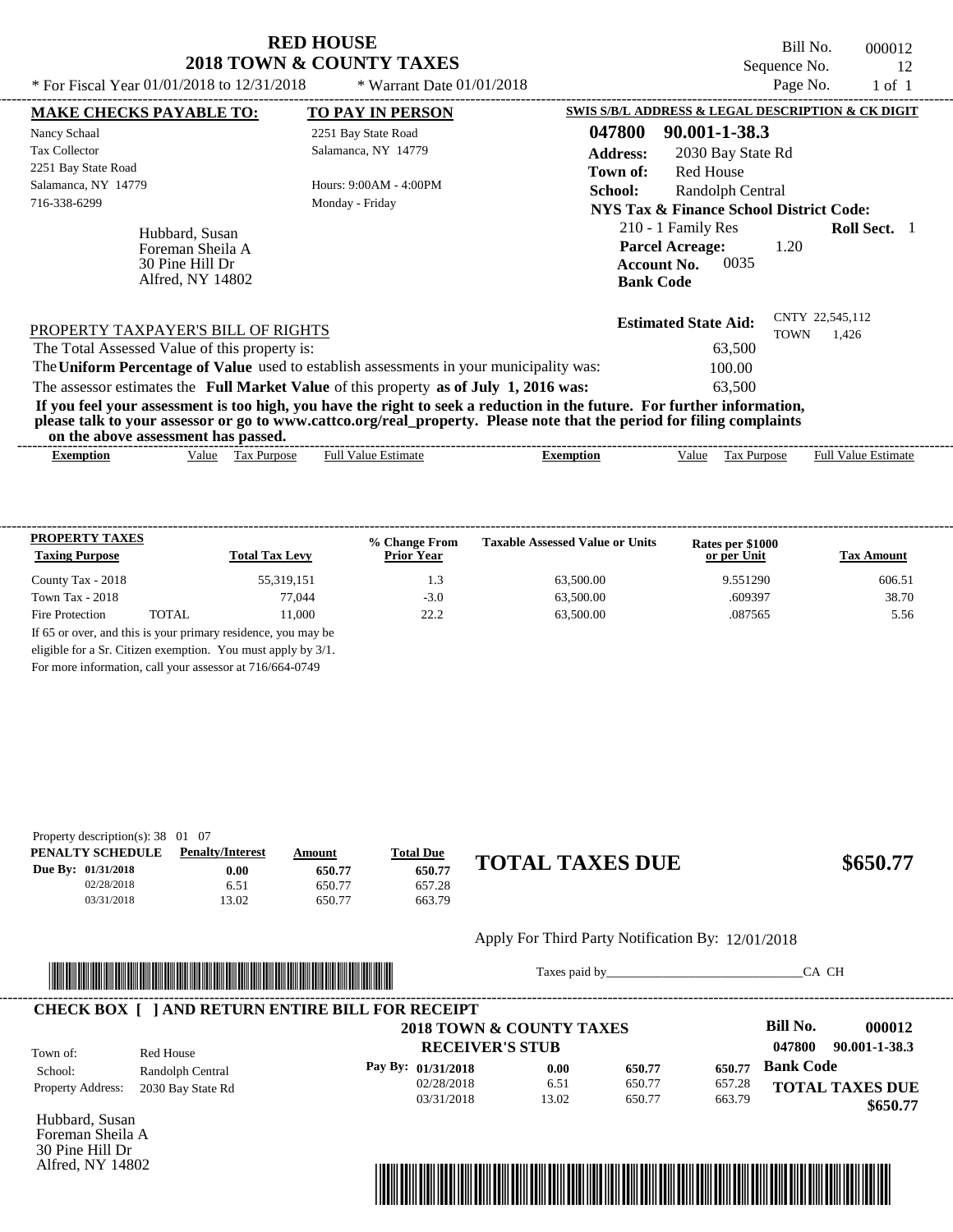Bill No. 000013 Sequence No. 13<br>Page No. 1 of 1

| * For Fiscal Year 01/01/2018 to 12/31/2018                                                                                                    | * Warrant Date $01/01/2018$                                                             |                                                                                                                                                                                                                                                  | Page No.    | 1 of 1                     |
|-----------------------------------------------------------------------------------------------------------------------------------------------|-----------------------------------------------------------------------------------------|--------------------------------------------------------------------------------------------------------------------------------------------------------------------------------------------------------------------------------------------------|-------------|----------------------------|
| <b>MAKE CHECKS PAYABLE TO:</b>                                                                                                                | <b>TO PAY IN PERSON</b>                                                                 | SWIS S/B/L ADDRESS & LEGAL DESCRIPTION & CK DIGIT                                                                                                                                                                                                |             |                            |
| Nancy Schaal                                                                                                                                  | 2251 Bay State Road                                                                     | 81.000-1-1<br>047800                                                                                                                                                                                                                             |             |                            |
| <b>Tax Collector</b>                                                                                                                          | Salamanca, NY 14779                                                                     | <b>Address:</b><br>Sunfish Rd                                                                                                                                                                                                                    |             |                            |
| 2251 Bay State Road                                                                                                                           |                                                                                         | Red House<br>Town of:                                                                                                                                                                                                                            |             |                            |
| Salamanca, NY 14779                                                                                                                           | Hours: $9:00AM - 4:00PM$                                                                | School:<br>Randolph Central                                                                                                                                                                                                                      |             |                            |
| 716-338-6299                                                                                                                                  | Monday - Friday                                                                         | <b>NYS Tax &amp; Finance School District Code:</b>                                                                                                                                                                                               |             |                            |
| John Hancock Life Ins<br>John Hancock Varible Life Insf<br>Hancock Forest Management<br>13950 Ballantyne Corporate PIS<br>Charlotte, NC 28277 |                                                                                         | 910 - Priv forest<br><b>Parcel Acreage:</b><br>0031<br><b>Account No.</b><br><b>Bank Code</b>                                                                                                                                                    | 187.08      | <b>Roll Sect.</b> 1        |
| PROPERTY TAXPAYER'S BILL OF RIGHTS                                                                                                            |                                                                                         | <b>Estimated State Aid:</b>                                                                                                                                                                                                                      | <b>TOWN</b> | CNTY 22,545,112<br>1,426   |
| The Total Assessed Value of this property is:                                                                                                 |                                                                                         | 123,700                                                                                                                                                                                                                                          |             |                            |
|                                                                                                                                               | The Uniform Percentage of Value used to establish assessments in your municipality was: | 100.00                                                                                                                                                                                                                                           |             |                            |
|                                                                                                                                               | The assessor estimates the Full Market Value of this property as of July 1, 2016 was:   | 123,700                                                                                                                                                                                                                                          |             |                            |
| on the above assessment has passed.                                                                                                           |                                                                                         | If you feel your assessment is too high, you have the right to seek a reduction in the future. For further information,<br>please talk to your assessor or go to www.cattco.org/real_property. Please note that the period for filing complaints |             |                            |
| Value Tax Purpose<br>Exemption                                                                                                                | <b>Full Value Estimate</b>                                                              | Tax Purpose<br><b>Exemption</b><br>Value                                                                                                                                                                                                         |             | <b>Full Value Estimate</b> |

| <b>PROPERTY TAXES</b><br><b>Taxing Purpose</b> |       | <b>Total Tax Levy</b>                                         | % Change From<br><b>Prior Year</b> | <b>Taxable Assessed Value or Units</b> | Rates per \$1000<br>or per Unit | <b>Tax Amount</b> |
|------------------------------------------------|-------|---------------------------------------------------------------|------------------------------------|----------------------------------------|---------------------------------|-------------------|
| County Tax - 2018                              |       | 55,319,151                                                    | 1.3                                | 123,700.00                             | 9.551290                        | 1.181.49          |
| Town Tax - $2018$                              |       | 77,044                                                        | $-3.0$                             | 123,700.00                             | .609397                         | 75.38             |
| Fire Protection                                | TOTAL | 11.000                                                        | 22.2                               | 123,700.00                             | .087565                         | 10.83             |
|                                                |       | If 65 or over, and this is your primary residence, you may be |                                    |                                        |                                 |                   |
|                                                |       | eligible for a Sr. Citizen exemption. You must apply by 3/1.  |                                    |                                        |                                 |                   |

For more information, call your assessor at 716/664-0749

| Property description(s): $54 \quad 03 \quad 07$ |                         |          |                  |                        |            |
|-------------------------------------------------|-------------------------|----------|------------------|------------------------|------------|
| PENALTY SCHEDULE                                | <b>Penalty/Interest</b> | Amount   | <b>Total Due</b> |                        |            |
| Due By: 01/31/2018                              | $0.00\,$                | 1.267.70 | 1.267.70         | <b>TOTAL TAXES DUE</b> | \$1,267.70 |
| 02/28/2018                                      | 12.68                   | .267.70  | .280.38          |                        |            |
| 03/31/2018                                      | 25.35                   | .267.70  | .293.05          |                        |            |

#### Apply For Third Party Notification By: 12/01/2018



Taxes paid by\_\_\_\_\_\_\_\_\_\_\_\_\_\_\_\_\_\_\_\_\_\_\_\_\_\_\_\_\_\_\_CA CH

|                          |                  | 2018 TOWN & COUNTY TAXES |       |          |          | <b>Bill No.</b>        | 000013     |
|--------------------------|------------------|--------------------------|-------|----------|----------|------------------------|------------|
| Town of:                 | Red House        | <b>RECEIVER'S STUB</b>   |       |          |          | 047800                 | 81.000-1-1 |
| School:                  | Randolph Central | Pay By: $01/31/2018$     | 0.00  | 1,267.70 | 1.267.70 | <b>Bank Code</b>       |            |
| <b>Property Address:</b> | Sunfish Rd       | 02/28/2018               | 12.68 | 1,267.70 | 1,280.38 | <b>TOTAL TAXES DUE</b> |            |
|                          |                  | 03/31/2018               | 25.35 | 1.267.70 | 1,293.05 |                        | \$1,267.70 |

John Hancock Life Ins John Hancock Varible Life Insf Hancock Forest Management 13950 Ballantyne Corporate PlS Charlotte, NC 28277

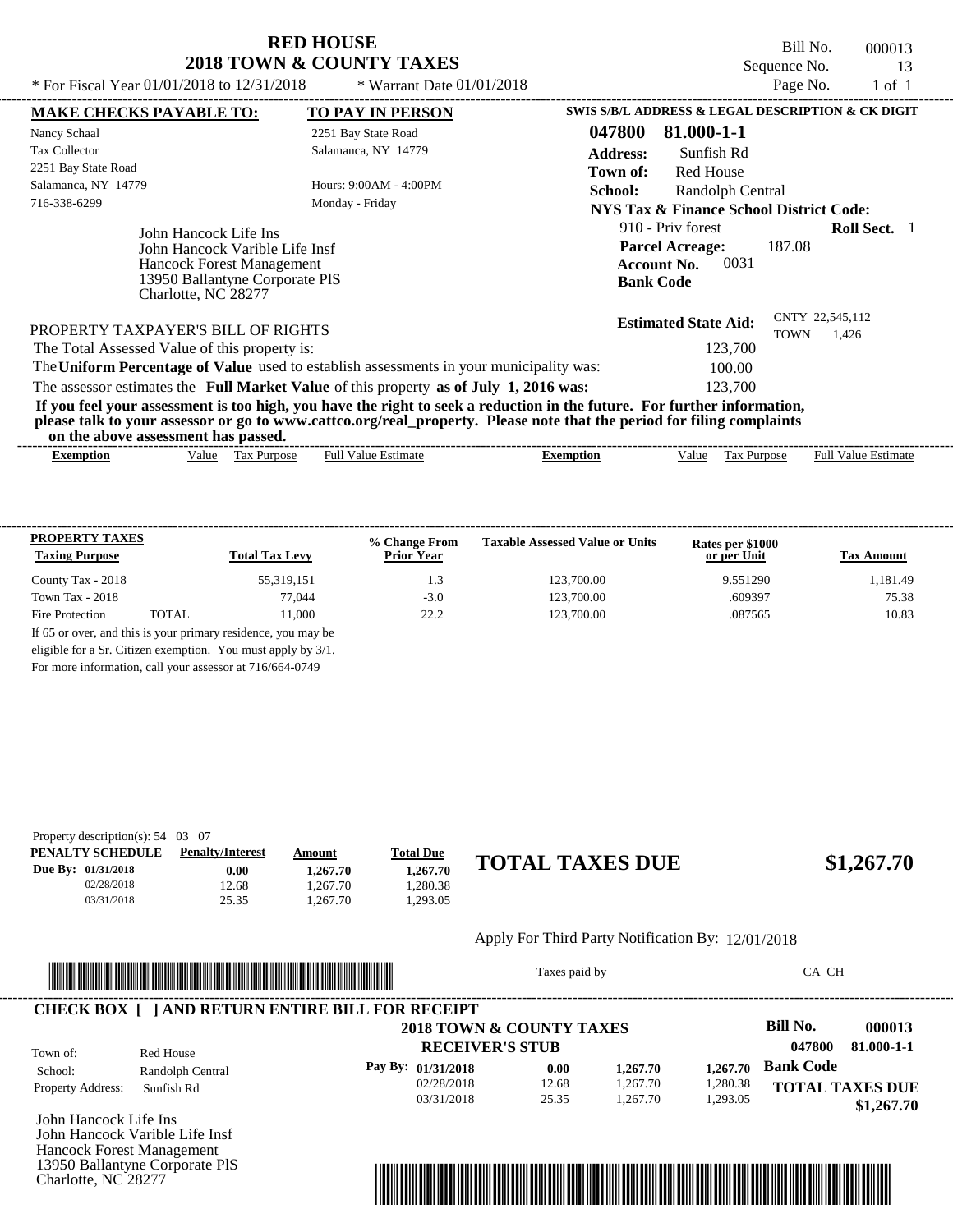Bill No. 000014 Sequence No. 14<br>Page No. 1 of 1

| * For Fiscal Year 01/01/2018 to 12/31/2018                                                                                                         | * Warrant Date 01/01/2018                                                                                                                                                                                                                        | Page No.<br>1 of 1                                |  |  |
|----------------------------------------------------------------------------------------------------------------------------------------------------|--------------------------------------------------------------------------------------------------------------------------------------------------------------------------------------------------------------------------------------------------|---------------------------------------------------|--|--|
| <b>MAKE CHECKS PAYABLE TO:</b>                                                                                                                     | <b>TO PAY IN PERSON</b>                                                                                                                                                                                                                          | SWIS S/B/L ADDRESS & LEGAL DESCRIPTION & CK DIGIT |  |  |
| Nancy Schaal                                                                                                                                       | 2251 Bay State Road                                                                                                                                                                                                                              | 047800<br>81.000-1-2                              |  |  |
| <b>Tax Collector</b>                                                                                                                               | Salamanca, NY 14779                                                                                                                                                                                                                              | <b>Address:</b><br>Sunfish Rd (Off)               |  |  |
| 2251 Bay State Road                                                                                                                                |                                                                                                                                                                                                                                                  | Red House<br>Town of:                             |  |  |
| Salamanca, NY 14779                                                                                                                                | Hours: $9:00AM - 4:00PM$                                                                                                                                                                                                                         | <b>School:</b><br>Randolph Central                |  |  |
| 716-338-6299                                                                                                                                       | Monday - Friday                                                                                                                                                                                                                                  | NYS Tax & Finance School District Code:           |  |  |
| John Hancock Life Ins Co<br>John Hancock Varible Life Ins<br>John Hancock Timber Resource<br>13950 Ballantyne Corporate PIS<br>Charlotte, NC 28277 | 910 - Priv forest<br><b>Roll Sect.</b> 1<br><b>Parcel Acreage:</b><br>200.00<br>0032<br><b>Account No.</b><br><b>Bank Code</b>                                                                                                                   |                                                   |  |  |
|                                                                                                                                                    | PROPERTY TAXPAYER'S BILL OF RIGHTS                                                                                                                                                                                                               |                                                   |  |  |
| The Total Assessed Value of this property is:                                                                                                      |                                                                                                                                                                                                                                                  | <b>TOWN</b><br>1,426<br>121,000                   |  |  |
|                                                                                                                                                    | The Uniform Percentage of Value used to establish assessments in your municipality was:                                                                                                                                                          |                                                   |  |  |
|                                                                                                                                                    | The assessor estimates the Full Market Value of this property as of July 1, 2016 was:                                                                                                                                                            |                                                   |  |  |
| on the above assessment has passed.                                                                                                                | If you feel your assessment is too high, you have the right to seek a reduction in the future. For further information,<br>please talk to your assessor or go to www.cattco.org/real_property. Please note that the period for filing complaints |                                                   |  |  |

| - Full <sup>V</sup><br>√alue<br>alue<br>Estimate<br><b>Estimate</b><br><b>Purpose</b><br>lax<br>alu<br>Purpose<br>Ful<br>Exemption<br>$\mathcal{L}$ xemption<br>≙וו'<br>__ |
|----------------------------------------------------------------------------------------------------------------------------------------------------------------------------|
|                                                                                                                                                                            |

| <b>PROPERTY TAXES</b><br><b>Taxing Purpose</b> |       | <b>Total Tax Levy</b>                                         | % Change From<br><b>Prior Year</b> | <b>Taxable Assessed Value or Units</b> | Rates per \$1000<br>or per Unit | <b>Tax Amount</b> |
|------------------------------------------------|-------|---------------------------------------------------------------|------------------------------------|----------------------------------------|---------------------------------|-------------------|
| County Tax - 2018                              |       | 55,319,151                                                    | 1.3                                | 121,000.00                             | 9.551290                        | 1,155.71          |
| Town Tax - $2018$                              |       | 77,044                                                        | $-3.0$                             | 121,000.00                             | .609397                         | 73.74             |
| Fire Protection                                | TOTAL | 11.000                                                        | 22.2                               | 121,000.00                             | .087565                         | 10.60             |
|                                                |       | If 65 or over, and this is your primary residence, you may be |                                    |                                        |                                 |                   |
|                                                |       | eligible for a Sr. Citizen exemption. You must apply by 3/1.  |                                    |                                        |                                 |                   |

For more information, call your assessor at 716/664-0749

| Property description(s): $54 \quad 03 \quad 07$ |                         |          |                  |                        |            |
|-------------------------------------------------|-------------------------|----------|------------------|------------------------|------------|
| PENALTY SCHEDULE                                | <b>Penalty/Interest</b> | Amount   | <b>Total Due</b> |                        |            |
| Due By: 01/31/2018                              | $0.00\,$                | 1.240.05 | 1.240.05         | <b>TOTAL TAXES DUE</b> | \$1,240.05 |
| 02/28/2018                                      | 12.40                   | .240.05  | 1.252.45         |                        |            |
| 03/31/2018                                      | 24.80                   | .240.05  | 1.264.85         |                        |            |

#### Apply For Third Party Notification By: 12/01/2018



Taxes paid by\_\_\_\_\_\_\_\_\_\_\_\_\_\_\_\_\_\_\_\_\_\_\_\_\_\_\_\_\_\_\_CA CH

|                          |                  | 2018 TOWN & COUNTY TAXES |       |          |          | Bill No.               | 000014     |
|--------------------------|------------------|--------------------------|-------|----------|----------|------------------------|------------|
| Town of:                 | Red House        | <b>RECEIVER'S STUB</b>   |       |          |          | 047800                 | 81.000-1-2 |
| School:                  | Randolph Central | Pay By: 01/31/2018       | 0.00  | 1,240.05 | 1.240.05 | <b>Bank Code</b>       |            |
| <b>Property Address:</b> | Sunfish Rd (Off) | 02/28/2018               | 12.40 | 1,240.05 | 1,252.45 | <b>TOTAL TAXES DUE</b> |            |
|                          |                  | 03/31/2018               | 24.80 | 1.240.05 | 1.264.85 |                        | \$1,240.05 |

John Hancock Life Ins Co John Hancock Varible Life Ins John Hancock Timber Resource 13950 Ballantyne Corporate PlS Charlotte, NC 28277

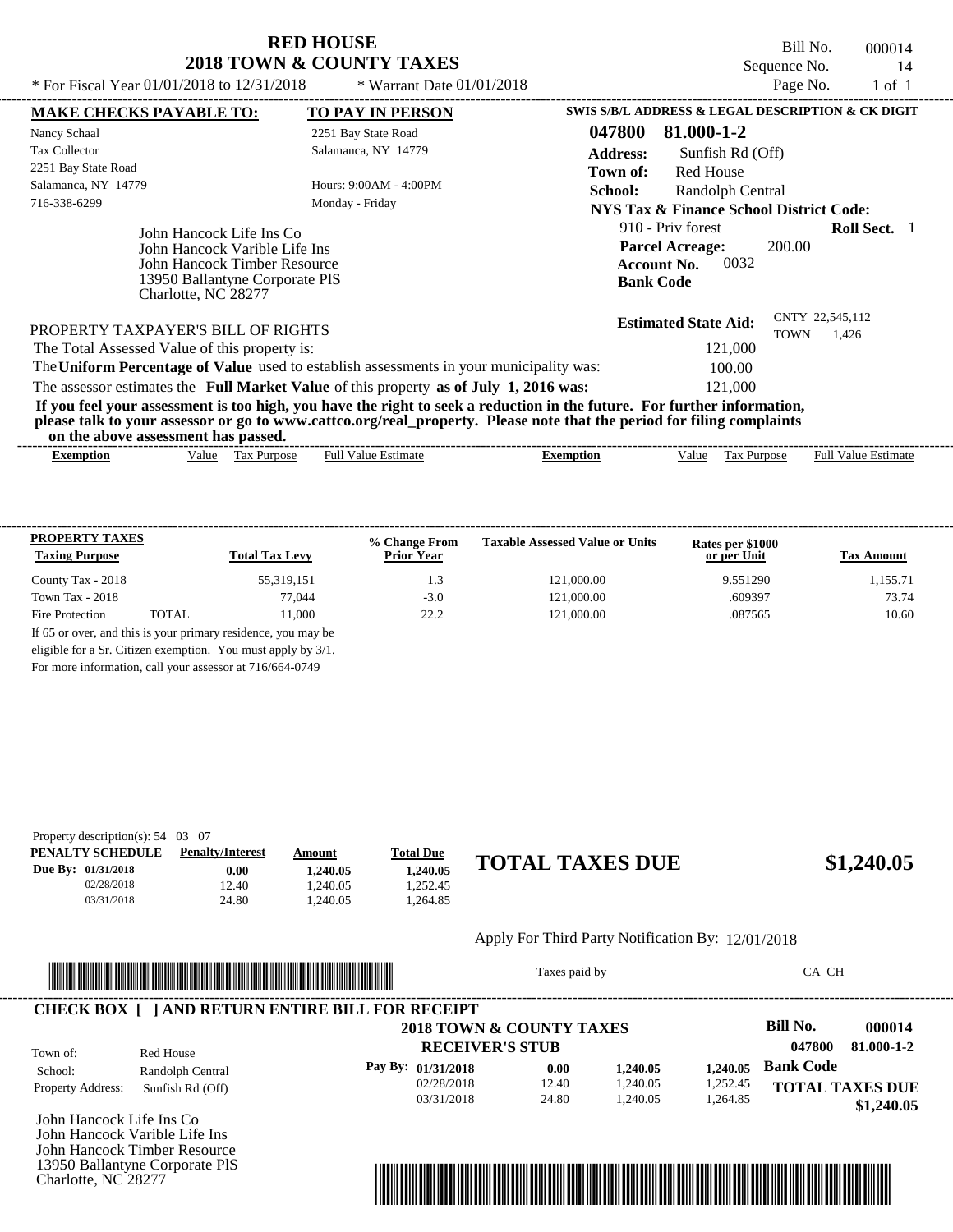Bill No. 000015 Sequence No. 15<br>Page No. 1 of 1

| * For Fiscal Year 01/01/2018 to 12/31/2018                                                     | * Warrant Date $01/01/2018$                                                                                                                                                                                                                      |                                                                                                | Page No.    | 1 of 1                   |  |
|------------------------------------------------------------------------------------------------|--------------------------------------------------------------------------------------------------------------------------------------------------------------------------------------------------------------------------------------------------|------------------------------------------------------------------------------------------------|-------------|--------------------------|--|
| <b>MAKE CHECKS PAYABLE TO:</b>                                                                 | <b>TO PAY IN PERSON</b>                                                                                                                                                                                                                          | SWIS S/B/L ADDRESS & LEGAL DESCRIPTION & CK DIGIT                                              |             |                          |  |
| Nancy Schaal                                                                                   | 2251 Bay State Road                                                                                                                                                                                                                              | 047800<br>90.001-1-14                                                                          |             |                          |  |
| <b>Tax Collector</b>                                                                           | Salamanca, NY 14779                                                                                                                                                                                                                              | <b>Address:</b><br>Beck Rd (Off)                                                               |             |                          |  |
| 2251 Bay State Road                                                                            |                                                                                                                                                                                                                                                  | Red House<br>Town of:                                                                          |             |                          |  |
| Salamanca, NY 14779                                                                            | Hours: 9:00AM - 4:00PM                                                                                                                                                                                                                           | School:<br>Randolph Central                                                                    |             |                          |  |
| 716-338-6299                                                                                   | Monday - Friday                                                                                                                                                                                                                                  | NYS Tax & Finance School District Code:                                                        |             |                          |  |
| <b>Montedoro Charles</b><br><b>Montedoro Catherine</b><br>28 Beverly Ave<br>Lockport, NY 14094 |                                                                                                                                                                                                                                                  | 260 - Seasonal res<br><b>Parcel Acreage:</b><br>0046<br><b>Account No.</b><br><b>Bank Code</b> | 1.37        | <b>Roll Sect.</b> 1      |  |
| PROPERTY TAXPAYER'S BILL OF RIGHTS                                                             |                                                                                                                                                                                                                                                  | <b>Estimated State Aid:</b>                                                                    | <b>TOWN</b> | CNTY 22,545,112<br>1,426 |  |
| The Total Assessed Value of this property is:                                                  |                                                                                                                                                                                                                                                  | 43,000                                                                                         |             |                          |  |
|                                                                                                | The Uniform Percentage of Value used to establish assessments in your municipality was:                                                                                                                                                          | 100.00                                                                                         |             |                          |  |
|                                                                                                | The assessor estimates the Full Market Value of this property as of July 1, 2016 was:                                                                                                                                                            | 43,000                                                                                         |             |                          |  |
| on the above assessment has passed.                                                            | If you feel your assessment is too high, you have the right to seek a reduction in the future. For further information,<br>please talk to your assessor or go to www.cattco.org/real_property. Please note that the period for filing complaints |                                                                                                |             |                          |  |
|                                                                                                |                                                                                                                                                                                                                                                  |                                                                                                |             |                          |  |

|           |       |                       |                        |           |       |                | ------                    |
|-----------|-------|-----------------------|------------------------|-----------|-------|----------------|---------------------------|
| Exemption | alue/ | ľax<br><b>Purpose</b> | Fuh<br>stimate<br>anne | *xemption | /alue | itdose<br>i as | Full<br>∨alue<br>'stimate |

| <b>PROPERTY TAXES</b><br><b>Taxing Purpose</b> |       | <b>Total Tax Levy</b> | % Change From<br><b>Prior Year</b> | <b>Taxable Assessed Value or Units</b> | Rates per \$1000<br>or per Unit | <b>Tax Amount</b> |
|------------------------------------------------|-------|-----------------------|------------------------------------|----------------------------------------|---------------------------------|-------------------|
| County Tax - 2018                              |       | 55,319,151            | 1.3                                | 43,000.00                              | 9.551290                        | 410.71            |
| Town Tax - $2018$                              |       | 77,044                | $-3.0$                             | 43,000.00                              | .609397                         | 26.20             |
| Fire Protection                                | TOTAL | 11.000                | 22.2                               | 43,000.00                              | .087565                         | 3.77              |

For more information, call your assessor at 716/664-0749

| Property description(s): $30 \quad 02 \quad 07$ |                         |        |                  |                        |          |
|-------------------------------------------------|-------------------------|--------|------------------|------------------------|----------|
| PENALTY SCHEDULE                                | <b>Penalty/Interest</b> | Amount | <b>Total Due</b> |                        |          |
| Due By: 01/31/2018                              | 0.00                    | 440.68 | 440.68           | <b>TOTAL TAXES DUE</b> | \$440.68 |
| 02/28/2018                                      | 4.41                    | 440.68 | 445.09           |                        |          |
| 03/31/2018                                      | 8.81                    | 440.68 | 449.49           |                        |          |
|                                                 |                         |        |                  |                        |          |

#### Apply For Third Party Notification By: 12/01/2018



Taxes paid by\_\_\_\_\_\_\_\_\_\_\_\_\_\_\_\_\_\_\_\_\_\_\_\_\_\_\_\_\_\_\_CA CH

|                          |                  | 2018 TOWN & COUNTY TAXES |      |        |        | Bill No.         | 000015                 |
|--------------------------|------------------|--------------------------|------|--------|--------|------------------|------------------------|
| Town of:                 | Red House        | <b>RECEIVER'S STUB</b>   |      |        |        | 047800           | 90.001-1-14            |
| School:                  | Randolph Central | Pay By: 01/31/2018       | 0.00 | 440.68 | 440.68 | <b>Bank Code</b> |                        |
| <b>Property Address:</b> | Beck Rd (Off)    | 02/28/2018               | 4.41 | 440.68 | 445.09 |                  | <b>TOTAL TAXES DUE</b> |
|                          |                  | 03/31/2018               | 8.81 | 440.68 | 449.49 |                  | \$440.68               |

Montedoro Charles Montedoro Catherine 28 Beverly Ave Lockport, NY 14094

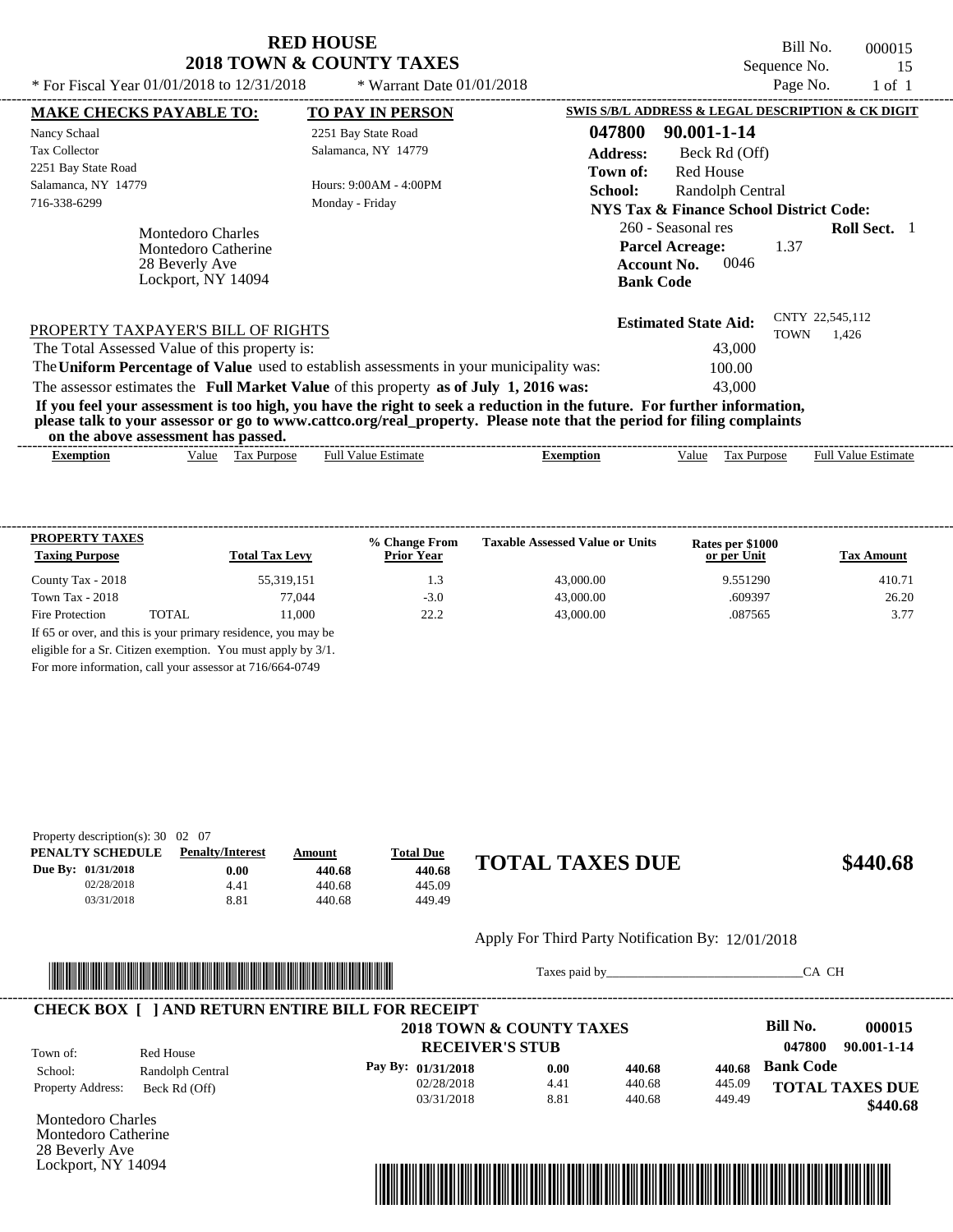| <b>RED HOUSE</b>                               | Bill No.                    | 000016   |        |
|------------------------------------------------|-----------------------------|----------|--------|
| <b>2018 TOWN &amp; COUNTY TAXES</b>            | Sequence No.                | 16       |        |
| * For Fiscal Year $01/01/2018$ to $12/31/2018$ | $*$ Warrant Date 01/01/2018 | Page No. | 1 of 1 |

| SWIS S/B/L ADDRESS & LEGAL DESCRIPTION & CK DIGIT<br>047800<br>90.001-1-32                                                                                                                                                 |
|----------------------------------------------------------------------------------------------------------------------------------------------------------------------------------------------------------------------------|
|                                                                                                                                                                                                                            |
|                                                                                                                                                                                                                            |
| <b>Address:</b><br>1998 Bay State Rd                                                                                                                                                                                       |
| Red House<br>Town of:                                                                                                                                                                                                      |
| <b>School:</b><br>Randolph Central                                                                                                                                                                                         |
| NYS Tax & Finance School District Code:                                                                                                                                                                                    |
| 210 - 1 Family Res<br><b>Roll Sect.</b> 1<br><b>Parcel Acreage:</b><br>1.18<br>0048<br><b>Account No.</b><br><b>Bank Code</b>                                                                                              |
| CNTY 22,545,112<br><b>Estimated State Aid:</b><br>TOWN<br>1,426<br>47,600                                                                                                                                                  |
|                                                                                                                                                                                                                            |
| The Uniform Percentage of Value used to establish assessments in your municipality was:<br>100.00                                                                                                                          |
| The assessor estimates the Full Market Value of this property as of July 1, 2016 was:<br>47.600<br>If you feel your assessment is too high, you have the right to seek a reduction in the future. For further information, |
| please talk to your assessor or go to www.cattco.org/real_property. Please note that the period for filing complaints                                                                                                      |

**on the above assessment has passed.**

| on the above assessment has passed. |                      |                            |              |                      |                            |
|-------------------------------------|----------------------|----------------------------|--------------|----------------------|----------------------------|
| <b>Exemption</b>                    | Value<br>Tax Purpose | <b>Full Value Estimate</b> | Exemption    | Value<br>Tax Purpose | <b>Full Value Estimate</b> |
| Aged $C/t/s$                        | <b>23,800 COUNTY</b> | 23,800                     | Aged $C/t/s$ | 23,800 TOWN          | 23,800                     |
|                                     |                      |                            |              |                      |                            |
|                                     |                      |                            |              |                      |                            |
|                                     |                      |                            |              |                      |                            |
|                                     |                      |                            |              |                      |                            |

| <b>PROPERTY TAXES</b><br><b>Taxing Purpose</b> |       | <b>Total Tax Levy</b>                                                                                                            | % Change From<br><b>Prior Year</b> | <b>Taxable Assessed Value or Units</b> | Rates per \$1000<br>or per Unit | <b>Tax Amount</b> |
|------------------------------------------------|-------|----------------------------------------------------------------------------------------------------------------------------------|------------------------------------|----------------------------------------|---------------------------------|-------------------|
| County Tax - 2018                              |       | 55,319,151                                                                                                                       | 1.3                                | 23,800.00                              | 9.551290                        | 227.32            |
| Town Tax - 2018                                |       | 77,044                                                                                                                           | $-3.0$                             | 23,800.00                              | .609397                         | 14.50             |
| <b>School Relevy</b>                           |       |                                                                                                                                  |                                    |                                        |                                 | 0.29              |
| <b>Fire Protection</b>                         | TOTAL | 11.000                                                                                                                           | 22.2                               | 47,600.00                              | .087565                         | 4.17              |
|                                                |       | If 65 or over, and this is your primary residence, you may be<br>eligible for a Sr. Citizen exemption. You must apply by $3/1$ . |                                    |                                        |                                 |                   |

For more information, call your assessor at 716/664-0749

| Property description(s): $64 \quad 01 \quad 07$ |                         |        |                  |                        |          |
|-------------------------------------------------|-------------------------|--------|------------------|------------------------|----------|
| PENALTY SCHEDULE                                | <b>Penalty/Interest</b> | Amount | <b>Total Due</b> |                        |          |
| Due By: 01/31/2018                              | $0.00\,$                | 246.28 | 246.28           | <b>TOTAL TAXES DUE</b> | \$246.28 |
| 02/28/2018                                      | 2.46                    | 246.28 | 248.74           |                        |          |
| 03/31/2018                                      | 4.93                    | 246.28 | 251.21           |                        |          |

#### Apply For Third Party Notification By: 12/01/2018



Taxes paid by\_\_\_\_\_\_\_\_\_\_\_\_\_\_\_\_\_\_\_\_\_\_\_\_\_\_\_\_\_\_\_CA CH

|                          |                   | 2018 TOWN & COUNTY TAXES |      |        |        | Bill No.               | 000016   |
|--------------------------|-------------------|--------------------------|------|--------|--------|------------------------|----------|
| Town of:                 | Red House         | <b>RECEIVER'S STUB</b>   |      |        |        | 90.001-1-32<br>047800  |          |
| School:                  | Randolph Central  | Pay By: 01/31/2018       | 0.00 | 246.28 | 246.28 | <b>Bank Code</b>       |          |
| <b>Property Address:</b> | 1998 Bay State Rd | 02/28/2018               | 2.46 | 246.28 | 248.74 | <b>TOTAL TAXES DUE</b> |          |
|                          |                   | 03/31/2018               | 4.93 | 246.28 | 251.21 |                        | \$246.28 |

Nuttall Ronald M 1998 Bay State Rd Salamanca, NY 14779

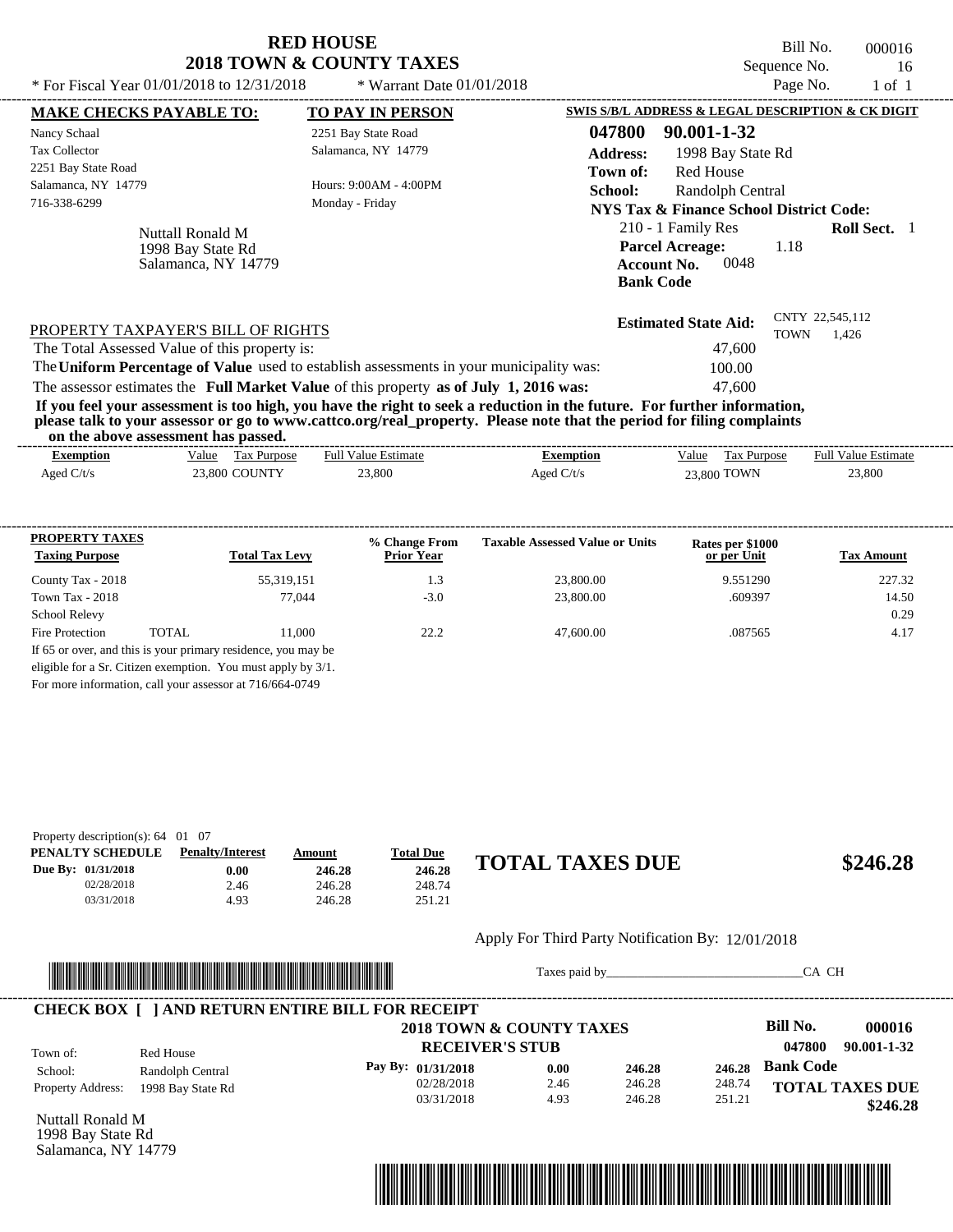Bill No. 000017 Sequence No. 17<br>Page No. 1 of 1

| * For Fiscal Year 01/01/2018 to 12/31/2018                                      | * Warrant Date $01/01/2018$                                                             | Page No.<br>$1$ of $1$                                                                                                                                                                                                                           |  |  |
|---------------------------------------------------------------------------------|-----------------------------------------------------------------------------------------|--------------------------------------------------------------------------------------------------------------------------------------------------------------------------------------------------------------------------------------------------|--|--|
| <b>MAKE CHECKS PAYABLE TO:</b>                                                  | <b>TO PAY IN PERSON</b>                                                                 | SWIS S/B/L ADDRESS & LEGAL DESCRIPTION & CK DIGIT                                                                                                                                                                                                |  |  |
| Nancy Schaal                                                                    | 2251 Bay State Road                                                                     | 047800<br>$90.001 - 1 - 2$                                                                                                                                                                                                                       |  |  |
| <b>Tax Collector</b>                                                            | Salamanca, NY 14779                                                                     | <b>Address:</b><br>2251 Bay State Rd                                                                                                                                                                                                             |  |  |
| 2251 Bay State Road                                                             |                                                                                         | <b>Red House</b><br>Town of:                                                                                                                                                                                                                     |  |  |
| Salamanca, NY 14779                                                             | Hours: 9:00AM - 4:00PM                                                                  | School:<br>Randolph Central                                                                                                                                                                                                                      |  |  |
| 716-338-6299                                                                    | Monday - Friday                                                                         | <b>NYS Tax &amp; Finance School District Code:</b>                                                                                                                                                                                               |  |  |
| Schaal Clifford E<br>Schaal Nancy J<br>2251 Bay State Rd<br>Salamanca, NY 14779 |                                                                                         | 210 - 1 Family Res<br><b>Roll Sect.</b> 1<br><b>Parcel Acreage:</b><br>3.05<br>0049<br><b>Account No.</b><br><b>Bank Code</b><br>017                                                                                                             |  |  |
| PROPERTY TAXPAYER'S BILL OF RIGHTS                                              |                                                                                         | CNTY 22,545,112<br><b>Estimated State Aid:</b><br><b>TOWN</b><br>1,426                                                                                                                                                                           |  |  |
| The Total Assessed Value of this property is:                                   |                                                                                         | 95,000                                                                                                                                                                                                                                           |  |  |
|                                                                                 | The Uniform Percentage of Value used to establish assessments in your municipality was: | 100.00                                                                                                                                                                                                                                           |  |  |
|                                                                                 | The assessor estimates the Full Market Value of this property as of July 1, 2016 was:   | 95,000                                                                                                                                                                                                                                           |  |  |
| on the above assessment has passed.                                             |                                                                                         | If you feel your assessment is too high, you have the right to seek a reduction in the future. For further information,<br>please talk to your assessor or go to www.cattco.org/real_property. Please note that the period for filing complaints |  |  |
| <b>Exemption</b><br>Value                                                       | <b>Full Value Estimate</b><br>Tax Purpose                                               | <b>Full Value Estimate</b><br>Tax Purpose<br><b>Exemption</b><br>Value                                                                                                                                                                           |  |  |

| <b>PROPERTY TAXES</b><br><b>Taxing Purpose</b> |       | <b>Total Tax Levy</b> | % Change From<br><b>Prior Year</b> | <b>Taxable Assessed Value or Units</b> | Rates per \$1000<br>or per Unit | <b>Tax Amount</b> |
|------------------------------------------------|-------|-----------------------|------------------------------------|----------------------------------------|---------------------------------|-------------------|
| County Tax - 2018                              |       | 55,319,151            | 1.3                                | 95,000.00                              | 9.551290                        | 907.37            |
| Town Tax - $2018$                              |       | 77.044                | $-3.0$                             | 95,000.00                              | .609397                         | 57.89             |
| Fire Protection                                | TOTAL | 11.000                | 22.2                               | 95,000.00                              | .087565                         | 8.32              |

For more information, call your assessor at 716/664-0749

| Property description(s): $32 \quad 02 \quad 07$ |                         |        |                  |                        |          |
|-------------------------------------------------|-------------------------|--------|------------------|------------------------|----------|
| PENALTY SCHEDULE                                | <b>Penalty/Interest</b> | Amount | <b>Total Due</b> |                        |          |
| Due By: 01/31/2018                              | $0.00\,$                | 973.58 | 973.58           | <b>TOTAL TAXES DUE</b> | \$973.58 |
| 02/28/2018                                      | 9.74                    | 973.58 | 983.32           |                        |          |
| 03/31/2018                                      | 19.47                   | 973.58 | 993.05           |                        |          |

#### Apply For Third Party Notification By: 12/01/2018



Taxes paid by\_\_\_\_\_\_\_\_\_\_\_\_\_\_\_\_\_\_\_\_\_\_\_\_\_\_\_\_\_\_\_CA CH

|                          |                   | 2018 TOWN & COUNTY TAXES |       |        |        | Bill No.               | 000017     |
|--------------------------|-------------------|--------------------------|-------|--------|--------|------------------------|------------|
| Town of:                 | Red House         | <b>RECEIVER'S STUB</b>   |       |        |        | 047800                 | 90.001-1-2 |
| School:                  | Randolph Central  | Pay By: 01/31/2018       | 0.00  | 973.58 | 973.58 | <b>Bank Code</b> 017   |            |
| <b>Property Address:</b> | 2251 Bay State Rd | 02/28/2018               | 9.74  | 973.58 | 983.32 | <b>TOTAL TAXES DUE</b> |            |
|                          |                   | 03/31/2018               | 19.47 | 973.58 | 993.05 |                        | \$973.58   |

Schaal Clifford E Schaal Nancy J 2251 Bay State Rd Salamanca, NY 14779

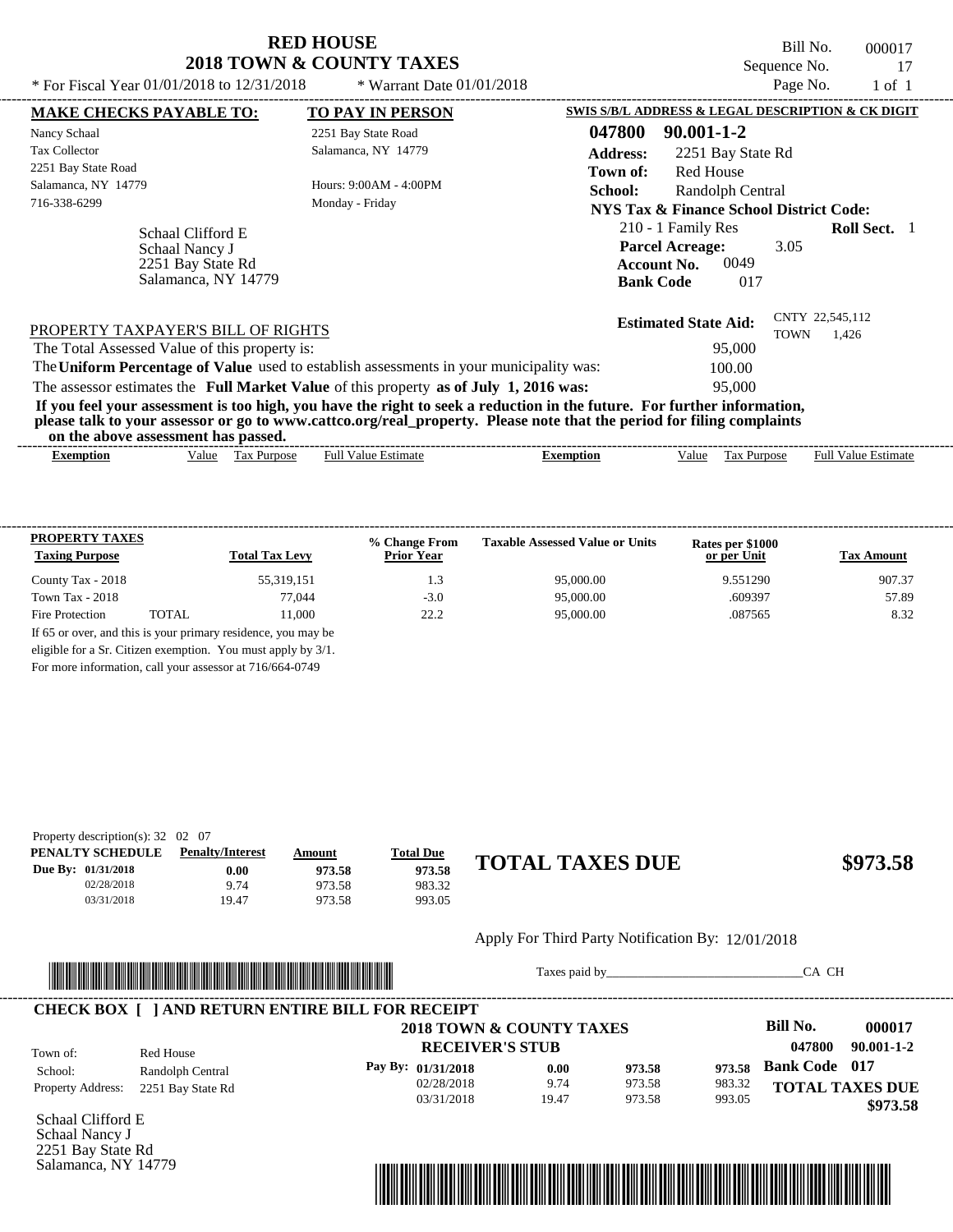Bill No. 000018 Sequence No. 18<br>Page No. 1 of 1

| * For Fiscal Year $01/01/2018$ to $12/31/2018$                                          | * Warrant Date $01/01/2018$ |                                                                                                                                                                                                                                                  | Page No.    | $1$ of $1$                 |  |
|-----------------------------------------------------------------------------------------|-----------------------------|--------------------------------------------------------------------------------------------------------------------------------------------------------------------------------------------------------------------------------------------------|-------------|----------------------------|--|
| <b>MAKE CHECKS PAYABLE TO:</b>                                                          | <b>TO PAY IN PERSON</b>     | SWIS S/B/L ADDRESS & LEGAL DESCRIPTION & CK DIGIT                                                                                                                                                                                                |             |                            |  |
| Nancy Schaal                                                                            | 2251 Bay State Road         | 047800<br>$90.001 - 1 - 4$                                                                                                                                                                                                                       |             |                            |  |
| <b>Tax Collector</b>                                                                    | Salamanca, NY 14779         | <b>Address:</b><br>2123 Bay State Rd                                                                                                                                                                                                             |             |                            |  |
| 2251 Bay State Road                                                                     |                             | <b>Red House</b><br>Town of:                                                                                                                                                                                                                     |             |                            |  |
| Salamanca, NY 14779                                                                     | Hours: 9:00AM - 4:00PM      | School:<br>Randolph Central                                                                                                                                                                                                                      |             |                            |  |
| 716-338-6299                                                                            | Monday - Friday             | NYS Tax & Finance School District Code:                                                                                                                                                                                                          |             |                            |  |
| Sienkiewicz Harry<br>Sienkiewicz Rita<br>2123 Bay State Rd<br>Salamanca, NY 14779       |                             | 210 - 1 Family Res<br><b>Parcel Acreage:</b><br>0055<br><b>Account No.</b><br><b>Bank Code</b>                                                                                                                                                   | 1.39        | <b>Roll Sect.</b> 1        |  |
| PROPERTY TAXPAYER'S BILL OF RIGHTS<br>The Total Assessed Value of this property is:     |                             | <b>Estimated State Aid:</b><br>46,500                                                                                                                                                                                                            | <b>TOWN</b> | CNTY 22,545,112<br>1,426   |  |
| The Uniform Percentage of Value used to establish assessments in your municipality was: |                             | 100.00                                                                                                                                                                                                                                           |             |                            |  |
| The assessor estimates the Full Market Value of this property as of July 1, 2016 was:   |                             | 46.500                                                                                                                                                                                                                                           |             |                            |  |
| on the above assessment has passed.                                                     |                             | If you feel your assessment is too high, you have the right to seek a reduction in the future. For further information,<br>please talk to your assessor or go to www.cattco.org/real_property. Please note that the period for filing complaints |             |                            |  |
| Value Tax Purpose<br><b>Exemption</b>                                                   | <b>Full Value Estimate</b>  | <b>Exemption</b><br>Value                                                                                                                                                                                                                        | Tax Purpose | <b>Full Value Estimate</b> |  |

| <b>PROPERTY TAXES</b><br><b>Taxing Purpose</b> |       | <b>Total Tax Levy</b> | % Change From<br><b>Prior Year</b> | <b>Taxable Assessed Value or Units</b> | Rates per \$1000<br>or per Unit | <b>Tax Amount</b> |
|------------------------------------------------|-------|-----------------------|------------------------------------|----------------------------------------|---------------------------------|-------------------|
| County Tax - 2018                              |       | 55,319,151            | 1.3                                | 46,500.00                              | 9.551290                        | 444.13            |
| Town Tax - $2018$                              |       | 77.044                | $-3.0$                             | 46,500.00                              | .609397                         | 28.34             |
| Fire Protection                                | TOTAL | 11.000                | 22.2                               | 46,500.00                              | .087565                         | 4.07              |

For more information, call your assessor at 716/664-0749

| Property description(s): $32 \quad 02 \quad 07$ |                         |        |                  |                        |          |
|-------------------------------------------------|-------------------------|--------|------------------|------------------------|----------|
| PENALTY SCHEDULE                                | <b>Penalty/Interest</b> | Amount | <b>Total Due</b> |                        |          |
| Due By: 01/31/2018                              | 0.00                    | 476.54 | 476.54           | <b>TOTAL TAXES DUE</b> | \$476.54 |
| 02/28/2018                                      | 4.77                    | 476.54 | 481.31           |                        |          |
| 03/31/2018                                      | 9.53                    | 476.54 | 486.07           |                        |          |

#### Apply For Third Party Notification By: 12/01/2018



Taxes paid by\_\_\_\_\_\_\_\_\_\_\_\_\_\_\_\_\_\_\_\_\_\_\_\_\_\_\_\_\_\_\_CA CH

|                          |                   | 2018 TOWN & COUNTY TAXES |      |        |        | Bill No.               | 000018           |
|--------------------------|-------------------|--------------------------|------|--------|--------|------------------------|------------------|
| Town of:                 | Red House         | <b>RECEIVER'S STUB</b>   |      |        |        | 047800                 | $90.001 - 1 - 4$ |
| School:                  | Randolph Central  | Pay By: 01/31/2018       | 0.00 | 476.54 | 476.54 | <b>Bank Code</b>       |                  |
| <b>Property Address:</b> | 2123 Bay State Rd | 02/28/2018               | 4.77 | 476.54 | 481.31 | <b>TOTAL TAXES DUE</b> |                  |
|                          |                   | 03/31/2018               | 9.53 | 476.54 | 486.07 |                        | \$476.54         |

Sienkiewicz Harry Sienkiewicz Rita 2123 Bay State Rd Salamanca, NY 14779

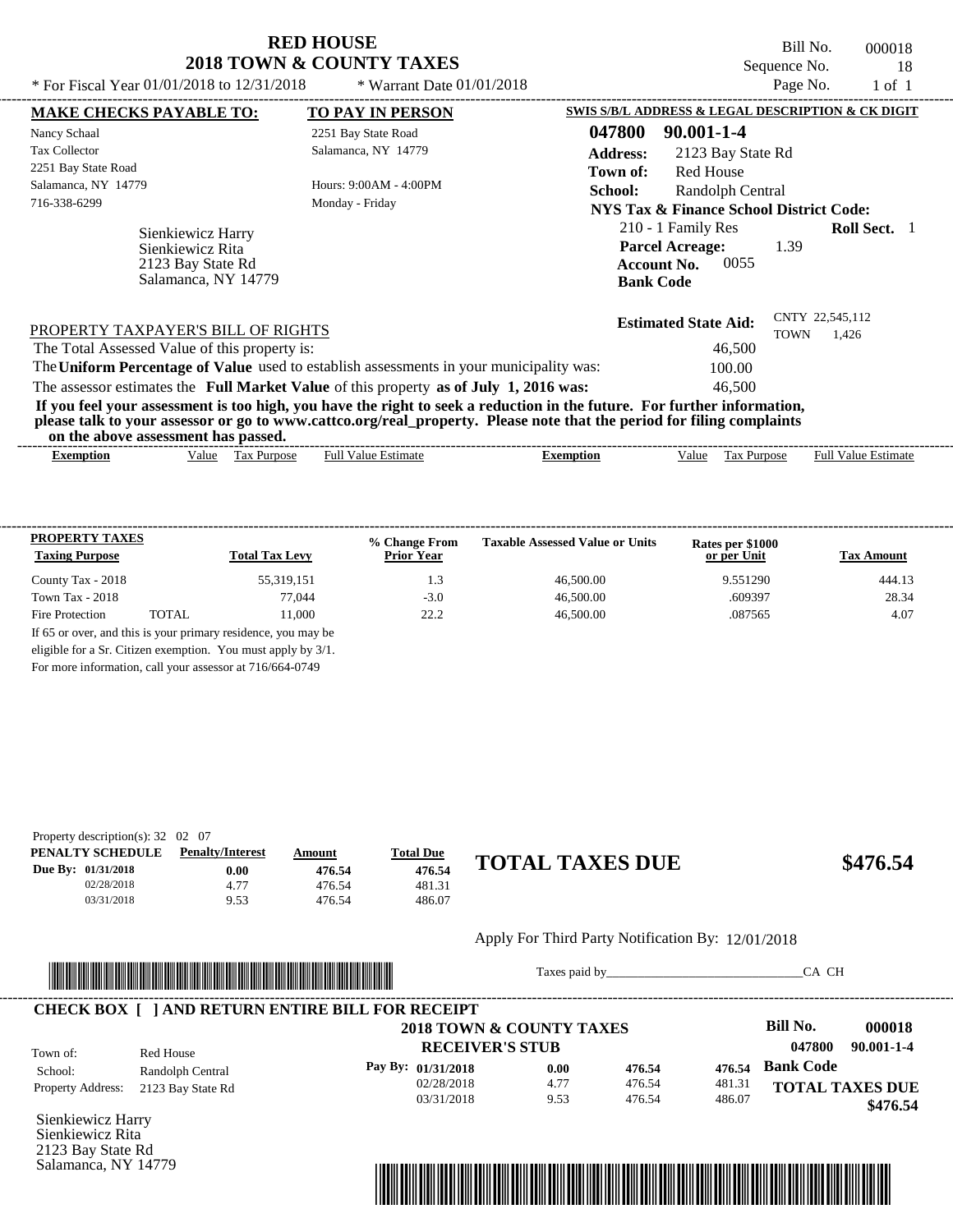|                                                                                                                                                                                                                                                                                         | <b>RED HOUSE</b><br><b>2018 TOWN &amp; COUNTY TAXES</b> |                                                                                                                   | Bill No.<br>Sequence No.       | 000019<br>19               |
|-----------------------------------------------------------------------------------------------------------------------------------------------------------------------------------------------------------------------------------------------------------------------------------------|---------------------------------------------------------|-------------------------------------------------------------------------------------------------------------------|--------------------------------|----------------------------|
| * For Fiscal Year 01/01/2018 to 12/31/2018                                                                                                                                                                                                                                              | * Warrant Date $01/01/2018$                             |                                                                                                                   | Page No.                       | $1$ of $1$                 |
| <b>MAKE CHECKS PAYABLE TO:</b>                                                                                                                                                                                                                                                          | <b>TO PAY IN PERSON</b>                                 | SWIS S/B/L ADDRESS & LEGAL DESCRIPTION & CK DIGIT                                                                 |                                |                            |
| Nancy Schaal                                                                                                                                                                                                                                                                            | 2251 Bay State Road                                     | 047800<br>$109.000 - 2 - 5.71$                                                                                    |                                |                            |
| <b>Tax Collector</b>                                                                                                                                                                                                                                                                    | Salamanca, NY 14779                                     | <b>Address:</b><br>Asp $3$ (Off)                                                                                  |                                |                            |
| 2251 Bay State Road<br>Salamanca, NY 14779<br>716-338-6299                                                                                                                                                                                                                              | Hours: 9:00AM - 4:00PM<br>Monday - Friday               | <b>Red House</b><br>Town of:<br>School:<br>Randolph Central<br><b>NYS Tax &amp; Finance School District Code:</b> |                                |                            |
| H L Murry Drilling Co<br>6321 W Lake Rd<br>Portland, NY 14769                                                                                                                                                                                                                           |                                                         | 731 - Oil-natural<br><b>Parcel Acreage:</b><br><b>Account No.</b><br>0330<br><b>Bank Code</b>                     | 0.01                           | <b>Roll Sect.</b> 1        |
| PROPERTY TAXPAYER'S BILL OF RIGHTS<br>The Total Assessed Value of this property is:                                                                                                                                                                                                     |                                                         | <b>Estimated State Aid:</b>                                                                                       | CNTY 22,545,112<br><b>TOWN</b> | 1.426                      |
| The Uniform Percentage of Value used to establish assessments in your municipality was:                                                                                                                                                                                                 |                                                         | 100.00                                                                                                            |                                |                            |
| The assessor estimates the Full Market Value of this property as of July 1, 2016 was:                                                                                                                                                                                                   |                                                         | $\Omega$                                                                                                          |                                |                            |
| If you feel your assessment is too high, you have the right to seek a reduction in the future. For further information,<br>please talk to your assessor or go to www.cattco.org/real_property. Please note that the period for filing complaints<br>on the above assessment has passed. |                                                         |                                                                                                                   |                                |                            |
| Value Tax Purpose<br><b>Exemption</b>                                                                                                                                                                                                                                                   | <b>Full Value Estimate</b>                              | Value<br>Tax Purpose<br><b>Exemption</b>                                                                          |                                | <b>Full Value Estimate</b> |

| <b>PROPERTY TAXES</b><br><b>Taxing Purpose</b> |       | <b>Total Tax Levy</b>                                         | % Change From<br><b>Prior Year</b> | <b>Taxable Assessed Value or Units</b> | Rates per \$1000<br>or per Unit | Tax Amount |
|------------------------------------------------|-------|---------------------------------------------------------------|------------------------------------|----------------------------------------|---------------------------------|------------|
| County Tax - 2018                              |       | 55,319,151                                                    | 1.3                                | 0.00                                   | 9.551290                        | 0.00       |
| Town Tax - $2018$                              |       | 77.044                                                        | $-3.0$                             | 0.00                                   | .609397                         | 0.00       |
| Fire Protection                                | TOTAL | 11.000                                                        | 222                                | 0.00                                   | .087565                         | 0.00       |
|                                                |       | If 65 or over, and this is your primary residence, you may be |                                    |                                        |                                 |            |
|                                                |       | eligible for a Sr. Citizen exemption. You must apply by 3/1.  |                                    |                                        |                                 |            |

For more information, call your assessor at 716/664-0749

| Property description(s): Bbls 0<br>PENALTY SCHEDULE<br>Due By: | 5 Oil Wells<br><b>Penalty/Interest</b>                                                                               | <b>Allegany State Park</b><br><b>Total Due</b><br>Amount | <b>TOTAL TAXES DUE</b>                                                                                                                                                                                                         |                    | \$0.00                           |
|----------------------------------------------------------------|----------------------------------------------------------------------------------------------------------------------|----------------------------------------------------------|--------------------------------------------------------------------------------------------------------------------------------------------------------------------------------------------------------------------------------|--------------------|----------------------------------|
|                                                                |                                                                                                                      |                                                          | Apply For Third Party Notification By: 12/01/2018                                                                                                                                                                              |                    |                                  |
|                                                                | <u> Literatura de la contrada de la contrada de la contrada de la contrada de la contrada de la contrada de la c</u> |                                                          | Taxes paid by Taxes and the Taxes and the Taxes and the Taxes and the Taxes and the Taxes and the Taxes and the Taxes and the Taxes and the Taxes and the Taxes and the Taxes and the Taxes and the Taxes and the Taxes and th |                    | CA CH                            |
|                                                                |                                                                                                                      | <b>CHECK BOX [ ] AND RETURN ENTIRE BILL FOR RECEIPT</b>  |                                                                                                                                                                                                                                |                    |                                  |
| Town of:                                                       | Red House                                                                                                            |                                                          | 2018 TOWN & COUNTY TAXES<br><b>RECEIVER'S STUB</b>                                                                                                                                                                             | Bill No.<br>047800 | 000019<br>$109.000 - 2 - 5.71$   |
| School:<br>Property Address:                                   | Randolph Central<br>Asp $3$ (Off)                                                                                    | Pay By:                                                  |                                                                                                                                                                                                                                | <b>Bank Code</b>   | <b>TOTAL TAXES DUE</b><br>\$0.00 |

H L Murry Drilling Co 6321 W Lake Rd Portland, NY 14769

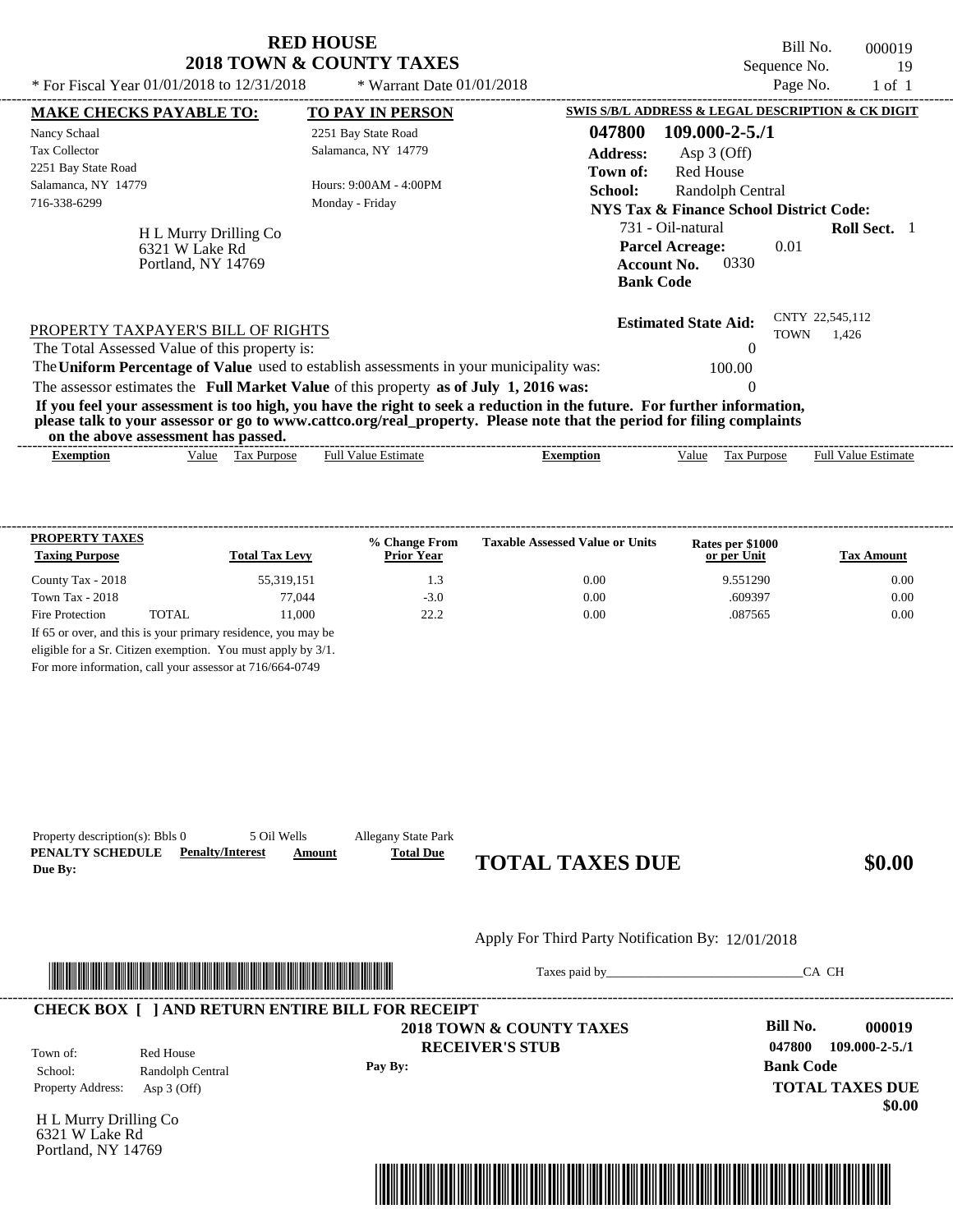| * For Fiscal Year 01/01/2018 to 12/31/2018                                              | <b>RED HOUSE</b><br>2018 TOWN & COUNTY TAXES<br>* Warrant Date $01/01/2018$ | Bill No.<br>Sequence No.<br>Page No.                                                                                                                                                                                                             | 000020<br>20<br>$1$ of $1$ |
|-----------------------------------------------------------------------------------------|-----------------------------------------------------------------------------|--------------------------------------------------------------------------------------------------------------------------------------------------------------------------------------------------------------------------------------------------|----------------------------|
| <b>MAKE CHECKS PAYABLE TO:</b>                                                          | <b>TO PAY IN PERSON</b>                                                     | SWIS S/B/L ADDRESS & LEGAL DESCRIPTION & CK DIGIT                                                                                                                                                                                                |                            |
| Nancy Schaal                                                                            | 2251 Bay State Road                                                         | $100.000 - 2 - 5.71$<br>047800                                                                                                                                                                                                                   |                            |
| <b>Tax Collector</b>                                                                    | Salamanca, NY 14779                                                         | <b>Address:</b><br>Asp $2$ (Off)                                                                                                                                                                                                                 |                            |
| 2251 Bay State Road                                                                     |                                                                             | <b>Red House</b><br>Town of:                                                                                                                                                                                                                     |                            |
| Salamanca, NY 14779                                                                     | Hours: 9:00AM - 4:00PM                                                      | School:<br>Randolph Central                                                                                                                                                                                                                      |                            |
| 716-338-6299                                                                            | Monday - Friday                                                             | <b>NYS Tax &amp; Finance School District Code:</b>                                                                                                                                                                                               |                            |
| Walker J J<br>6630 Limestone Run Rd<br>Limestone, NY 14753                              |                                                                             | 733 - Gas well<br><b>Parcel Acreage:</b><br>0.01<br>0062<br><b>Account No.</b><br><b>Bank Code</b>                                                                                                                                               | <b>Roll Sect.</b> 1        |
| PROPERTY TAXPAYER'S BILL OF RIGHTS<br>The Total Assessed Value of this property is:     |                                                                             | <b>Estimated State Aid:</b><br><b>TOWN</b><br>$\Omega$                                                                                                                                                                                           | CNTY 22,545,112<br>1,426   |
| The Uniform Percentage of Value used to establish assessments in your municipality was: |                                                                             | 100.00                                                                                                                                                                                                                                           |                            |
| The assessor estimates the Full Market Value of this property as of July 1, 2016 was:   |                                                                             | $\theta$                                                                                                                                                                                                                                         |                            |
| on the above assessment has passed.                                                     |                                                                             | If you feel your assessment is too high, you have the right to seek a reduction in the future. For further information,<br>please talk to your assessor or go to www.cattco.org/real_property. Please note that the period for filing complaints |                            |

| vu uv<br>$\cdots$ |       | . азэсээнісні наз базэса. |                  |         |      |                |                             |
|-------------------|-------|---------------------------|------------------|---------|------|----------------|-----------------------------|
| Exemption         | √alue | 'ax<br><b>Purpose</b>     | -Estimate<br>Ful | emption | alue | <b>Purpose</b> | Full $V$<br>Estimate<br>alu |
|                   |       |                           |                  |         |      |                |                             |

| <b>Taxing Purpose</b> |       | <b>Total Tax Levy</b> | % Change From<br><b>Prior Year</b> | <b>Taxable Assessed Value or Units</b> | Rates per \$1000<br>or per Unit | <b>Tax Amount</b> |
|-----------------------|-------|-----------------------|------------------------------------|----------------------------------------|---------------------------------|-------------------|
| County Tax - 2018     |       | 55,319,151            | 1.3                                | 0.00                                   | 9.551290                        | 0.00              |
| Town Tax - $2018$     |       | 77.044                | $-3.0$                             | 0.00                                   | .609397                         | 0.00              |
| Fire Protection       | TOTAL | 11.000                | 22.2                               | 0.00                                   | .087565                         | 0.00              |

For more information, call your assessor at 716/664-0749

| Due By:                                                    | 6000' Of 2<br>Property description(s): 1 Well In Gr Lot 5<br><b>PENALTY SCHEDULE</b> Penalty/Interest | 4 Wells In<br><b>Total Due</b><br>Amount | <b>TOTAL TAXES DUE</b>                             | \$0.00                                                                          |
|------------------------------------------------------------|-------------------------------------------------------------------------------------------------------|------------------------------------------|----------------------------------------------------|---------------------------------------------------------------------------------|
|                                                            |                                                                                                       |                                          | Apply For Third Party Notification By: 12/01/2018  |                                                                                 |
|                                                            | <u> 1989 - Johann Stoff, Amerikaansk politiker (</u>                                                  |                                          |                                                    | CA CH                                                                           |
|                                                            | <b>CHECK BOX [ ] AND RETURN ENTIRE BILL FOR RECEIPT</b>                                               |                                          |                                                    |                                                                                 |
| Town of:<br>School:                                        | Red House<br>Randolph Central                                                                         | Pay By:                                  | 2018 TOWN & COUNTY TAXES<br><b>RECEIVER'S STUB</b> | <b>Bill No.</b><br>000020<br>047800<br>$100.000 - 2 - 5.71$<br><b>Bank Code</b> |
| Property Address:                                          | Asp $2$ (Off)                                                                                         |                                          |                                                    | <b>TOTAL TAXES DUE</b><br>\$0.00                                                |
| Walker J J<br>6630 Limestone Run Rd<br>Limestone, NY 14753 |                                                                                                       |                                          |                                                    |                                                                                 |
|                                                            |                                                                                                       |                                          |                                                    |                                                                                 |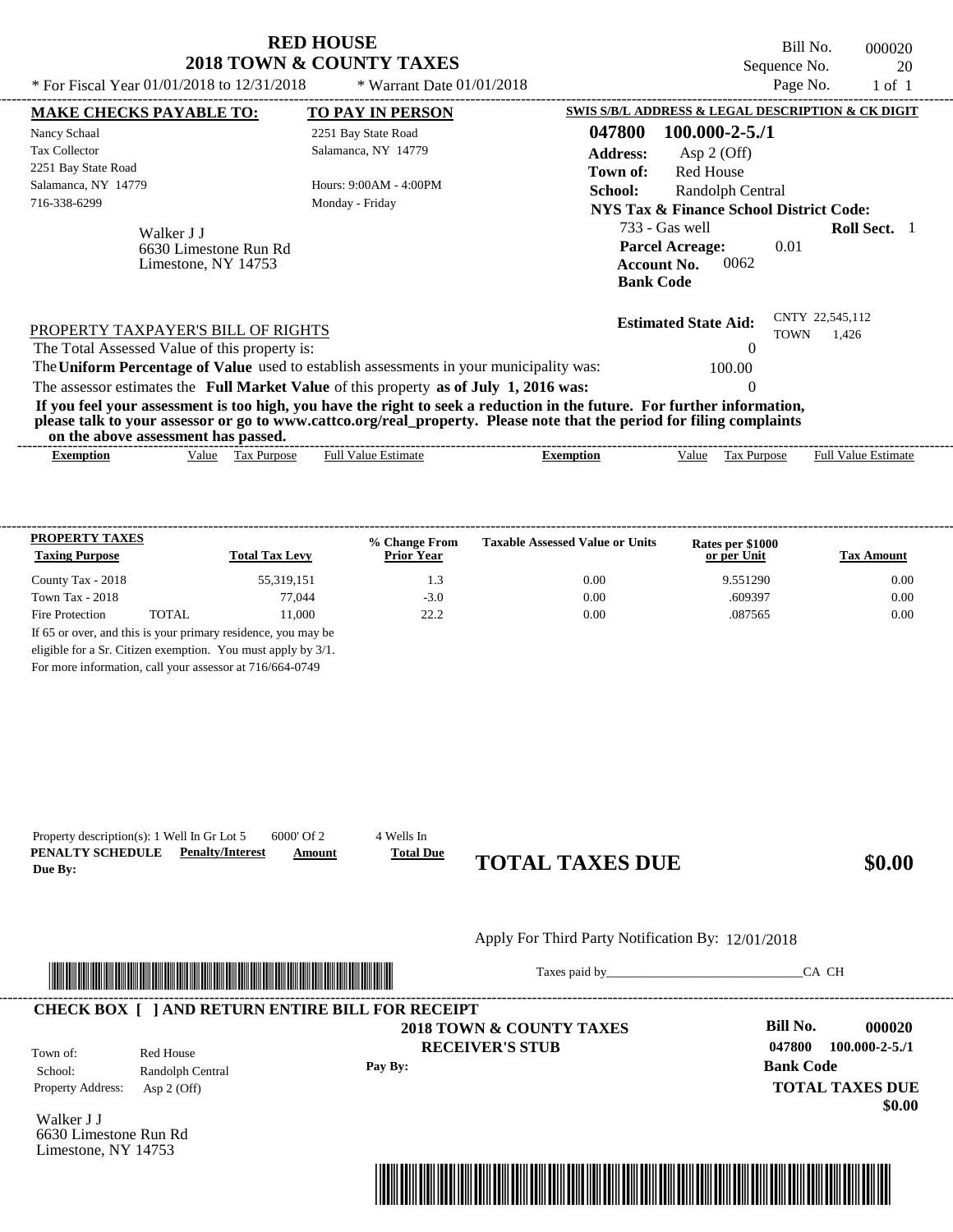| <b>RED HOUSE</b>                    |
|-------------------------------------|
| <b>2018 TOWN &amp; COUNTY TAXES</b> |

Bill No. 000021 Sequence No. 21<br>Page No. 21 of 1

 $$1,077.19$ 

| * For Fiscal Year $01/01/2018$ to $12/31/2018$                                                                                                                                                                                                                                          | * Warrant Date $01/01/2018$ |                  |                                                                                                | Page No.    | $1$ of $1$                 |  |
|-----------------------------------------------------------------------------------------------------------------------------------------------------------------------------------------------------------------------------------------------------------------------------------------|-----------------------------|------------------|------------------------------------------------------------------------------------------------|-------------|----------------------------|--|
| <b>MAKE CHECKS PAYABLE TO:</b>                                                                                                                                                                                                                                                          | <b>TO PAY IN PERSON</b>     |                  | SWIS S/B/L ADDRESS & LEGAL DESCRIPTION & CK DIGIT                                              |             |                            |  |
| Nancy Schaal                                                                                                                                                                                                                                                                            | 2251 Bay State Road         | 047800           | 578.000-9913-132.350                                                                           |             |                            |  |
| <b>Tax Collector</b>                                                                                                                                                                                                                                                                    | Salamanca, NY 14779         | <b>Address:</b>  | Special Franchise                                                                              |             |                            |  |
| 2251 Bay State Road                                                                                                                                                                                                                                                                     |                             | Town of:         | Red House                                                                                      |             |                            |  |
| Salamanca, NY 14779                                                                                                                                                                                                                                                                     | Hours: $9:00AM - 4:00PM$    | School:          | Randolph Central                                                                               |             |                            |  |
| 716-338-6299                                                                                                                                                                                                                                                                            | Monday - Friday             |                  | <b>NYS Tax &amp; Finance School District Code:</b>                                             |             |                            |  |
| Niagara Mohawk Power Corp<br>300 Erie Blyd West<br>Syracuse, NY 13202                                                                                                                                                                                                                   |                             |                  | $861$ - Elec & gas<br><b>Parcel Acreage:</b><br>0304<br><b>Account No.</b><br><b>Bank Code</b> | 0.00        | <b>Roll Sect.</b> 5        |  |
| PROPERTY TAXPAYER'S BILL OF RIGHTS                                                                                                                                                                                                                                                      |                             |                  | <b>Estimated State Aid:</b>                                                                    | <b>TOWN</b> | CNTY 22,545,112<br>1,426   |  |
| The Total Assessed Value of this property is:                                                                                                                                                                                                                                           |                             |                  | 105,110                                                                                        |             |                            |  |
| The Uniform Percentage of Value used to establish assessments in your municipality was:                                                                                                                                                                                                 |                             |                  | 100.00                                                                                         |             |                            |  |
| The assessor estimates the Full Market Value of this property as of July 1, 2016 was:                                                                                                                                                                                                   |                             |                  | 105,110                                                                                        |             |                            |  |
| If you feel your assessment is too high, you have the right to seek a reduction in the future. For further information,<br>please talk to your assessor or go to www.cattco.org/real_property. Please note that the period for filing complaints<br>on the above assessment has passed. |                             |                  |                                                                                                |             |                            |  |
| Tax Purpose<br><b>Exemption</b><br>Value                                                                                                                                                                                                                                                | <b>Full Value Estimate</b>  | <b>Exemption</b> | Value                                                                                          | Tax Purpose | <b>Full Value Estimate</b> |  |
|                                                                                                                                                                                                                                                                                         |                             |                  |                                                                                                |             |                            |  |

| <b>PROPERTY TAXES</b><br><b>Taxing Purpose</b> |       | <b>Total Tax Levy</b>                                         | % Change From<br><b>Prior Year</b> | <b>Taxable Assessed Value or Units</b> | Rates per \$1000<br>or per Unit | <b>Tax Amount</b> |
|------------------------------------------------|-------|---------------------------------------------------------------|------------------------------------|----------------------------------------|---------------------------------|-------------------|
| County Tax - 2018                              |       | 55,319,151                                                    | 1.3                                | 105.110.00                             | 9.551290                        | 1.003.94          |
| Town Tax - 2018                                |       | 77.044                                                        | $-3.0$                             | 105.110.00                             | .609397                         | 64.05             |
| Fire Protection                                | TOTAL | 11.000                                                        | 22.2                               | 105.110.00                             | .087565                         | 9.20              |
|                                                |       | If 65 or over, and this is your primary residence, you may be |                                    |                                        |                                 |                   |
|                                                |       | eligible for a Sr. Citizen exemption. You must apply by 3/1.  |                                    |                                        |                                 |                   |

For more information, call your assessor at 716/664-0749

|                           | Property description(s): Red House Town |          |                  |                        |
|---------------------------|-----------------------------------------|----------|------------------|------------------------|
| PENALTY SCHEDULE          | <b>Penalty/Interest</b>                 | Amount   | <b>Total Due</b> |                        |
| <b>Due By: 01/31/2018</b> | 0.00                                    | 1.077.19 | 1.077.19         | <b>TOTAL TAXES DUE</b> |
| 02/28/2018                | 10.77                                   | 1.077.19 | .087.96          |                        |
| 03/31/2018                | 21.54                                   | 1.077.19 | .098.73          |                        |

#### Apply For Third Party Notification By: 12/01/2018



Taxes paid by\_\_\_\_\_\_\_\_\_\_\_\_\_\_\_\_\_\_\_\_\_\_\_\_\_\_\_\_\_\_\_CA CH

|                       |                   | 2018 TOWN & COUNTY TAXES |       |          |          | Bill No.<br>000021     |
|-----------------------|-------------------|--------------------------|-------|----------|----------|------------------------|
| Town of:<br>Red House |                   | <b>RECEIVER'S STUB</b>   |       |          | 047800   | 578.000-9913-132.350   |
| School:               | Randolph Central  | Pay By: 01/31/2018       | 0.00  | 1,077.19 | 1.077.19 | <b>Bank Code</b>       |
| Property Address:     | Special Franchise | 02/28/2018               | 10.77 | 1.077.19 | 1,087.96 | <b>TOTAL TAXES DUE</b> |
|                       |                   | 03/31/2018               | 21.54 | 1.077.19 | 1,098.73 | \$1,077.19             |

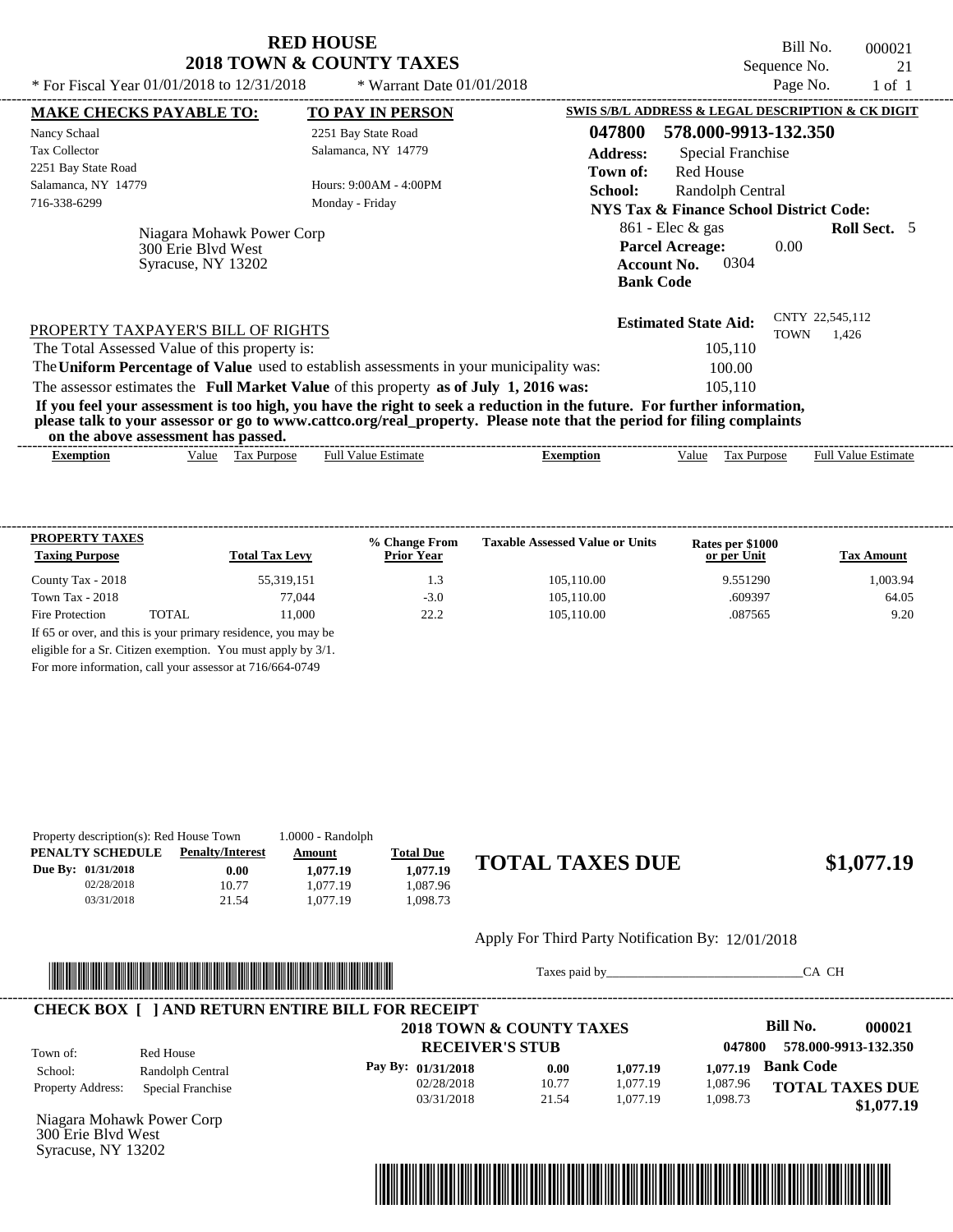Bill No. 000022 Sequence No. 22<br>
Page No. 22

| * For Fiscal Year $01/01/2018$ to $12/31/2018$                                      | * Warrant Date $01/01/2018$                                                             | Page No.<br>$1$ of $1$                                                                                                                                                                                                                           |
|-------------------------------------------------------------------------------------|-----------------------------------------------------------------------------------------|--------------------------------------------------------------------------------------------------------------------------------------------------------------------------------------------------------------------------------------------------|
| <b>MAKE CHECKS PAYABLE TO:</b>                                                      | <b>TO PAY IN PERSON</b>                                                                 | SWIS S/B/L ADDRESS & LEGAL DESCRIPTION & CK DIGIT                                                                                                                                                                                                |
| Nancy Schaal                                                                        | 2251 Bay State Road                                                                     | 047800<br>578.000-9913-629                                                                                                                                                                                                                       |
| <b>Tax Collector</b>                                                                | Salamanca, NY 14779                                                                     | <b>Address:</b><br>Special Franchise                                                                                                                                                                                                             |
| 2251 Bay State Road                                                                 |                                                                                         | Red House<br>Town of:                                                                                                                                                                                                                            |
| Salamanca, NY 14779                                                                 | Hours: $9:00AM - 4:00PM$                                                                | School:<br>Randolph Central                                                                                                                                                                                                                      |
| 716-338-6299                                                                        | Monday - Friday                                                                         | NYS Tax & Finance School District Code:                                                                                                                                                                                                          |
| Windstream New York Inc<br>Rash # $503-32-1090$<br>PO Box 2629<br>Addison, TX 75001 |                                                                                         | 866 - Telephone<br><b>Roll Sect.</b> 5<br><b>Parcel Acreage:</b><br>0.00<br>0303<br><b>Account No.</b><br><b>Bank Code</b>                                                                                                                       |
| PROPERTY TAXPAYER'S BILL OF RIGHTS                                                  |                                                                                         | CNTY 22,545,112<br><b>Estimated State Aid:</b><br><b>TOWN</b><br>1,426                                                                                                                                                                           |
| The Total Assessed Value of this property is:                                       |                                                                                         | 11,290                                                                                                                                                                                                                                           |
|                                                                                     | The Uniform Percentage of Value used to establish assessments in your municipality was: | 100.00                                                                                                                                                                                                                                           |
|                                                                                     | The assessor estimates the Full Market Value of this property as of July 1, 2016 was:   | 11,290                                                                                                                                                                                                                                           |
| on the above assessment has passed.                                                 |                                                                                         | If you feel your assessment is too high, you have the right to seek a reduction in the future. For further information,<br>please talk to your assessor or go to www.cattco.org/real_property. Please note that the period for filing complaints |
| <b>Exemption</b><br>Value                                                           | <b>Full Value Estimate</b><br>Tax Purpose                                               | <b>Full Value Estimate</b><br>Value<br><b>Exemption</b><br>Tax Purpose                                                                                                                                                                           |
|                                                                                     |                                                                                         |                                                                                                                                                                                                                                                  |

| <b>PROPERTY TAXES</b><br><b>Taxing Purpose</b> |        | <b>Total Tax Levy</b>                                         | % Change From<br><b>Prior Year</b> | <b>Taxable Assessed Value or Units</b> | Rates per \$1000<br>or per Unit | <b>Tax Amount</b> |
|------------------------------------------------|--------|---------------------------------------------------------------|------------------------------------|----------------------------------------|---------------------------------|-------------------|
| County Tax - 2018                              |        | 55,319,151                                                    | 1.3                                | 11.290.00                              | 9.551290                        | 107.83            |
| Town Tax - 2018                                |        | 77.044                                                        | $-3.0$                             | 11.290.00                              | .609397                         | 6.88              |
| Fire Protection                                | TOTAL. | 11.000                                                        | 22.2                               | 11.290.00                              | .087565                         | 0.99              |
|                                                |        | If 65 or over, and this is your primary residence, you may be |                                    |                                        |                                 |                   |
|                                                |        | eligible for a Sr. Citizen exemption. You must apply by 3/1.  |                                    |                                        |                                 |                   |

For more information, call your assessor at 716/664-0749

| Property description(s): Red House Town |                    |                         | $1.0000 - Random$ |                  |
|-----------------------------------------|--------------------|-------------------------|-------------------|------------------|
|                                         | PENALTY SCHEDULE   | <b>Penalty/Interest</b> | Amount            | <b>Total Due</b> |
|                                         | Due By: 01/31/2018 | 0.00                    | 115.70            | 115.70           |
|                                         | 02/28/2018         | 1.16                    | 115.70            | 116.86           |
|                                         | 03/31/2018         | 2.31                    | 115.70            | 118.01           |

# **115.70 TOTAL TAXES DUE \$115.70**

Apply For Third Party Notification By: 12/01/2018



Taxes paid by\_\_\_\_\_\_\_\_\_\_\_\_\_\_\_\_\_\_\_\_\_\_\_\_\_\_\_\_\_\_\_CA CH



Windstream New York Inc Rash # 503-32-1090 PO Box 2629 Addison, TX 75001

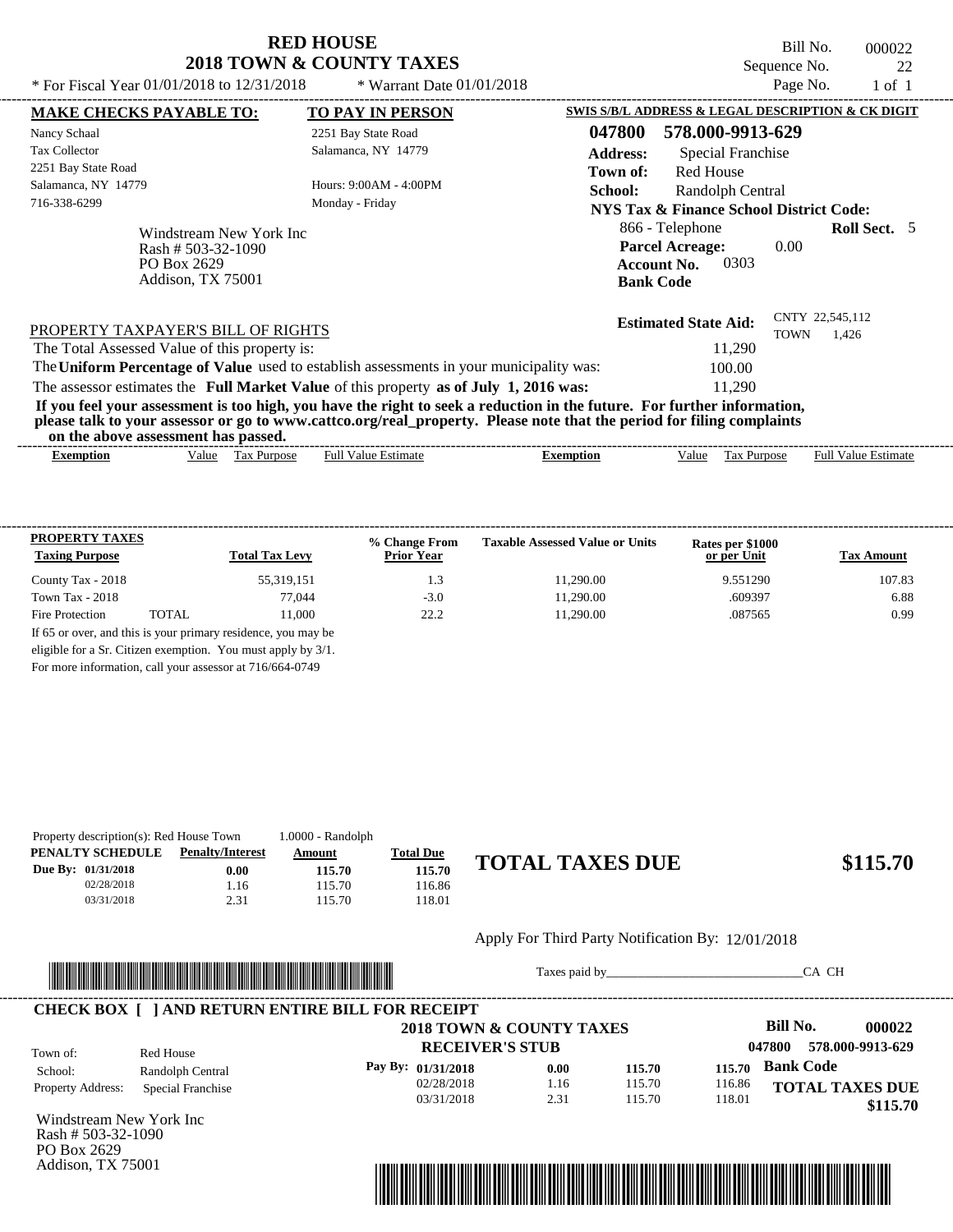| <b>RED HOUSE</b>                    |  |  |  |  |  |  |  |  |
|-------------------------------------|--|--|--|--|--|--|--|--|
| <b>2018 TOWN &amp; COUNTY TAXES</b> |  |  |  |  |  |  |  |  |

----------------------------------------------------------------------------------------------------------------------------------------------------------------------------------------------------

Bill No. 000023 Sequence No. 23

| * For Fiscal Year 01/01/2018 to 12/31/2018                                                                              | * Warrant Date $01/01/2018$                                                                                           |                 |                                                                          | Page No.    | $1$ of $1$               |  |
|-------------------------------------------------------------------------------------------------------------------------|-----------------------------------------------------------------------------------------------------------------------|-----------------|--------------------------------------------------------------------------|-------------|--------------------------|--|
| <b>MAKE CHECKS PAYABLE TO:</b>                                                                                          | <b>TO PAY IN PERSON</b>                                                                                               |                 | <b>SWIS S/B/L ADDRESS &amp; LEGAL DESCRIPTION &amp; CK DIGIT</b>         |             |                          |  |
| Nancy Schaal                                                                                                            | 2251 Bay State Road                                                                                                   | 047800          | $81.000 - 1 - 6.72$                                                      |             |                          |  |
| <b>Tax Collector</b>                                                                                                    | Salamanca, NY 14779                                                                                                   | <b>Address:</b> | Sunfish Rd                                                               |             |                          |  |
| 2251 Bay State Road                                                                                                     |                                                                                                                       | Town of:        | <b>Red House</b>                                                         |             |                          |  |
| Salamanca, NY 14779                                                                                                     | Hours: 9:00AM - 4:00PM                                                                                                | School:         | Randolph Central                                                         |             |                          |  |
| 716-338-6299                                                                                                            | Monday - Friday                                                                                                       |                 | <b>NYS Tax &amp; Finance School District Code:</b>                       |             |                          |  |
|                                                                                                                         |                                                                                                                       |                 | 837 - Cell Tower                                                         |             | <b>Roll Sect.</b> 6      |  |
| Crown Communications Inc PMB<br>4017 Washington Rd<br>McMurray, PA 15317                                                |                                                                                                                       |                 | <b>Parcel Acreage:</b><br>0341<br><b>Account No.</b><br><b>Bank Code</b> | 0.01        |                          |  |
| PROPERTY TAXPAYER'S BILL OF RIGHTS                                                                                      |                                                                                                                       |                 | <b>Estimated State Aid:</b>                                              | <b>TOWN</b> | CNTY 22,545,112<br>1.426 |  |
| The Total Assessed Value of this property is:                                                                           |                                                                                                                       |                 | 150,900                                                                  |             |                          |  |
| The Uniform Percentage of Value used to establish assessments in your municipality was:                                 |                                                                                                                       |                 | 100.00                                                                   |             |                          |  |
| The assessor estimates the Full Market Value of this property as of July 1, 2016 was:                                   |                                                                                                                       |                 | 150,900                                                                  |             |                          |  |
| If you feel your assessment is too high, you have the right to seek a reduction in the future. For further information, | please talk to your assessor or go to www.cattco.org/real_property. Please note that the period for filing complaints |                 |                                                                          |             |                          |  |
| on the above assessment has passed.                                                                                     |                                                                                                                       |                 |                                                                          |             |                          |  |

| <b>PROPERTY TAXES</b>                                         |                       | % Change From     | <b>Taxable Assessed Value or Units</b> | Rates per \$1000 |                   |
|---------------------------------------------------------------|-----------------------|-------------------|----------------------------------------|------------------|-------------------|
| <b>Taxing Purpose</b>                                         | <b>Total Tax Levy</b> | <b>Prior Year</b> |                                        | or per Unit      | <b>Tax Amount</b> |
| County Tax - 2018                                             | 55.319.151            | 1.3               | 150,900.00                             | 9.551290         | 1,441.29          |
| Town Tax $-2018$                                              | 77.044                | $-3.0$            | 150,900.00                             | .609397          | 91.96             |
| If 65 or over, and this is your primary residence, you may be |                       |                   |                                        |                  |                   |
| eligible for a Sr. Citizen exemption. You must apply by 3/1.  |                       |                   |                                        |                  |                   |
| For more information, call your assessor at 716/664-0749      |                       |                   |                                        |                  |                   |

| PENALTY SCHEDULE   | <b>Penalty/Interest</b> | Amount   | <b>Total Due</b> |                        |            |
|--------------------|-------------------------|----------|------------------|------------------------|------------|
| Due By: 01/31/2018 | 0.00                    | 1.533.25 | 1.533.25         | <b>TOTAL TAXES DUE</b> | \$1,533.25 |
| 02/28/2018         | 15.33                   | .533.25  | .548.58          |                        |            |
| 03/31/2018         | 30.67                   | .533.25  | .563.92          |                        |            |
|                    |                         |          |                  |                        |            |
|                    |                         |          |                  | -- -- - -<br>$ -$      |            |

#### Apply For Third Party Notification By: 12/01/2018



Taxes paid by\_\_\_\_\_\_\_\_\_\_\_\_\_\_\_\_\_\_\_\_\_\_\_\_\_\_\_\_\_\_\_CA CH

| Town of:                 | Red House        | 2018 TOWN & COUNTY TAXES<br><b>RECEIVER'S STUB</b> |       |          |          | <b>Bill No.</b><br>047800 | 000023<br>$81.000 - 1 - 6.72$ |
|--------------------------|------------------|----------------------------------------------------|-------|----------|----------|---------------------------|-------------------------------|
| School:                  | Randolph Central | Pay By: 01/31/2018                                 | 0.00  | 1,533.25 | 1.533.25 | <b>Bank Code</b>          |                               |
| <b>Property Address:</b> | Sunfish Rd       | 02/28/2018                                         | 15.33 | 1,533.25 | 1,548.58 |                           | <b>TOTAL TAXES DUE</b>        |
|                          |                  | 03/31/2018                                         | 30.67 | 1,533.25 | 1,563.92 | \$1,533.25                |                               |

Communications Inc PMB 4017 Washington Rd McMurray, PA 15317

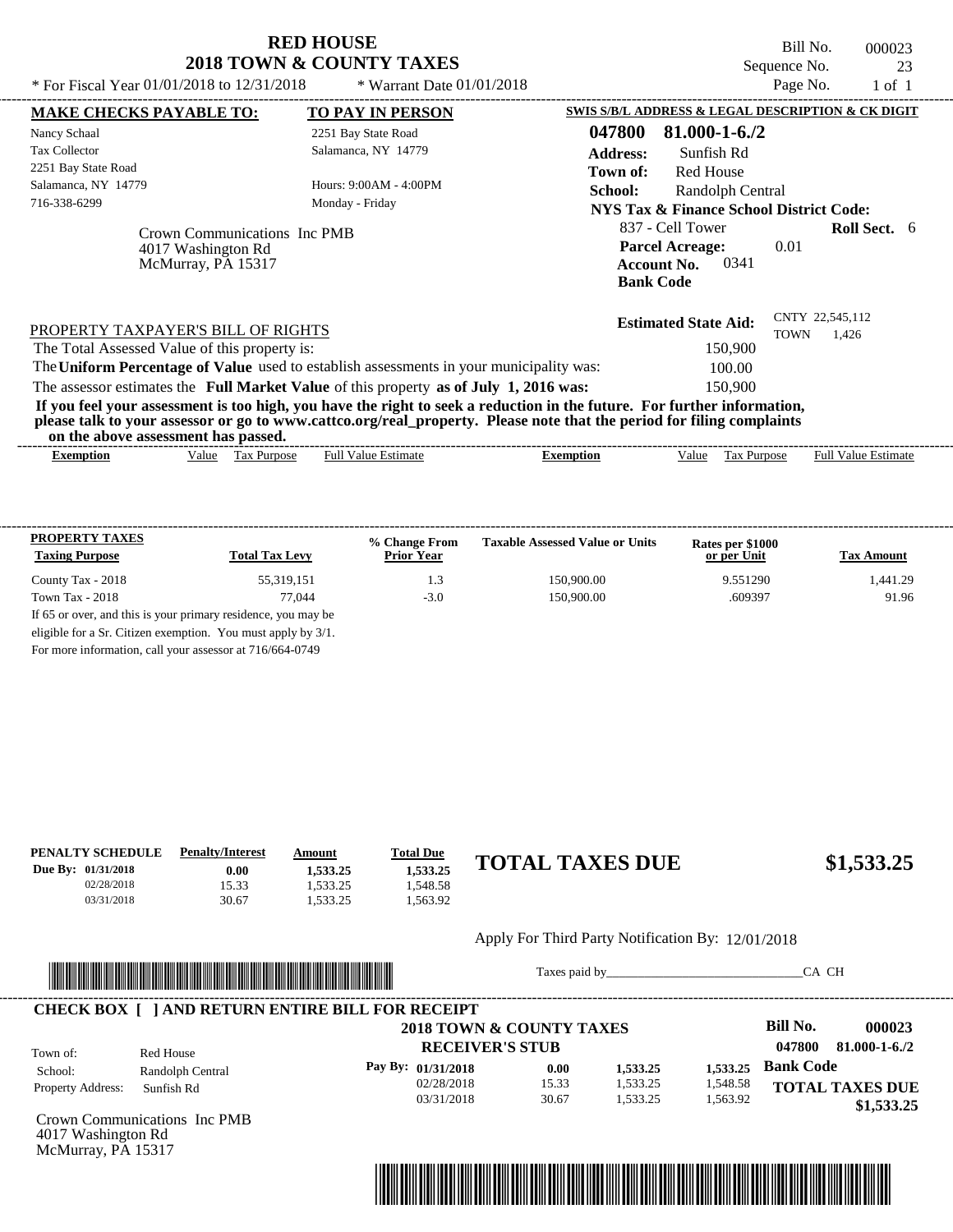Bill No. 000024 Sequence No. 24<br>Page No. 1 of 1 \* For Fiscal Year  $01/01/2018$  to  $12/31/2018$  \* Warrant Date  $01/01/2018$  Page No. 1 of 1

| * For Fiscal Year $01/01/2018$ to $12/31/2018$                                                                                                                                                                                                                                          | * Warrant Date $01/01/2018$ |                  |                                                                                                | Page No.    | $1$ of $1$                 |  |
|-----------------------------------------------------------------------------------------------------------------------------------------------------------------------------------------------------------------------------------------------------------------------------------------|-----------------------------|------------------|------------------------------------------------------------------------------------------------|-------------|----------------------------|--|
| <b>MAKE CHECKS PAYABLE TO:</b>                                                                                                                                                                                                                                                          | <b>TO PAY IN PERSON</b>     |                  | SWIS S/B/L ADDRESS & LEGAL DESCRIPTION & CK DIGIT                                              |             |                            |  |
| Nancy Schaal                                                                                                                                                                                                                                                                            | 2251 Bay State Road         | 047800           | 678.000-9913-123.710/200                                                                       |             |                            |  |
| <b>Tax Collector</b>                                                                                                                                                                                                                                                                    | Salamanca, NY 14779         | <b>Address:</b>  | Transmission                                                                                   |             |                            |  |
| 2251 Bay State Road                                                                                                                                                                                                                                                                     |                             | Town of:         | <b>Red House</b>                                                                               |             |                            |  |
| Salamanca, NY 14779                                                                                                                                                                                                                                                                     | Hours: 9:00AM - 4:00PM      | School:          | Randolph Central                                                                               |             |                            |  |
| 716-338-6299                                                                                                                                                                                                                                                                            | Monday - Friday             |                  | <b>NYS Tax &amp; Finance School District Code:</b>                                             |             |                            |  |
| National Fuel Gas Supply Co<br>Real Property Tax Service<br>6363 Main St<br>Buffalo, NY 14221                                                                                                                                                                                           |                             |                  | 883 - Gas Trans Im<br><b>Parcel Acreage:</b><br>0348<br><b>Account No.</b><br><b>Bank Code</b> | 0.01        | <b>Roll Sect.</b> 6        |  |
| PROPERTY TAXPAYER'S BILL OF RIGHTS                                                                                                                                                                                                                                                      |                             |                  | <b>Estimated State Aid:</b>                                                                    | <b>TOWN</b> | CNTY 22,545,112<br>1,426   |  |
| The Total Assessed Value of this property is:                                                                                                                                                                                                                                           |                             |                  | 2,017,830                                                                                      |             |                            |  |
| The Uniform Percentage of Value used to establish assessments in your municipality was:                                                                                                                                                                                                 |                             |                  | 100.00                                                                                         |             |                            |  |
| The assessor estimates the Full Market Value of this property as of July 1, 2016 was:                                                                                                                                                                                                   |                             |                  | 2,017,830                                                                                      |             |                            |  |
| If you feel your assessment is too high, you have the right to seek a reduction in the future. For further information,<br>please talk to your assessor or go to www.cattco.org/real_property. Please note that the period for filing complaints<br>on the above assessment has passed. |                             |                  |                                                                                                |             |                            |  |
| Tax Purpose<br><b>Exemption</b><br>Value                                                                                                                                                                                                                                                | <b>Full Value Estimate</b>  | <b>Exemption</b> | <b>Tax Purpose</b><br>Value                                                                    |             | <b>Full Value Estimate</b> |  |

| <b>PROPERTY TAXES</b><br><b>Taxing Purpose</b> |       | <b>Total Tax Levy</b> | % Change From<br><b>Prior Year</b> | <b>Taxable Assessed Value or Units</b> | Rates per \$1000<br>or per Unit | <b>Tax Amount</b> |
|------------------------------------------------|-------|-----------------------|------------------------------------|----------------------------------------|---------------------------------|-------------------|
| County Tax - 2018                              |       | 55,319,151            | 1.3                                | 2017.830.00                            | 9.551290                        | 19.272.88         |
| Town Tax - $2018$                              |       | 77.044                | $-3.0$                             | 2017.830.00                            | .609397                         | 1.229.66          |
| Fire Protection                                | TOTAL | 11.000                | 22.2                               | 2017.830.00                            | .087565                         | 176.69            |

For more information, call your assessor at 716/664-0749

| Property description(s): 888888 |                         | 1.0000 Randolph | Gas transmission |                        |             |
|---------------------------------|-------------------------|-----------------|------------------|------------------------|-------------|
| PENALTY SCHEDULE                | <b>Penalty/Interest</b> | Amount          | <b>Total Due</b> |                        |             |
| Due By: 01/31/2018              | 0.00                    | 20,679.23       | 20,679.23        | <b>TOTAL TAXES DUE</b> | \$20,679.23 |
| 02/28/2018                      | 206.79                  | 20.679.23       | 20.886.02        |                        |             |
| 03/31/2018                      | 413.58                  | 20.679.23       | 21.092.81        |                        |             |
|                                 |                         |                 |                  |                        |             |

|                                                        | Apply For Third Party Notification By: 12/01/2018 |  |
|--------------------------------------------------------|---------------------------------------------------|--|
| II AAIIA IIAII AAIIA AIIII IBAIA IBIII IIBAA IIII IBAI |                                                   |  |



Taxes paid by\_\_\_\_\_\_\_\_\_\_\_\_\_\_\_\_\_\_\_\_\_\_\_\_\_\_\_\_\_\_\_CA CH

 **\$20,679.23**

#### ---------------------------------------------------------------------------------------------------------------------------------------------------------------------------------------------------- **CHECK BOX [ ] AND RETURN ENTIRE BILL FOR RECEIPT**

**RECEIVER'S STUB 2018 TOWN & COUNTY TAXES Pay By: 01/31/2018 20,679.23**

02/28/2018 03/31/2018

206.79 413.58 **0.00**

**Bill No. 000024 Bank Code 20,679.23 TOTAL TAXES DUE 047800 678.000-9913-123.710/200** 20,886.02 21,092.81

National Fuel Gas Supply Co Real Property Tax Service 6363 Main St Buffalo, NY 14221

Property Address: Transmission

Town of:

School: Randolph Central

Red House



20,679.23 20,679.23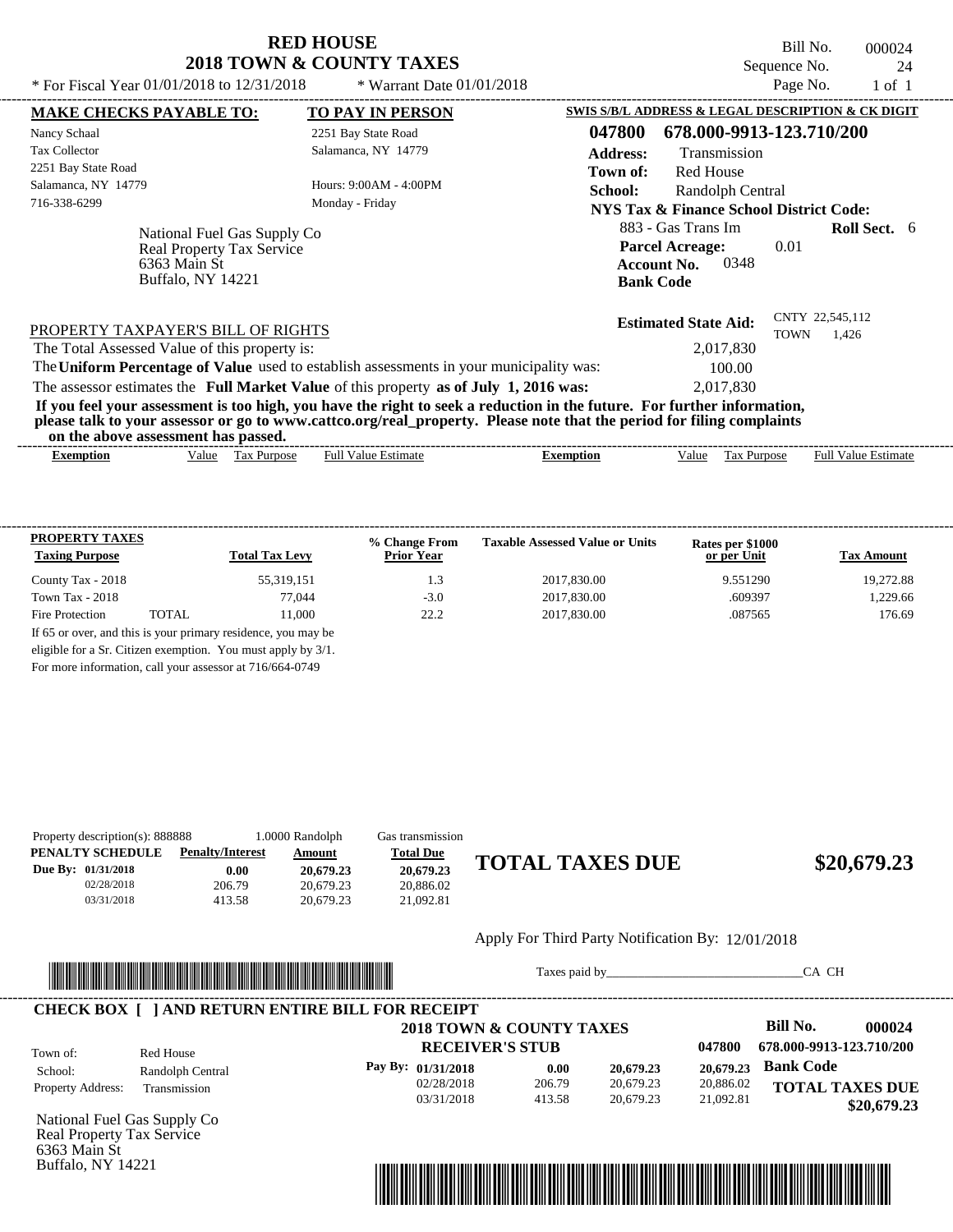Bill No. 000025 Sequence No. 25<br>Page No. 25<br>1 of 1

| * For Fiscal Year $01/01/2018$ to $12/31/2018$                                                | * Warrant Date $01/01/2018$                                                                                                                                                                                                                      |                 |                                                                                                | Page No.                | 1 of 1              |  |
|-----------------------------------------------------------------------------------------------|--------------------------------------------------------------------------------------------------------------------------------------------------------------------------------------------------------------------------------------------------|-----------------|------------------------------------------------------------------------------------------------|-------------------------|---------------------|--|
| <b>MAKE CHECKS PAYABLE TO:</b>                                                                | <b>TO PAY IN PERSON</b>                                                                                                                                                                                                                          |                 | SWIS S/B/L ADDRESS & LEGAL DESCRIPTION & CK DIGIT                                              |                         |                     |  |
| Nancy Schaal                                                                                  | 2251 Bay State Road                                                                                                                                                                                                                              | 047800          | 678.000-9913-123.710/201                                                                       |                         |                     |  |
| <b>Tax Collector</b>                                                                          | Salamanca, NY 14779                                                                                                                                                                                                                              | <b>Address:</b> | Outside Plant                                                                                  |                         |                     |  |
| 2251 Bay State Road                                                                           |                                                                                                                                                                                                                                                  | Town of:        | <b>Red House</b>                                                                               |                         |                     |  |
| Salamanca, NY 14779                                                                           | Hours: 9:00AM - 4:00PM                                                                                                                                                                                                                           | <b>School:</b>  | Randolph Central                                                                               |                         |                     |  |
| 716-338-6299                                                                                  | Monday - Friday                                                                                                                                                                                                                                  |                 | NYS Tax & Finance School District Code:                                                        |                         |                     |  |
| National Fuel Gas Supply Co<br>Real Property Tax Service<br>6363 Main St<br>Buffalo, NY 14221 |                                                                                                                                                                                                                                                  |                 | 873 - Gas Meas Sta<br><b>Parcel Acreage:</b><br>0347<br><b>Account No.</b><br><b>Bank Code</b> | 0.01                    | <b>Roll Sect.</b> 6 |  |
| PROPERTY TAXPAYER'S BILL OF RIGHTS<br>The Total Assessed Value of this property is:           |                                                                                                                                                                                                                                                  |                 | <b>Estimated State Aid:</b><br>130,377                                                         | CNTY 22,545,112<br>TOWN | 1,426               |  |
|                                                                                               | The Uniform Percentage of Value used to establish assessments in your municipality was:                                                                                                                                                          |                 | 100.00                                                                                         |                         |                     |  |
|                                                                                               | The assessor estimates the Full Market Value of this property as of July 1, 2016 was:                                                                                                                                                            |                 | 130,377                                                                                        |                         |                     |  |
| on the above assessment has passed.                                                           | If you feel your assessment is too high, you have the right to seek a reduction in the future. For further information,<br>please talk to your assessor or go to www.cattco.org/real_property. Please note that the period for filing complaints |                 |                                                                                                |                         |                     |  |

| $\overline{\phantom{a}}$<br>- Full <sup>V</sup><br>value<br>alue<br><b>Purpose</b><br>Estimate<br>Estimate<br>ax:<br>alue<br>Full<br>Purpose<br><b>Exemption</b><br>Exemption<br>מוי<br>1 U.A<br>__ | vu uv<br>. аротс азэсээнісні наз разэса. |  |  |  |  |
|-----------------------------------------------------------------------------------------------------------------------------------------------------------------------------------------------------|------------------------------------------|--|--|--|--|
|                                                                                                                                                                                                     |                                          |  |  |  |  |

| <b>PROPERTY TAXES</b><br><b>Taxing Purpose</b> |       | <b>Total Tax Levy</b>                                                                                                         | % Change From<br><b>Prior Year</b> | <b>Taxable Assessed Value or Units</b> | Rates per \$1000<br>or per Unit | <b>Tax Amount</b> |
|------------------------------------------------|-------|-------------------------------------------------------------------------------------------------------------------------------|------------------------------------|----------------------------------------|---------------------------------|-------------------|
| County Tax - 2018                              |       | 55,319,151                                                                                                                    | 1.3                                | 130,377.00                             | 9.551290                        | 1.245.27          |
| Town Tax - $2018$                              |       | 77.044                                                                                                                        | $-3.0$                             | 130,377.00                             | .609397                         | 79.45             |
| Fire Protection                                | TOTAL | 11.000                                                                                                                        | 22.2                               | 130,377.00                             | .087565                         | 11.42             |
|                                                |       | If 65 or over, and this is your primary residence, you may be<br>eligible for a Sr. Citizen exemption. You must apply by 3/1. |                                    |                                        |                                 |                   |

For more information, call your assessor at 716/664-0749

| Property description(s): 888888 |                         | 1.0000 Randolph | Measure Regulating |                        |            |
|---------------------------------|-------------------------|-----------------|--------------------|------------------------|------------|
| PENALTY SCHEDULE                | <b>Penalty/Interest</b> | <u>Amount</u>   | <b>Total Due</b>   |                        |            |
| Due By: 01/31/2018              | 0.00                    | 1.336.14        | 1.336.14           | <b>TOTAL TAXES DUE</b> | \$1,336.14 |
| 02/28/2018                      | 13.36                   | .336.14         | .349.50            |                        |            |
| 03/31/2018                      | 26.72                   | .336.14         | .362.86            |                        |            |
|                                 |                         |                 |                    |                        |            |

#### Apply For Third Party Notification By: 12/01/2018



Taxes paid by\_\_\_\_\_\_\_\_\_\_\_\_\_\_\_\_\_\_\_\_\_\_\_\_\_\_\_\_\_\_\_CA CH

|                          |                      | 2018 TOWN & COUNTY TAXES |       |          |          | Bill No.                 | 000025     |
|--------------------------|----------------------|--------------------------|-------|----------|----------|--------------------------|------------|
| Town of:                 | Red House            | <b>RECEIVER'S STUB</b>   |       |          | 047800   | 678.000-9913-123.710/201 |            |
| School:                  | Randolph Central     | Pay By: 01/31/2018       | 0.00  | 1,336.14 | 1.336.14 | <b>Bank Code</b>         |            |
| <b>Property Address:</b> | <b>Outside Plant</b> | 02/28/2018               | 13.36 | 1,336.14 | 1,349.50 | <b>TOTAL TAXES DUE</b>   |            |
|                          |                      | 03/31/2018               | 26.72 | 1.336.14 | 1,362.86 |                          | \$1,336.14 |



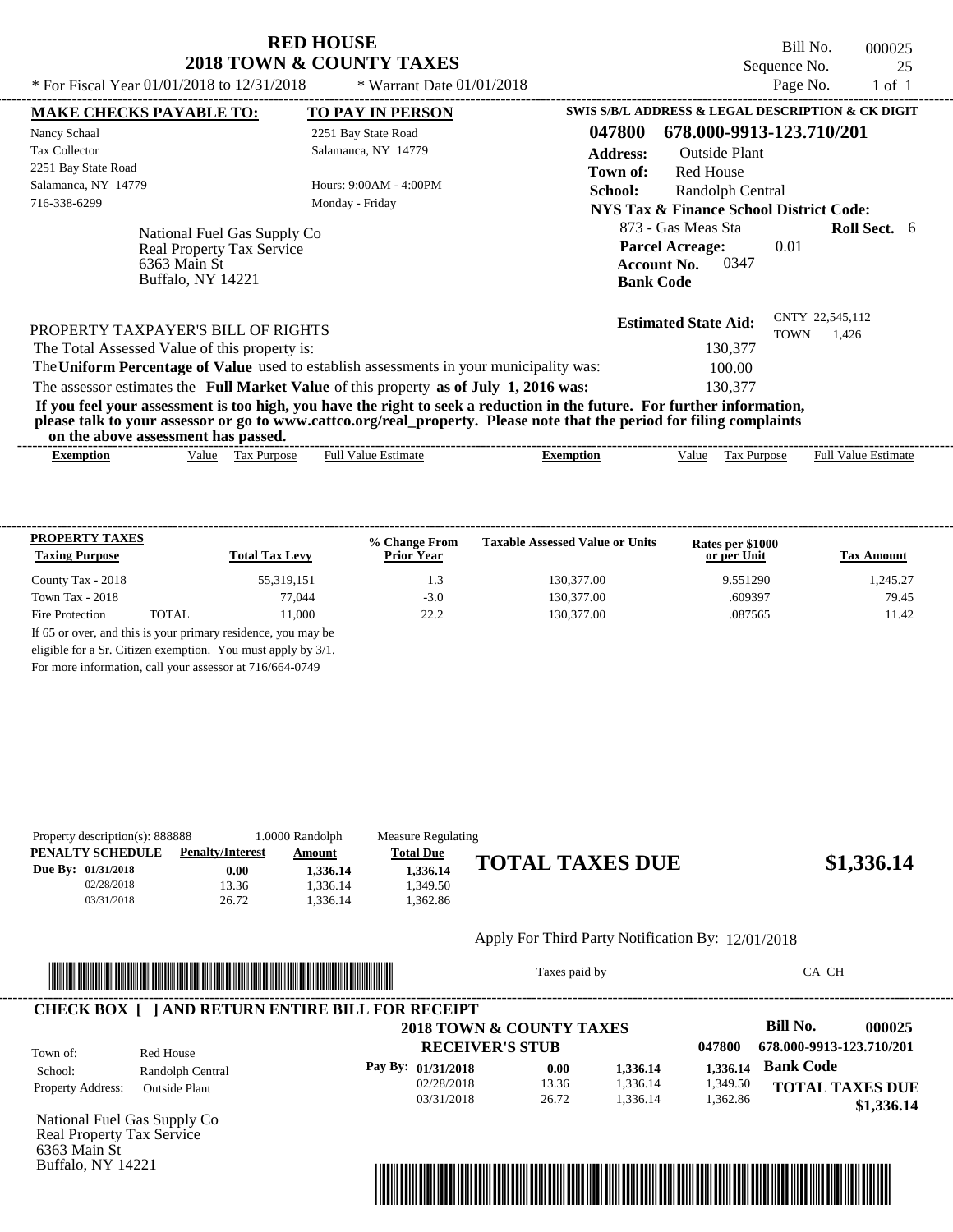| <b>RED HOUSE</b>                    |
|-------------------------------------|
| <b>2018 TOWN &amp; COUNTY TAXES</b> |

Bill No. 000026 Sequence No. 26<br>Page No. 1 of 1

| * For Fiscal Year $01/01/2018$ to $12/31/2018$                                                                                                                                                                                                   | * Warrant Date $01/01/2018$ |                 |                                                                                                | Page No.    | $1$ of $1$               |  |
|--------------------------------------------------------------------------------------------------------------------------------------------------------------------------------------------------------------------------------------------------|-----------------------------|-----------------|------------------------------------------------------------------------------------------------|-------------|--------------------------|--|
| <b>MAKE CHECKS PAYABLE TO:</b>                                                                                                                                                                                                                   | <b>TO PAY IN PERSON</b>     |                 | SWIS S/B/L ADDRESS & LEGAL DESCRIPTION & CK DIGIT                                              |             |                          |  |
| Nancy Schaal                                                                                                                                                                                                                                     | 2251 Bay State Road         | 047800          | 678.000-9913-132.350/100                                                                       |             |                          |  |
| <b>Tax Collector</b>                                                                                                                                                                                                                             | Salamanca, NY 14779         | <b>Address:</b> | Elec Tran Lines                                                                                |             |                          |  |
| 2251 Bay State Road                                                                                                                                                                                                                              |                             | Town of:        | <b>Red House</b>                                                                               |             |                          |  |
| Salamanca, NY 14779                                                                                                                                                                                                                              | Hours: 9:00AM - 4:00PM      | School:         | Randolph Central                                                                               |             |                          |  |
| 716-338-6299                                                                                                                                                                                                                                     | Monday - Friday             |                 | <b>NYS Tax &amp; Finance School District Code:</b>                                             |             |                          |  |
| Niagara Mohawk Power Corp<br>300 Erie Blyd West<br>Syracuse, NY 13202                                                                                                                                                                            |                             |                 | 884 - Elec Dist Ou<br><b>Parcel Acreage:</b><br>0336<br><b>Account No.</b><br><b>Bank Code</b> | 0.01        | <b>Roll Sect.</b> 6      |  |
| PROPERTY TAXPAYER'S BILL OF RIGHTS<br>The Total Assessed Value of this property is:<br>The Uniform Percentage of Value used to establish assessments in your municipality was:                                                                   |                             |                 | <b>Estimated State Aid:</b><br>102,364<br>100.00                                               | <b>TOWN</b> | CNTY 22,545,112<br>1,426 |  |
| The assessor estimates the Full Market Value of this property as of July 1, 2016 was:                                                                                                                                                            |                             |                 | 102,364                                                                                        |             |                          |  |
| If you feel your assessment is too high, you have the right to seek a reduction in the future. For further information,<br>please talk to your assessor or go to www.cattco.org/real_property. Please note that the period for filing complaints |                             |                 |                                                                                                |             |                          |  |
| on the above assessment has passed.                                                                                                                                                                                                              |                             |                 |                                                                                                |             |                          |  |

| <b>PROPERTY TAXES</b><br><b>Taxing Purpose</b> |       | <b>Total Tax Levy</b> | % Change From<br><b>Prior Year</b> | <b>Taxable Assessed Value or Units</b> | Rates per \$1000<br>or per Unit | <b>Tax Amount</b> |
|------------------------------------------------|-------|-----------------------|------------------------------------|----------------------------------------|---------------------------------|-------------------|
| County Tax - 2018                              |       | 55,319,151            | 1.3                                | 102,364.00                             | 9.551290                        | 977.71            |
| Town Tax - $2018$                              |       | 77.044                | $-3.0$                             | 102,364.00                             | .609397                         | 62.38             |
| Fire Protection                                | TOTAL | 11.000                | 22.2                               | 102,364.00                             | .087565                         | 8.96              |

For more information, call your assessor at 716/664-0749

| Property description(s): Loc $#712132$               |                                          | 1.0000- Randolph               | Fal-Homer City 153 & 154                 |                        |            |
|------------------------------------------------------|------------------------------------------|--------------------------------|------------------------------------------|------------------------|------------|
| PENALTY SCHEDULE<br>Due By: 01/31/2018<br>02/28/2018 | <b>Penalty/Interest</b><br>0.00<br>10.49 | Amount<br>1.049.05<br>1.049.05 | <b>Total Due</b><br>1.049.05<br>1.059.54 | <b>TOTAL TAXES DUE</b> | \$1,049.05 |
| 03/31/2018                                           | 20.98                                    | 1.049.05                       | 1.070.03                                 |                        |            |

#### Apply For Third Party Notification By: 12/01/2018



Taxes paid by\_\_\_\_\_\_\_\_\_\_\_\_\_\_\_\_\_\_\_\_\_\_\_\_\_\_\_\_\_\_\_CA CH

 **\$1,049.05**

#### **RECEIVER'S STUB Bill No. 000026 Bank Code 1,049.05** Property Address: Elec Tran Lines Red House School: Randolph Central **TOTAL TAXES DUE 2018 TOWN & COUNTY TAXES 047800 678.000-9913-132.350/100 Pay By: 01/31/2018** 02/28/2018 10.49 20.98 **0.00** 1,049.05 1,049.05 **1,049.05** 1,059.54 1,070.03 Town of: ---------------------------------------------------------------------------------------------------------------------------------------------------------------------------------------------------- **CHECK BOX [ ] AND RETURN ENTIRE BILL FOR RECEIPT**

03/31/2018

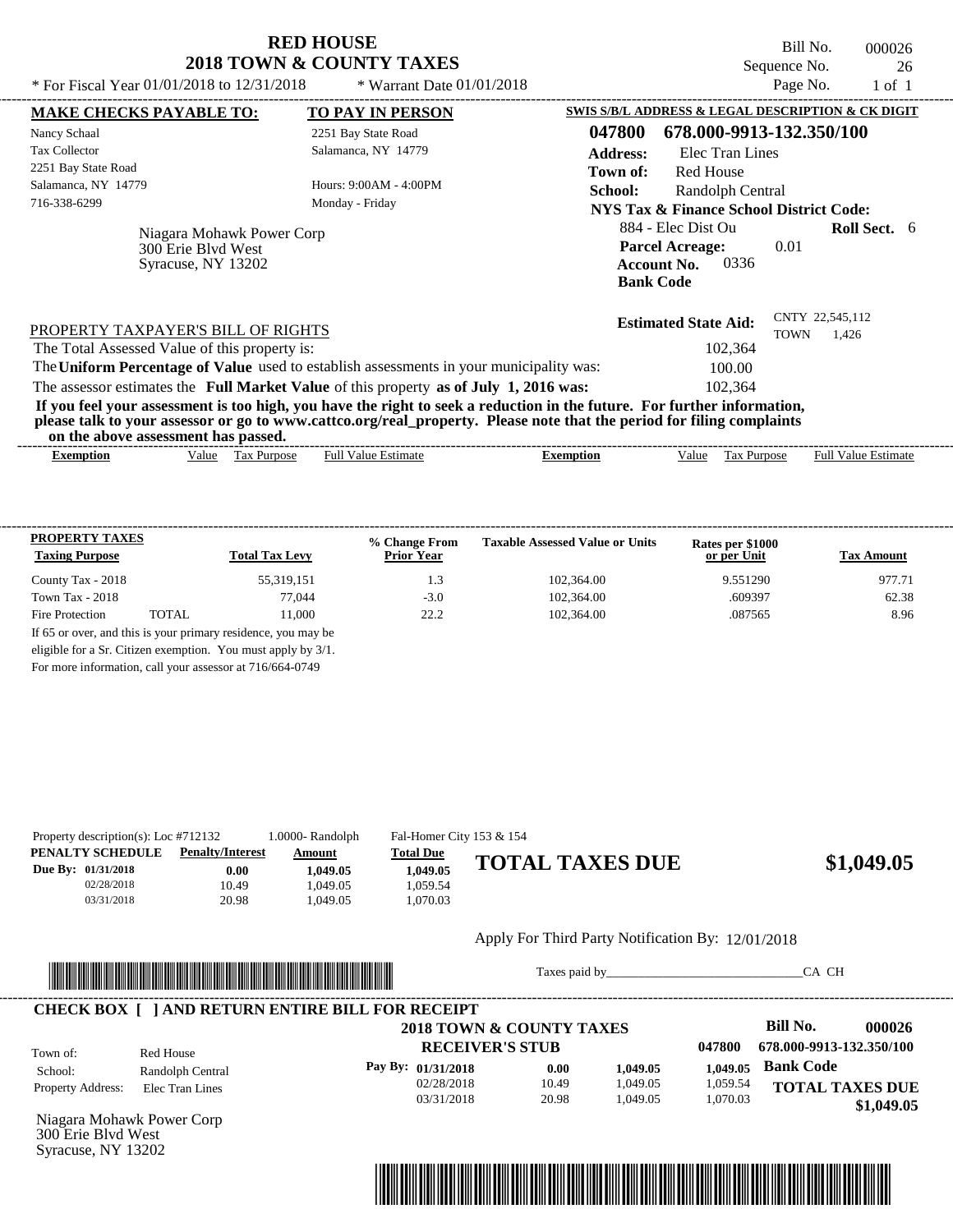Bill No. 000027 Sequence No. 27<br>Page No. 27<br>1 of 1

| * For Fiscal Year 01/01/2018 to 12/31/2018    |                           | * Warrant Date 01/01/2018                                                                                               |                  |                                                   | Page No.    | 1 of 1                     |  |
|-----------------------------------------------|---------------------------|-------------------------------------------------------------------------------------------------------------------------|------------------|---------------------------------------------------|-------------|----------------------------|--|
| <b>MAKE CHECKS PAYABLE TO:</b>                |                           | <b>TO PAY IN PERSON</b>                                                                                                 |                  | SWIS S/B/L ADDRESS & LEGAL DESCRIPTION & CK DIGIT |             |                            |  |
| Nancy Schaal                                  |                           | 2251 Bay State Road                                                                                                     | 047800           | 678.000-9913-132.350/101                          |             |                            |  |
| <b>Tax Collector</b>                          |                           | Salamanca, NY 14779                                                                                                     | <b>Address:</b>  | Elec Tran Line                                    |             |                            |  |
| 2251 Bay State Road                           |                           |                                                                                                                         | Town of:         | Red House                                         |             |                            |  |
| Salamanca, NY 14779                           |                           | Hours: 9:00AM - 4:00PM                                                                                                  | School:          | Randolph Central                                  |             |                            |  |
| 716-338-6299                                  |                           | Monday - Friday                                                                                                         |                  | NYS Tax & Finance School District Code:           |             |                            |  |
|                                               | Niagara Mohawk Power Corp |                                                                                                                         |                  | 884 - Elec Dist Ou                                |             | <b>Roll Sect.</b> 6        |  |
| 300 Erie Blyd West                            |                           |                                                                                                                         |                  | <b>Parcel Acreage:</b>                            | 0.00        |                            |  |
| Syracuse, NY 13202                            |                           |                                                                                                                         |                  | 0337<br><b>Account No.</b>                        |             |                            |  |
|                                               |                           |                                                                                                                         |                  | <b>Bank Code</b>                                  |             |                            |  |
| PROPERTY TAXPAYER'S BILL OF RIGHTS            |                           |                                                                                                                         |                  | <b>Estimated State Aid:</b>                       | <b>TOWN</b> | CNTY 22,545,112<br>1.426   |  |
| The Total Assessed Value of this property is: |                           |                                                                                                                         |                  | 32,179                                            |             |                            |  |
|                                               |                           | The Uniform Percentage of Value used to establish assessments in your municipality was:                                 |                  | 100.00                                            |             |                            |  |
|                                               |                           | The assessor estimates the Full Market Value of this property as of July 1, 2016 was:                                   |                  | 32,179                                            |             |                            |  |
|                                               |                           | If you feel your assessment is too high, you have the right to seek a reduction in the future. For further information, |                  |                                                   |             |                            |  |
| on the above assessment has passed.           |                           | please talk to your assessor or go to www.cattco.org/real_property. Please note that the period for filing complaints   |                  |                                                   |             |                            |  |
| <b>Exemption</b>                              | Tax Purpose<br>Value      | <b>Full Value Estimate</b>                                                                                              | <b>Exemption</b> | Value<br>Tax Purpose                              |             | <b>Full Value Estimate</b> |  |
|                                               |                           |                                                                                                                         |                  |                                                   |             |                            |  |

|                          | <b>Total Tax Levy</b> | <b>Prior Year</b> |           | or per Unit | <b>Tax Amount</b> |
|--------------------------|-----------------------|-------------------|-----------|-------------|-------------------|
| County Tax - 2018        | 55,319,151            | l .3              | 32,179.00 | 9.551290    | 307.35            |
| Town Tax - $2018$        | 77,044                | $-3.0$            | 32,179.00 | .609397     | 19.61             |
| TOTAL<br>Fire Protection | 11.000                | 22.2              | 32,179.00 | .087565     | 2.82              |

| Property description(s): Loc $#712384$ |                         | 1.0000 - Randolph | Coldspring-W Sal #804 |                        |          |
|----------------------------------------|-------------------------|-------------------|-----------------------|------------------------|----------|
| PENALTY SCHEDULE                       | <b>Penalty/Interest</b> | <u>Amount</u>     | <b>Total Due</b>      |                        |          |
| Due By: 01/31/2018                     | $0.00\,$                | 329.78            | 329.78                | <b>TOTAL TAXES DUE</b> | \$329.78 |
| 02/28/2018                             | 3.30                    | 329.78            | 333.08                |                        |          |
| 03/31/2018                             | 6.60                    | 329.78            | 336.38                |                        |          |

#### Apply For Third Party Notification By: 12/01/2018



Taxes paid by\_\_\_\_\_\_\_\_\_\_\_\_\_\_\_\_\_\_\_\_\_\_\_\_\_\_\_\_\_\_\_CA CH

|                                            |                  | 2018 TOWN & COUNTY TAXES |      |        |        | <b>Bill No.</b>          | 000027   |
|--------------------------------------------|------------------|--------------------------|------|--------|--------|--------------------------|----------|
| Town of:                                   | Red House        | <b>RECEIVER'S STUB</b>   |      |        | 047800 | 678.000-9913-132.350/101 |          |
| School:                                    | Randolph Central | Pay By: $01/31/2018$     | 0.00 | 329.78 | 329.78 | <b>Bank Code</b>         |          |
| <b>Property Address:</b><br>Elec Tran Line |                  | 02/28/2018               | 3.30 | 329.78 | 333.08 | <b>TOTAL TAXES DUE</b>   |          |
|                                            |                  | 03/31/2018               | 6.60 | 329.78 | 336.38 |                          | \$329.78 |

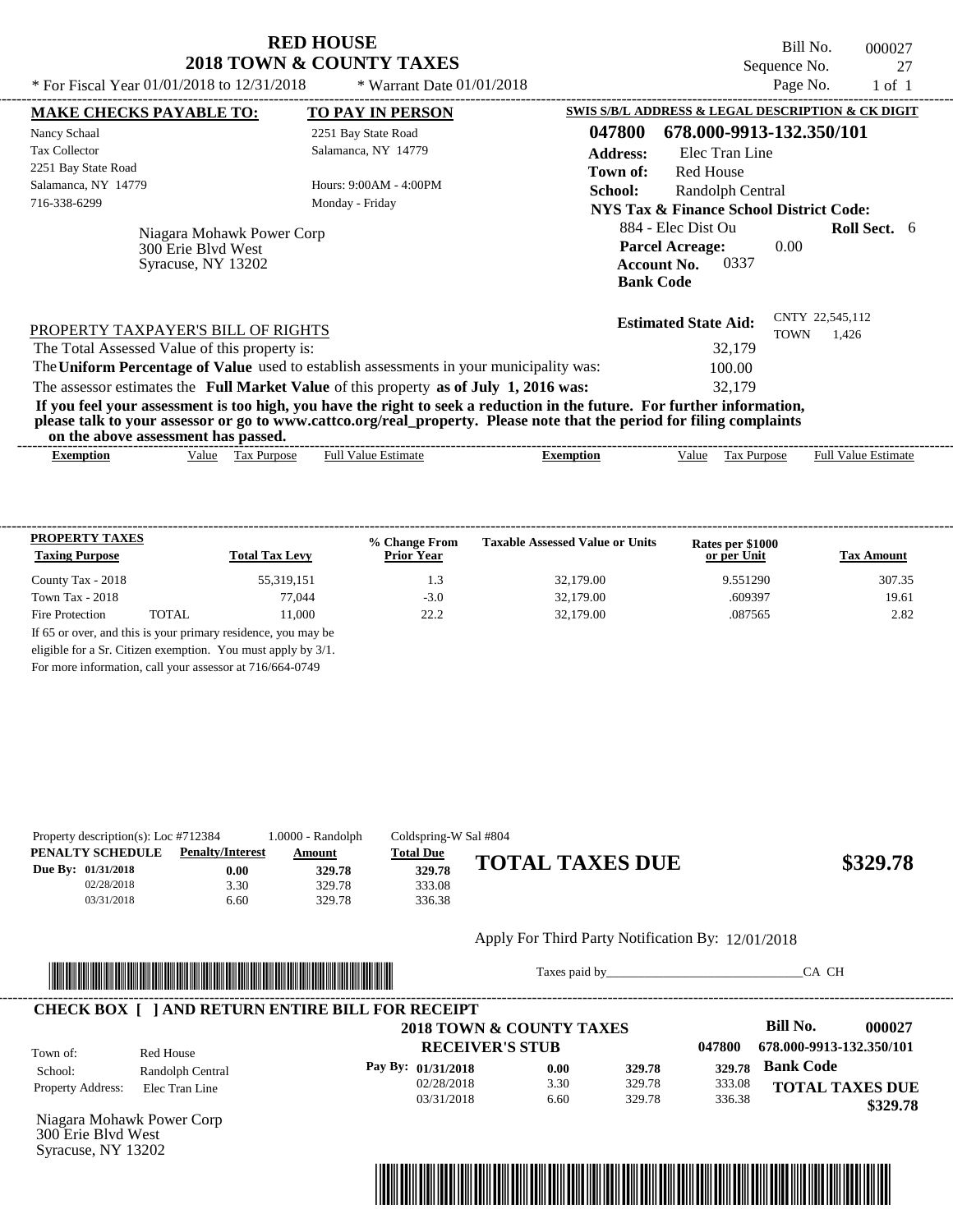| <b>RED HOUSE</b>                    |  |  |  |  |  |  |
|-------------------------------------|--|--|--|--|--|--|
| <b>2018 TOWN &amp; COUNTY TAXES</b> |  |  |  |  |  |  |

Bill No. 000028 Sequence No. 28

| * For Fiscal Year 01/01/2018 to 12/31/2018    |                                                 | * Warrant Date 01/01/2018                                                                                                                                                                                                                        |                  |                                                                                                | Page No.    | 1 of 1                     |  |
|-----------------------------------------------|-------------------------------------------------|--------------------------------------------------------------------------------------------------------------------------------------------------------------------------------------------------------------------------------------------------|------------------|------------------------------------------------------------------------------------------------|-------------|----------------------------|--|
| <b>MAKE CHECKS PAYABLE TO:</b>                |                                                 | <b>TO PAY IN PERSON</b>                                                                                                                                                                                                                          |                  | SWIS S/B/L ADDRESS & LEGAL DESCRIPTION & CK DIGIT                                              |             |                            |  |
| Nancy Schaal                                  |                                                 | 2251 Bay State Road                                                                                                                                                                                                                              | 047800           | 678.000-9913-132.350/188                                                                       |             |                            |  |
| <b>Tax Collector</b>                          |                                                 | Salamanca, NY 14779                                                                                                                                                                                                                              | <b>Address:</b>  | <b>Outside Plant</b>                                                                           |             |                            |  |
| 2251 Bay State Road                           |                                                 |                                                                                                                                                                                                                                                  | Town of:         | <b>Red House</b>                                                                               |             |                            |  |
| Salamanca, NY 14779<br>716-338-6299           |                                                 | Hours: 9:00AM - 4:00PM<br>Monday - Friday                                                                                                                                                                                                        | School:          | Randolph Central<br>NYS Tax & Finance School District Code:                                    |             |                            |  |
| 300 Erie Blyd West                            | Niagara Mohawk Power Corp<br>Syracuse, NY 13202 |                                                                                                                                                                                                                                                  |                  | 882 - Elec Trans I<br><b>Parcel Acreage:</b><br>0299<br><b>Account No.</b><br><b>Bank Code</b> | 0.00        | <b>Roll Sect.</b> 6        |  |
| PROPERTY TAXPAYER'S BILL OF RIGHTS            |                                                 |                                                                                                                                                                                                                                                  |                  | <b>Estimated State Aid:</b>                                                                    | <b>TOWN</b> | CNTY 22,545,112<br>1.426   |  |
| The Total Assessed Value of this property is: |                                                 |                                                                                                                                                                                                                                                  |                  | 127.728                                                                                        |             |                            |  |
|                                               |                                                 | The Uniform Percentage of Value used to establish assessments in your municipality was:                                                                                                                                                          |                  | 100.00                                                                                         |             |                            |  |
|                                               |                                                 | The assessor estimates the Full Market Value of this property as of July 1, 2016 was:                                                                                                                                                            |                  | 127,728                                                                                        |             |                            |  |
| on the above assessment has passed.           |                                                 | If you feel your assessment is too high, you have the right to seek a reduction in the future. For further information,<br>please talk to your assessor or go to www.cattco.org/real_property. Please note that the period for filing complaints |                  |                                                                                                |             |                            |  |
| <b>Exemption</b>                              | Tax Purpose<br>Value                            | <b>Full Value Estimate</b>                                                                                                                                                                                                                       | <b>Exemption</b> | Value<br>Tax Purpose                                                                           |             | <b>Full Value Estimate</b> |  |
|                                               |                                                 |                                                                                                                                                                                                                                                  |                  |                                                                                                |             |                            |  |

| <b>PROPERTY TAXES</b><br><b>Taxing Purpose</b> |        | <b>Total Tax Levy</b>                                         | % Change From<br><b>Prior Year</b> | <b>Taxable Assessed Value or Units</b> | Rates per \$1000<br>or per Unit | <b>Tax Amount</b> |
|------------------------------------------------|--------|---------------------------------------------------------------|------------------------------------|----------------------------------------|---------------------------------|-------------------|
| County Tax - 2018                              |        | 55,319,151                                                    | 1.3                                | 127,728.00                             | 9.551290                        | 1.219.97          |
| Town Tax - 2018                                |        | 77.044                                                        | $-3.0$                             | 127,728.00                             | .609397                         | 77.84             |
| Fire Protection                                | TOTAL. | 11.000                                                        | 22.2                               | 127,728.00                             | .087565                         | 11.18             |
|                                                |        | If 65 or over, and this is your primary residence, you may be |                                    |                                        |                                 |                   |
|                                                |        | eligible for a Sr. Citizen exemption. You must apply by 3/1.  |                                    |                                        |                                 |                   |

For more information, call your assessor at 716/664-0749

| Property description(s): 888888 |                         | 1.0000 - Randolph | Elect Dist       |                        |            |
|---------------------------------|-------------------------|-------------------|------------------|------------------------|------------|
| PENALTY SCHEDULE                | <b>Penalty/Interest</b> | Amount            | <b>Total Due</b> |                        |            |
| Due By: 01/31/2018              | 0.00                    | 1.308.99          | 1.308.99         | <b>TOTAL TAXES DUE</b> | \$1,308.99 |
| 02/28/2018                      | 3.09                    | .308.99           | .322.08          |                        |            |
| 03/31/2018                      | 26.18                   | .308.99           | .335.17          |                        |            |
|                                 |                         |                   |                  |                        |            |

#### Apply For Third Party Notification By: 12/01/2018



Taxes paid by\_\_\_\_\_\_\_\_\_\_\_\_\_\_\_\_\_\_\_\_\_\_\_\_\_\_\_\_\_\_\_CA CH

|                          |                      | 2018 TOWN & COUNTY TAXES |       |          |          | <b>Bill No.</b>          | 000028     |
|--------------------------|----------------------|--------------------------|-------|----------|----------|--------------------------|------------|
| Town of:                 | Red House            | <b>RECEIVER'S STUB</b>   |       |          | 047800   | 678.000-9913-132.350/188 |            |
| School:                  | Randolph Central     | Pay By: 01/31/2018       | 0.00  | 1.308.99 | 1.308.99 | <b>Bank Code</b>         |            |
| <b>Property Address:</b> | <b>Outside Plant</b> | 02/28/2018               | 13.09 | 1,308.99 | 1,322.08 | <b>TOTAL TAXES DUE</b>   |            |
|                          |                      | 03/31/2018               | 26.18 | 1.308.99 | 1,335.17 |                          | \$1,308.99 |

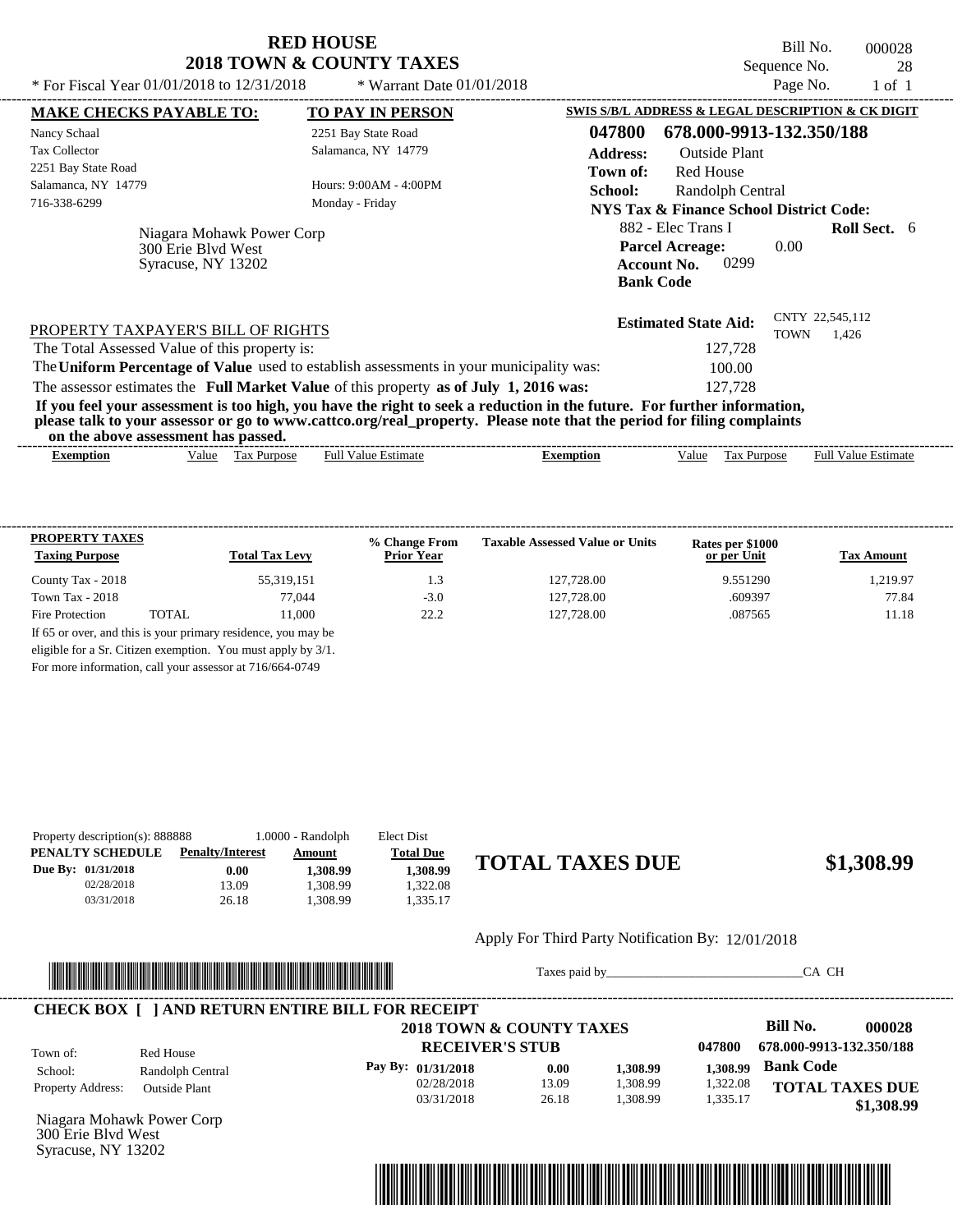Bill No. 000029 Sequence No. 29<br>Page No. 29<br>1 of 1

| * For Fiscal Year 01/01/2018 to 12/31/2018             |                           | * Warrant Date $01/01/2018$                                                                                                                                                                                                                      |                                                   |                                                                                        |                      | Page No.    | $1$ of $1$                 |  |
|--------------------------------------------------------|---------------------------|--------------------------------------------------------------------------------------------------------------------------------------------------------------------------------------------------------------------------------------------------|---------------------------------------------------|----------------------------------------------------------------------------------------|----------------------|-------------|----------------------------|--|
| <b>MAKE CHECKS PAYABLE TO:</b>                         |                           | <b>TO PAY IN PERSON</b>                                                                                                                                                                                                                          | SWIS S/B/L ADDRESS & LEGAL DESCRIPTION & CK DIGIT |                                                                                        |                      |             |                            |  |
| Nancy Schaal                                           |                           | 2251 Bay State Road                                                                                                                                                                                                                              | 047800                                            | 678.000-9913-629./188                                                                  |                      |             |                            |  |
| <b>Tax Collector</b>                                   |                           | Salamanca, NY 14779                                                                                                                                                                                                                              | <b>Address:</b>                                   |                                                                                        | <b>Outside Plant</b> |             |                            |  |
| 2251 Bay State Road                                    |                           |                                                                                                                                                                                                                                                  | Town of:                                          | <b>Red House</b>                                                                       |                      |             |                            |  |
| Salamanca, NY 14779                                    |                           | Hours: 9:00AM - 4:00PM                                                                                                                                                                                                                           | School:                                           |                                                                                        | Randolph Central     |             |                            |  |
| 716-338-6299                                           |                           | Monday - Friday                                                                                                                                                                                                                                  |                                                   | <b>NYS Tax &amp; Finance School District Code:</b>                                     |                      |             |                            |  |
| Rash # 503-32-1090<br>PO Box 260888<br>Plano, TX 75026 | Windstream New York, Inc. |                                                                                                                                                                                                                                                  |                                                   | 836 - Telecom. eq.<br><b>Parcel Acreage:</b><br><b>Account No.</b><br><b>Bank Code</b> | 0302                 | 0.01        | <b>Roll Sect.</b> 6        |  |
| PROPERTY TAXPAYER'S BILL OF RIGHTS                     |                           |                                                                                                                                                                                                                                                  |                                                   | <b>Estimated State Aid:</b>                                                            |                      | <b>TOWN</b> | CNTY 22,545,112<br>1,426   |  |
| The Total Assessed Value of this property is:          |                           |                                                                                                                                                                                                                                                  |                                                   |                                                                                        | 68.648               |             |                            |  |
|                                                        |                           | The Uniform Percentage of Value used to establish assessments in your municipality was:                                                                                                                                                          |                                                   |                                                                                        | 100.00               |             |                            |  |
|                                                        |                           | The assessor estimates the Full Market Value of this property as of July 1, 2016 was:                                                                                                                                                            |                                                   |                                                                                        | 68.648               |             |                            |  |
| on the above assessment has passed.                    |                           | If you feel your assessment is too high, you have the right to seek a reduction in the future. For further information,<br>please talk to your assessor or go to www.cattco.org/real_property. Please note that the period for filing complaints |                                                   |                                                                                        |                      |             |                            |  |
| Value<br><b>Exemption</b>                              | Tax Purpose               | <b>Full Value Estimate</b>                                                                                                                                                                                                                       | <b>Exemption</b>                                  | Value                                                                                  | Tax Purpose          |             | <b>Full Value Estimate</b> |  |

| <b>PROPERTY TAXES</b><br><b>Taxing Purpose</b> |       | <b>Total Tax Levy</b> | % Change From<br><b>Prior Year</b> | <b>Taxable Assessed Value or Units</b> | Rates per \$1000<br>or per Unit | <b>Tax Amount</b> |
|------------------------------------------------|-------|-----------------------|------------------------------------|----------------------------------------|---------------------------------|-------------------|
| County Tax - 2018                              |       | 55,319,151            | ı .3                               | 68,648.00                              | 9.551290                        | 655.68            |
| Town Tax - $2018$                              |       | 77.044                | $-3.0$                             | 68,648.00                              | .609397                         | 41.83             |
| Fire Protection                                | TOTAL | 11.000                | 22.2                               | 68,648.00                              | .087565                         | 6.01              |

|  | For more information, call your assessor at 716/664-0749 |
|--|----------------------------------------------------------|
|--|----------------------------------------------------------|

| Property description(s): 888888 |                         | 1.0000 - Randolph | Poles, Wire, Cable, Etc |                        |          |
|---------------------------------|-------------------------|-------------------|-------------------------|------------------------|----------|
| PENALTY SCHEDULE                | <b>Penalty/Interest</b> | Amount            | <b>Total Due</b>        |                        |          |
| Due By: 01/31/2018              | $0.00\,$                | 703.52            | 703.52                  | <b>TOTAL TAXES DUE</b> | \$703.52 |
| 02/28/2018                      | 7.04                    | 703.52            | 710.56                  |                        |          |
| 03/31/2018                      | 14.07                   | 703.52            | 717.59                  |                        |          |

#### Apply For Third Party Notification By: 12/01/2018



Taxes paid by\_\_\_\_\_\_\_\_\_\_\_\_\_\_\_\_\_\_\_\_\_\_\_\_\_\_\_\_\_\_\_CA CH

|                          |                      | 2018 TOWN & COUNTY TAXES |       |        |        | Bill No.<br>000029     |
|--------------------------|----------------------|--------------------------|-------|--------|--------|------------------------|
| Town of:                 | Red House            | <b>RECEIVER'S STUB</b>   |       |        | 047800 | 678.000-9913-629./188  |
| School:                  | Randolph Central     | Pay By: 01/31/2018       | 0.00  | 703.52 | 703.52 | <b>Bank Code</b>       |
| <b>Property Address:</b> | <b>Outside Plant</b> | 02/28/2018               | 7.04  | 703.52 | 710.56 | <b>TOTAL TAXES DUE</b> |
|                          |                      | 03/31/2018               | 14.07 | 703.52 | 717.59 | \$703.52               |

Windstream New York, Inc Rash # 503-32-1090 PO Box 260888 Plano, TX 75026

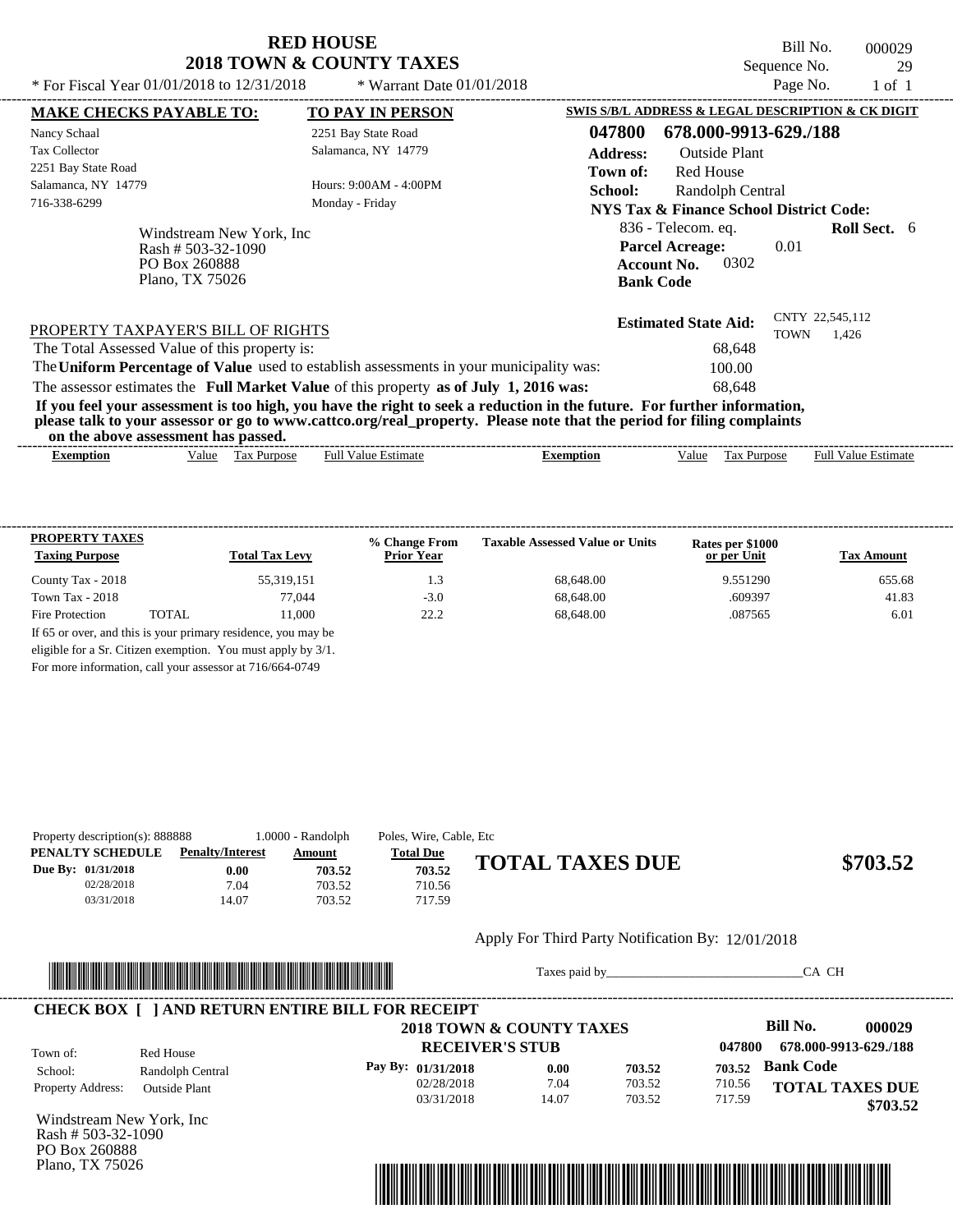Bill No. 000030 Sequence No. 30 \* For Fiscal Year  $01/01/2018$  to  $12/31/2018$  \* Warrant Date  $01/01/2018$  Page No. 1 of 1

| * For Fiscal Year $01/01/2018$ to $12/31/2018$                                                                                                                                                                                                                                          | * Warrant Date $01/01/2018$                     |                  |                                                   | Page No.    | $1$ of $1$                 |  |
|-----------------------------------------------------------------------------------------------------------------------------------------------------------------------------------------------------------------------------------------------------------------------------------------|-------------------------------------------------|------------------|---------------------------------------------------|-------------|----------------------------|--|
| <b>MAKE CHECKS PAYABLE TO:</b>                                                                                                                                                                                                                                                          | TO PAY IN PERSON                                |                  | SWIS S/B/L ADDRESS & LEGAL DESCRIPTION & CK DIGIT |             |                            |  |
| Nancy Schaal                                                                                                                                                                                                                                                                            | 2251 Bay State Road                             | 047800           | $91.000 - 2 - 12.79$                              |             |                            |  |
| <b>Tax Collector</b>                                                                                                                                                                                                                                                                    | Salamanca, NY 14779                             | <b>Address:</b>  | Asp 2                                             |             |                            |  |
| 2251 Bay State Road                                                                                                                                                                                                                                                                     |                                                 | Town of:         | <b>Red House</b>                                  |             |                            |  |
| Salamanca, NY 14779                                                                                                                                                                                                                                                                     | Hours: 9:00AM - 4:00PM                          | School:          | Randolph Central                                  |             |                            |  |
| 716-338-6299                                                                                                                                                                                                                                                                            | Monday - Friday                                 |                  | NYS Tax & Finance School District Code:           |             |                            |  |
| National Fuel Gas Supply Co                                                                                                                                                                                                                                                             |                                                 |                  | 736 - Storage well                                |             | <b>Roll Sect.</b> 6        |  |
| Attn: Real Property Tax Servic                                                                                                                                                                                                                                                          |                                                 |                  | <b>Parcel Acreage:</b>                            | 0.01        |                            |  |
| 6363 Main St                                                                                                                                                                                                                                                                            |                                                 |                  | 0014<br><b>Account No.</b>                        |             |                            |  |
| Buffalo, NY 14221                                                                                                                                                                                                                                                                       |                                                 |                  | <b>Bank Code</b>                                  |             |                            |  |
| PROPERTY TAXPAYER'S BILL OF RIGHTS                                                                                                                                                                                                                                                      |                                                 |                  | <b>Estimated State Aid:</b>                       | <b>TOWN</b> | CNTY 22,545,112<br>1,426   |  |
| The Total Assessed Value of this property is:                                                                                                                                                                                                                                           |                                                 |                  | 1,723,134                                         |             |                            |  |
| The Uniform Percentage of Value used to establish assessments in your municipality was:                                                                                                                                                                                                 |                                                 |                  | 100.00                                            |             |                            |  |
| The assessor estimates the Full Market Value of this property as of July 1, 2016 was:                                                                                                                                                                                                   |                                                 |                  | 1,723,134                                         |             |                            |  |
| If you feel your assessment is too high, you have the right to seek a reduction in the future. For further information,<br>please talk to your assessor or go to www.cattco.org/real_property. Please note that the period for filing complaints<br>on the above assessment has passed. |                                                 |                  |                                                   |             |                            |  |
|                                                                                                                                                                                                                                                                                         | <b>Full Value Estimate</b><br>Value Tax Purpose | <b>Exemption</b> | Tax Purpose<br>Value                              |             | <b>Full Value Estimate</b> |  |

| <b>PROPERTY TAXES</b><br><b>Taxing Purpose</b> |       | <b>Total Tax Levy</b>                                         | % Change From<br><b>Prior Year</b> | <b>Taxable Assessed Value or Units</b> | Rates per \$1000<br>or per Unit | <b>Tax Amount</b> |
|------------------------------------------------|-------|---------------------------------------------------------------|------------------------------------|----------------------------------------|---------------------------------|-------------------|
| County Tax - 2018                              |       | 55,319,151                                                    | 1.3                                | 1723.134.00                            | 9.551290                        | 16,458.15         |
| Town Tax - $2018$                              |       | 77.044                                                        | $-3.0$                             | 1723.134.00                            | .609397                         | 1,050.07          |
| Fire Protection                                | TOTAL | 11.000                                                        | 222                                | 1723, 134, 00                          | .087565                         | 150.89            |
|                                                |       | If 65 or over, and this is your primary residence, you may be |                                    |                                        |                                 |                   |
|                                                |       | eligible for a Sr. Citizen exemption. You must apply by 3/1.  |                                    |                                        |                                 |                   |

For more information, call your assessor at 716/664-0749

| Property description(s): Loc $\#180854$ Fac $\#70$ |                         | 1.0000 - Randolph |                  | 25 Gas Storage Wells   |             |
|----------------------------------------------------|-------------------------|-------------------|------------------|------------------------|-------------|
| PENALTY SCHEDULE                                   | <b>Penalty/Interest</b> | Amount            | <b>Total Due</b> |                        |             |
| Due By: $01/31/2018$                               | $0.00\,$                | 17,659.11         | 17.659.11        | <b>TOTAL TAXES DUE</b> | \$17,659.11 |
| 02/28/2018                                         | 176.59                  | 17.659.11         | 17.835.70        |                        |             |
| 03/31/2018                                         | 353.18                  | 17.659.11         | 18.012.29        |                        |             |
|                                                    |                         |                   |                  |                        |             |

#### Apply For Third Party Notification By: 12/01/2018



Taxes paid by\_\_\_\_\_\_\_\_\_\_\_\_\_\_\_\_\_\_\_\_\_\_\_\_\_\_\_\_\_\_\_CA CH

**Bank Code**

**Bill No. 000030**

**047800 91.000-2-12./9**

**TOTAL TAXES DUE**

 **\$17,659.11**

## **CHECK BOX [ ] AND RETURN ENTIRE BILL FOR RECEIPT**

**RECEIVER'S STUB** Property Address: Asp 2 Red House School: Randolph Central  **2018 TOWN & COUNTY TAXES Pay By: 01/31/2018** 02/28/2018 03/31/2018 176.59 353.18 **0.00** 17,659.11 17,659.11 **17,659.11** 17,835.70 18,012.29 **17,659.11** Town of:

National Fuel Gas Supply Co Attn: Real Property Tax Servic 6363 Main St Buffalo, NY 14221